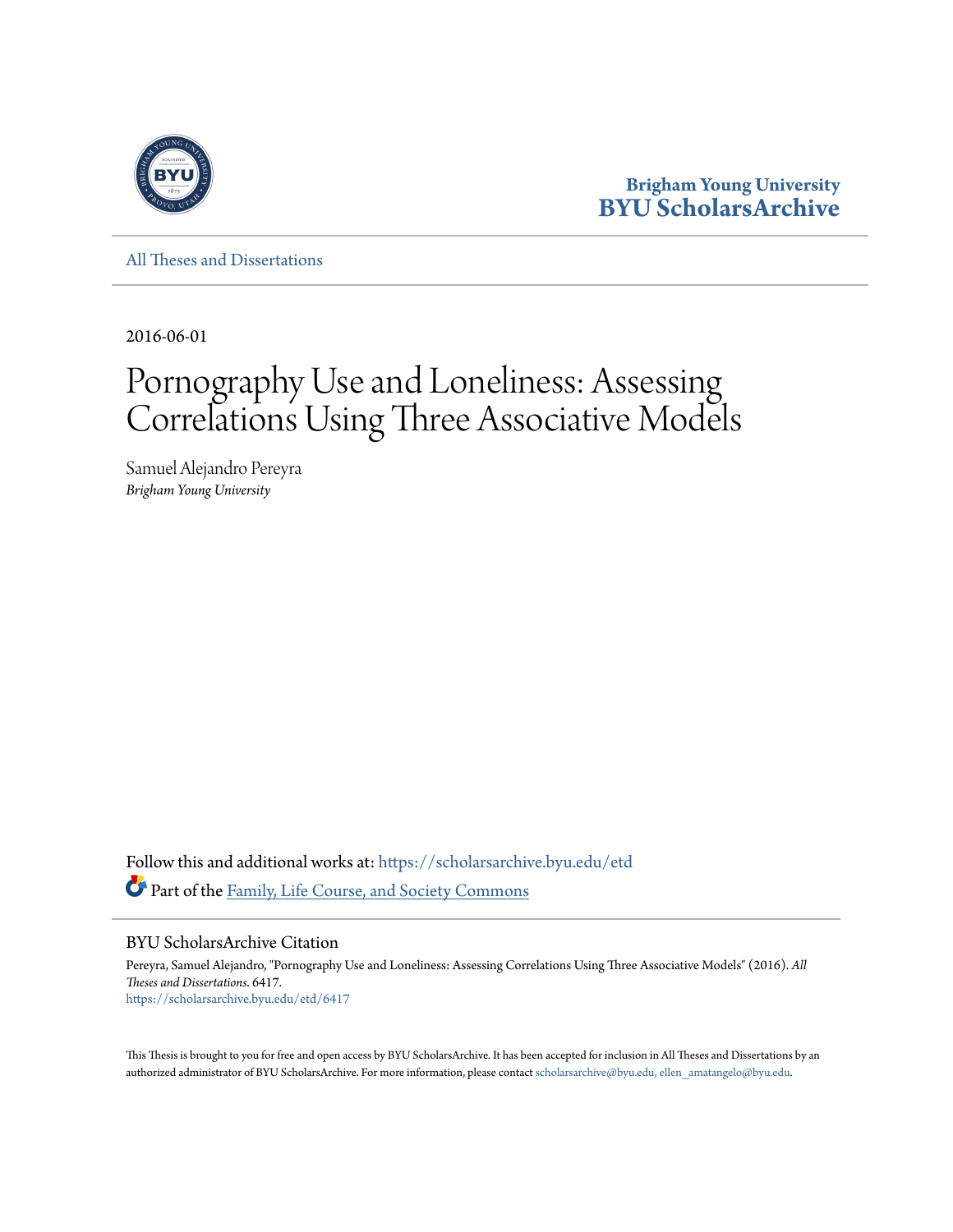Pornography Use and Loneliness: Assessing Correlations

Using Three Associative Models

Samuel Alejandro Pereyra

A thesis submitted to the faculty of Brigham Young University in partial fulfillment to the requirements for the degree of

Master of Science

Mark H. Butler, Chair Erin K. Holmes Thomas Draper

School of Family Life

Brigham Young University

June 2016

Copyright © 2016 Samuel Alejandro Pereyra

All Rights Reserved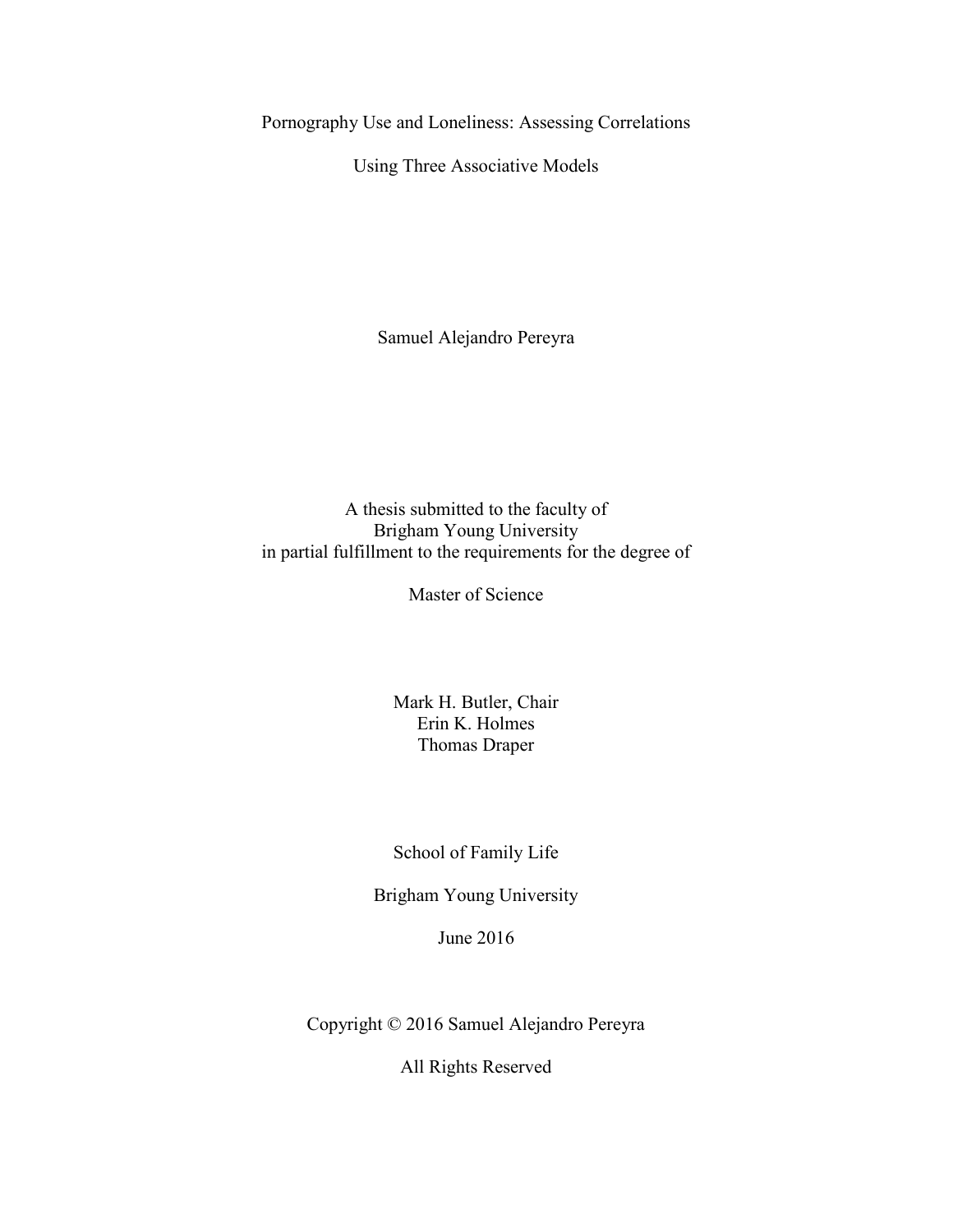# ABSTRACT

# Pornography Use and Loneliness: Assessing Correlations Using Three Associative Models

Samuel Alejandro Pereyra School of Family Life, BYU Master of Science

Given the current debate on the discrepancies of pornography research and the inconclusiveness of addiction to pornography, this study examines the associative nature between pornography use and loneliness using a measurement model and two structural equation models where pornography use and loneliness are regressed on each other, respectively. Survey data was collected from a sample of 1,247 participants, who completed an online questionnaire containing questions on pornography use, the University of Los Angeles Loneliness Scale (UCLALS), and other demographic variables. Results from our analyses revealed significant and positive associations between pornography use and loneliness for all three models. Findings provide grounds for future possible models of bidirectionality suggesting a possible addictive cycle between pornography use and loneliness.

Keywords: pornography use, loneliness, addiction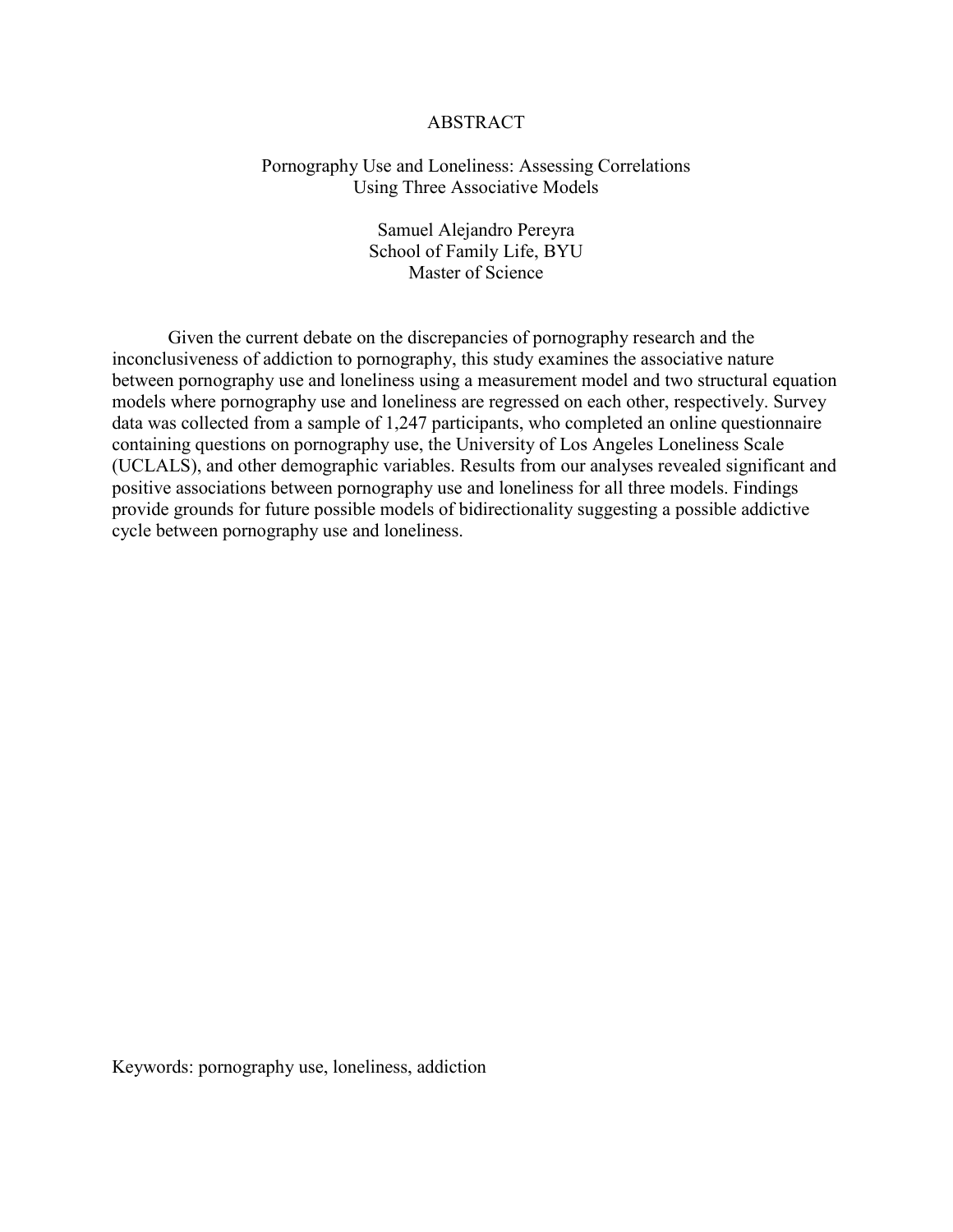#### ACKNOWLEDGEMENTS

I want to thank my graduate advisor, Mark Butler, for his genuine interest in my academic, professional, and personal growth. I have grown so much from your counsel and wisdom. Thank you for trusting me and challenging me throughout my thesis. I believe that our working together was more than a product of our mutual research interest when I began graduate school. Thank you for your sensitivity to the Spirit in all our conversations and your patience with me throughout my time here. You were a great advisor to me and I will always remember you.

I would also like to express appreciation to my graduate committee for their insight and feedback. Thank you for your support and flexibility in helping me meet deadlines and improving my thesis. I also want to thank all the faculty in the School of Family who have contributed to my graduate experience in helping me learn more about myself, learn about my potential, and for teaching me the skills to be a more skilled researcher.

I want to thank Heavenly Father for opening doors for me to finish school and for helping me find my wife in the process. Most importantly, I want to thank my wife for her constant support and encouragement to graduate on time and pushing me through difficult times. Thank you, Karly, for your love and companionship. This journey has been so much brighter and more hopeful with you by my side.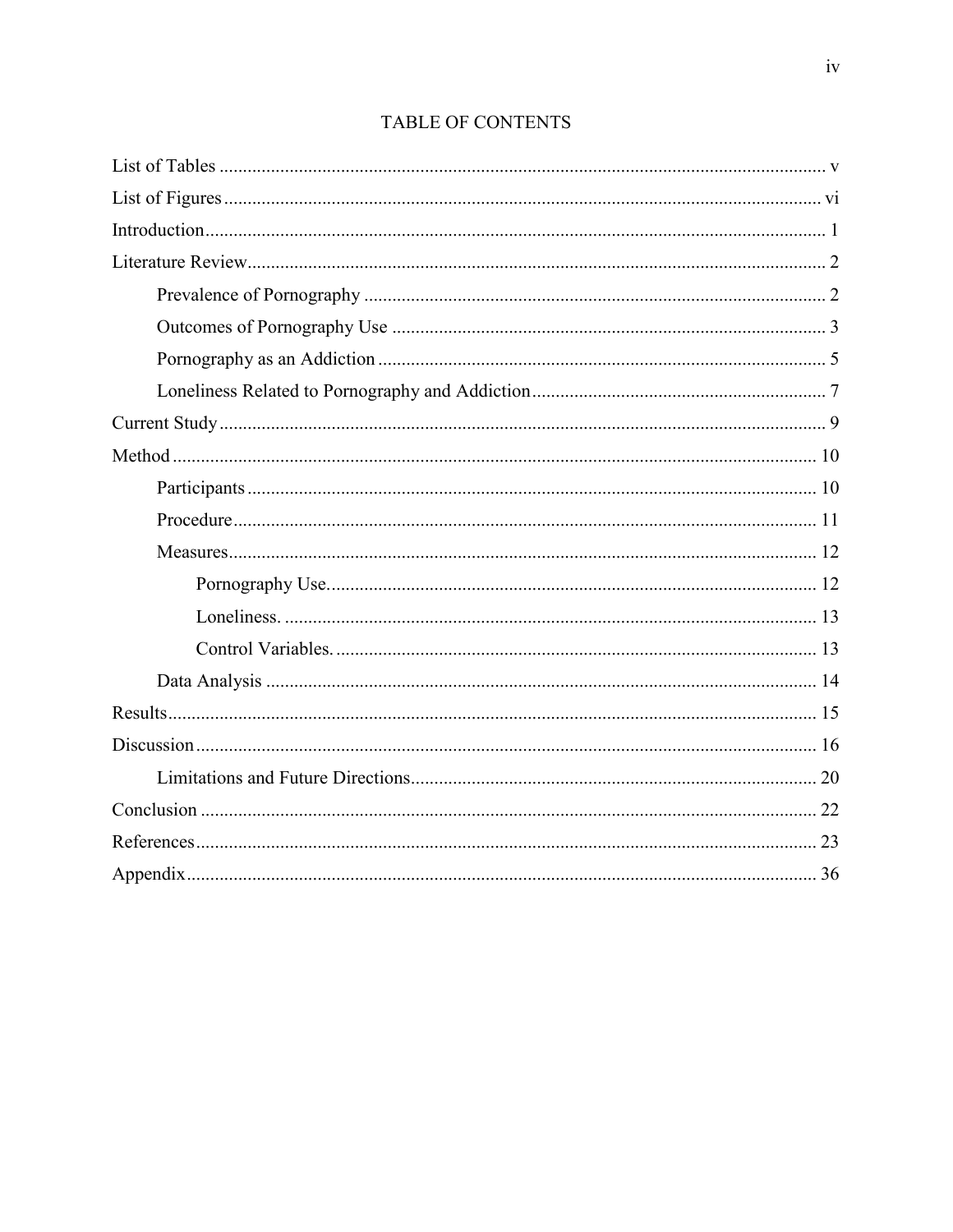# LIST OF TABLES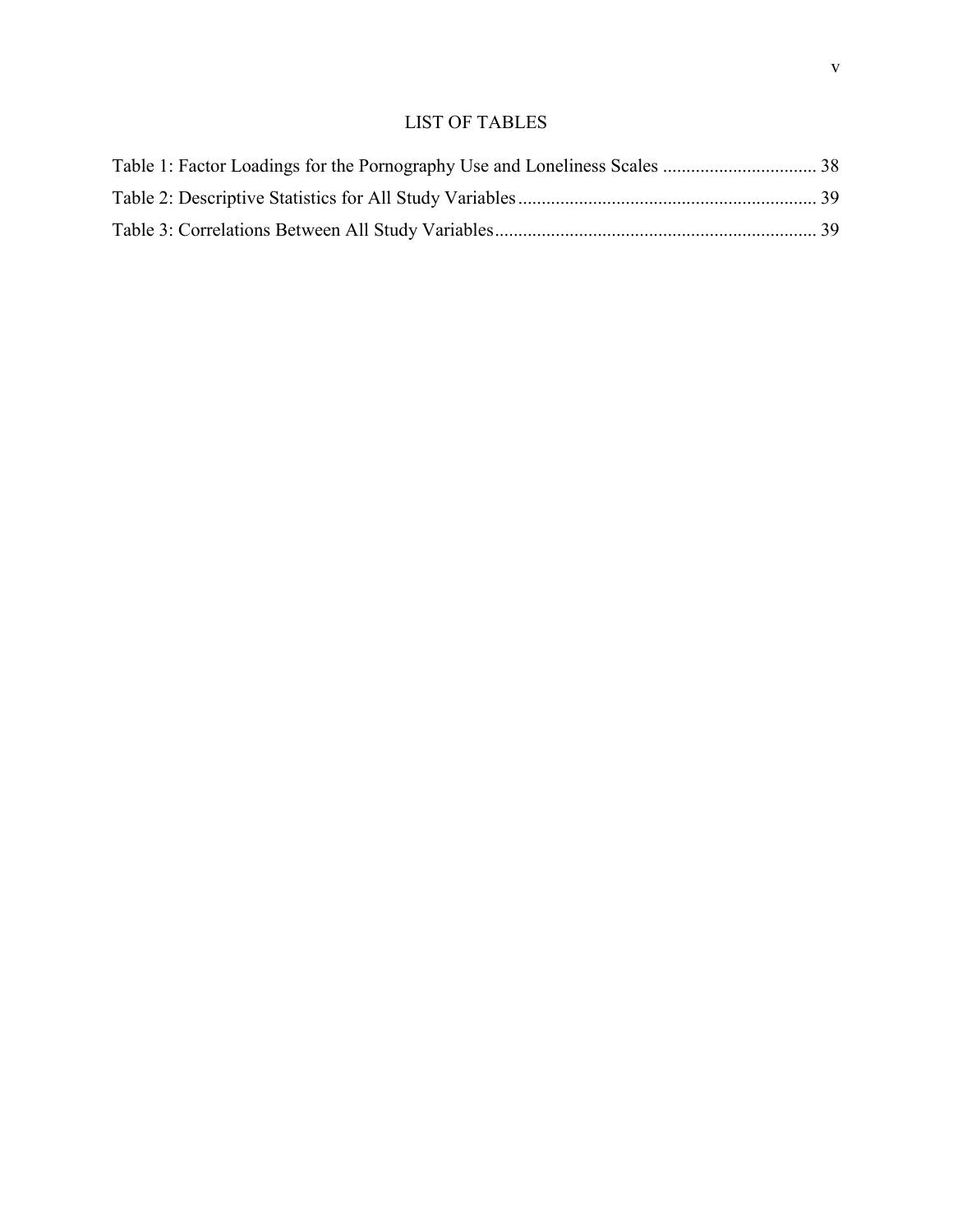# LIST OF FIGURES

| Figure 2: Measurement and Structural Models with Significant Standardized Coeffiecients 40 |  |
|--------------------------------------------------------------------------------------------|--|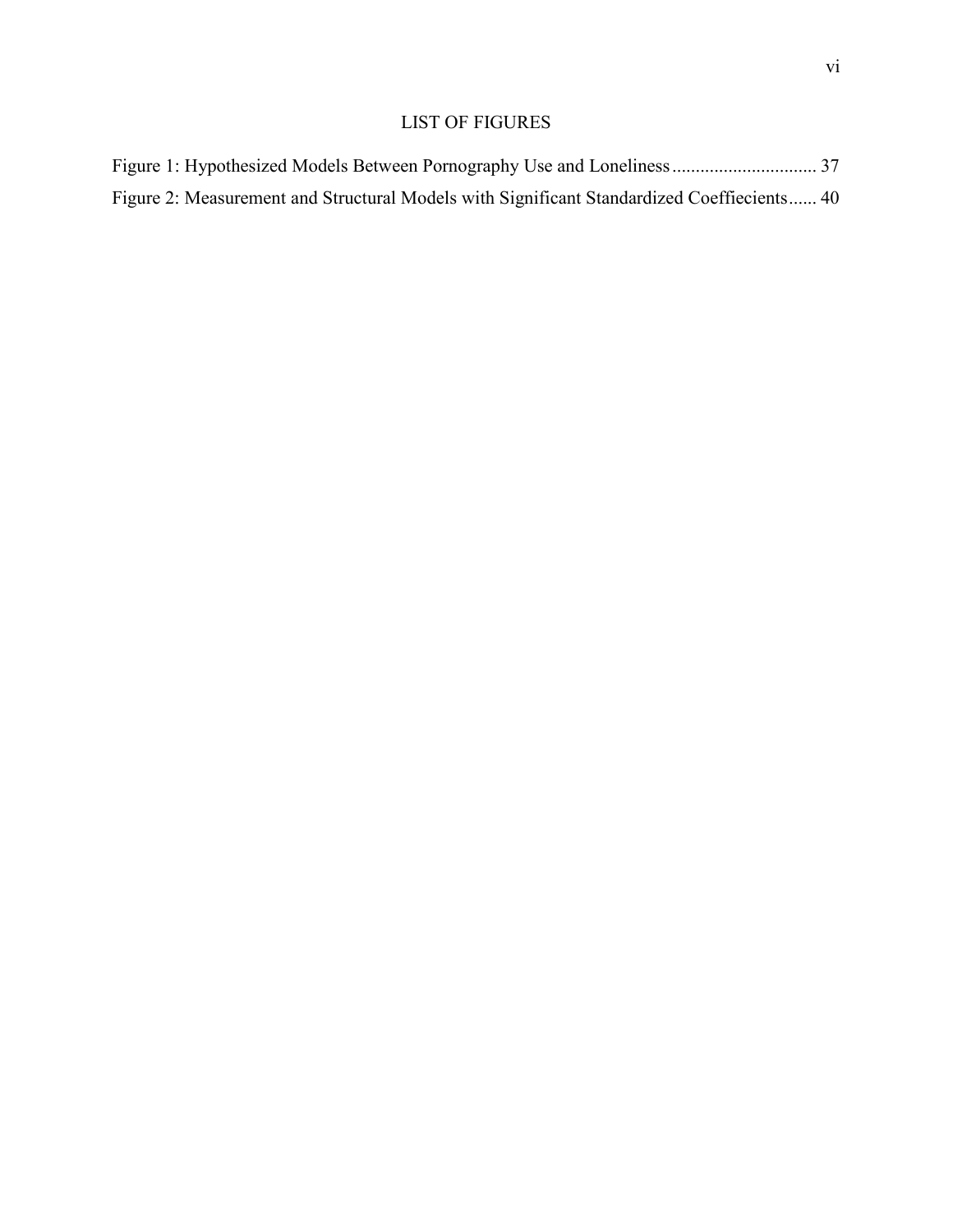Pornography Use and Loneliness: Assessing Correlations

# Using Three Associative Models

Internet use has been accompanied by a dramatic increase in pornography consumption (Gutiérrez, Vega, & Rendón, 2013; Saavedra, 2011; see Cooper, Putnam, Planchon, & Boies, 1999). Individuals are increasingly self-identifying compulsive pornography use as a problem often self-characterizing it as an addiction—and presenting it in therapy as their primary presenting problem (Woods, 2013). These issues combined with the ubiquitous availability of pornographic depictions calls into question continuing reluctance to consider the applicability of an addiction template to pornography use (Grubbs, Volk, Exline, & Pargament, 2015).

Some researchers provide various refutations against addiction claims (Ley, Prause,  $\&$ Finn, 2014; Steele, Staley, Fong, & Prause, 2013). Yet, researchers have theoretically modeled and found evidence for behavioral addictions in gambling (Reuter et al., 2005), eating (Lenoir, Serre, Cantin, & Ahmed, 2007), sex (Phillips, Hajela, & Hilton, 2015), and pornography (Griffiths, 2012; Young, 2008). Research has also suggested neurochemical processes of dependency for behavioral addictions to pornography (Hilton, 2013; Love, Laier, Brand, Hatch, & Hajela, 2015). Notwithstanding these research claims supporting pornography addiction, it has not been included in the DSM-V (Hilton, 2013).

Despite a general increase in acceptance of pornography (Braun-Courville & Rojas, 2009; Carroll et al., 2008), there is growing evidence linking pornography use to various mental health issues (Bernardon, 2012; Carroll et al., 2008; Cook, 2006; Nelson, Padilla-Walker, & Carroll, 2010; Wright & Randall, 2012;) and negative relationships outcomes (Poulsen, Busby, & Galovan, 2013; Willoughby, Carroll, Busby, & Brown, 2015; Zitzman, & Butler, 2009).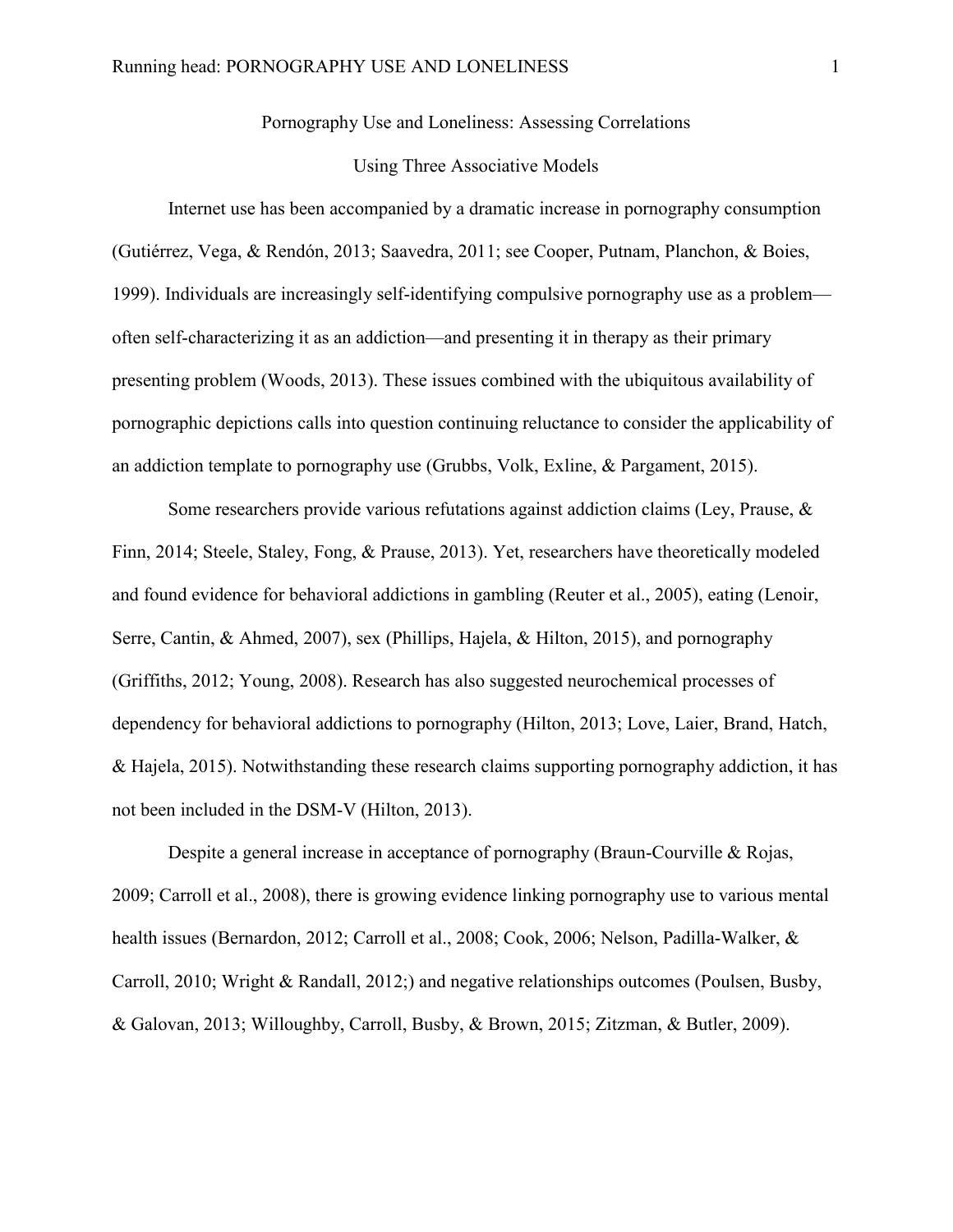In the context of these negative individual and relationship outcomes, pornography users' experience of loneliness is important to consider as one potential correlate. Only two studies that we are aware of have examined pornography use and loneliness (Marshall, O'Brien, Marshall, Booth, & Davis, 2012; Yoder, Virden, & Amin, 2005). However, they come short of proposing a possible association between both variables where either could theoretically predict the other. Examining three different statistically associative models where either variable is regressed on the other provides a supposition which potentially strengthens the addiction argument. Knowing that individuals keep returning to pornography because of a possible cyclical relationship involving loneliness would support the validity of a pornography addiction. The purpose of this study is to further examine how loneliness and pornography use might manifest an association between each other in additional ways that possibly support an addictive cycle model.

# **Literature Review**

# **Prevalence of Pornography**

Increased pornography consumption has expanded the adult entertainment industry. The \$13 billion pornography market (Richtel, 2007) has been estimated to exceed the revenues of ABC, NBC, and CBS combined (Ropleto, 2007). Prior to this, the adult entertainment industry profited primarily from magazine distributions, movie theater releases, and videocassette recordings (Hawkins & Zimring, 1988; Williams, 1989). Internet technology—and with it, the triple-A engine of accessibility, affordability, and anonymity—has led to more pornography being accessed through the Internet than through those sources during the previous decades (Döring, 2009). The Internet has surpassed older mediums of pornographic entertainment in sophistication and accessibility, such that users no longer have to go through elaborate rituals to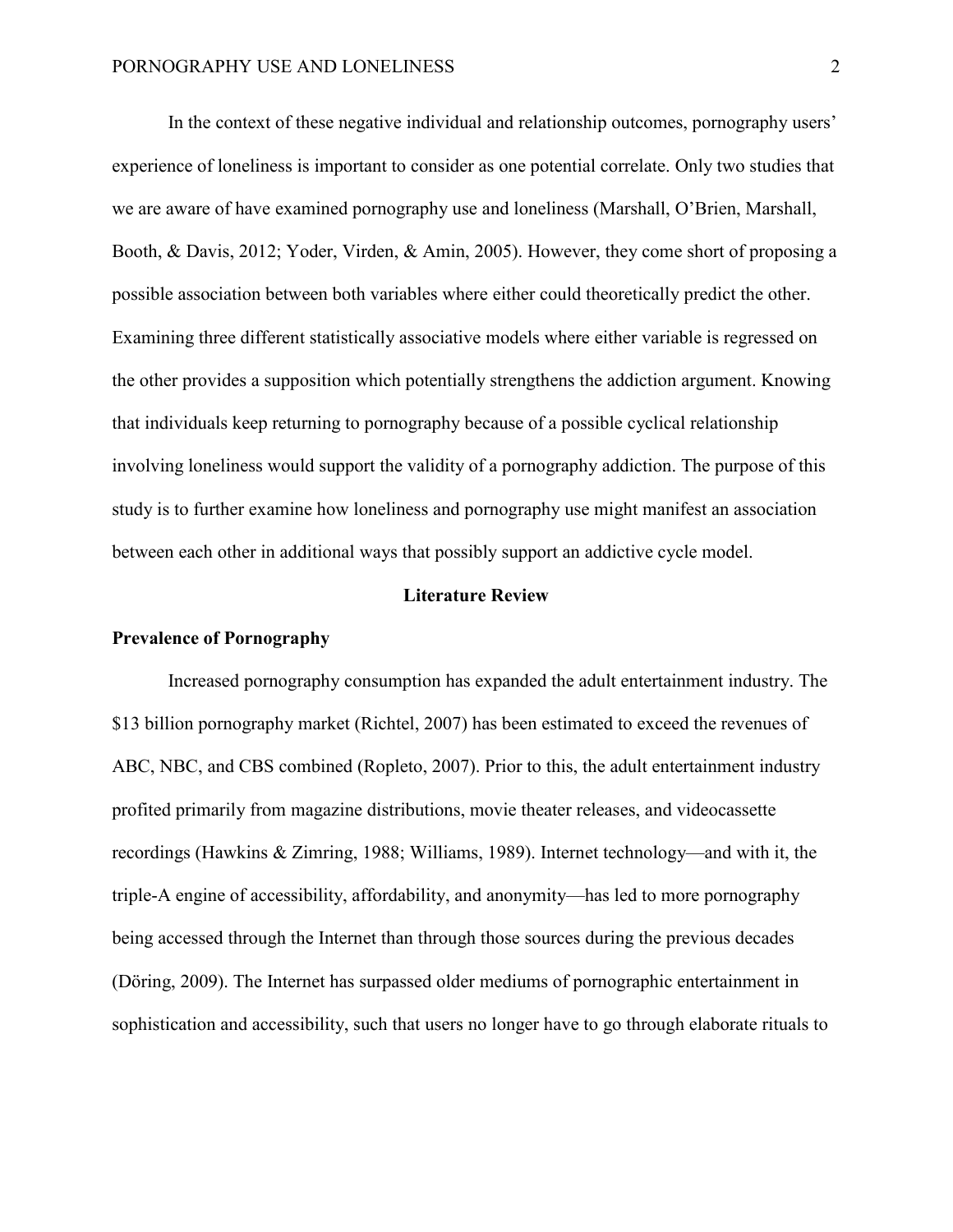avoid detection for what might be viewed as undesirable or embarrassing behavior (Buzzell, 2005).

# **Outcomes of Pornography Use**

Pornography use is associated with various negative individual, couple, and family outcomes. Some of those who view pornography experience poorer mental health including shame (Gilliland, South, Carpenter, & Hardy, 2011), anxiety (Cook, 2006), and depression (Nelson et al., 2010). A formative research study on long-term exposure to pornography revealed negative effects on family values and sexual satisfaction (Zillmann & Bryant, 1988a; Zillman & Bryant, 1988b). Specifically, exposure to pornography decreased individual's sense of value towards marriage as an institution and reduced the desire to have children (Zillman & Bryant, 1988a). Exposure also led to lower satisfaction with intimate partner's affection, physical appearance, and sexuality (Zillman & Bryant, 1988b). Studies today continue to reflect those research findings (Steffens & Rennie, 2006; Weaver, 2004), linking pornography to aggression, sexual deviancy, objectification of women, marital distress, and negative outcomes in their children (Manning, 2006).

Conversely, other scholars note potentially positive correlates of pornography use such as increased sexual knowledge, openness (Weinberg, Williams, Kleiner, & Irizarry, 2010), and more positive communication about sexual relationships (Daneback, Træen, & Månsson, 2009). This was particularly true for couples who use pornography as a means of enhancing their sexual relationship (Daneback et al., 2009). Furthermore, couples with lower discrepancies of pornography use and higher acceptability showed greater relationship satisfaction than couples with high discrepancies (Willoughby et al., 2015).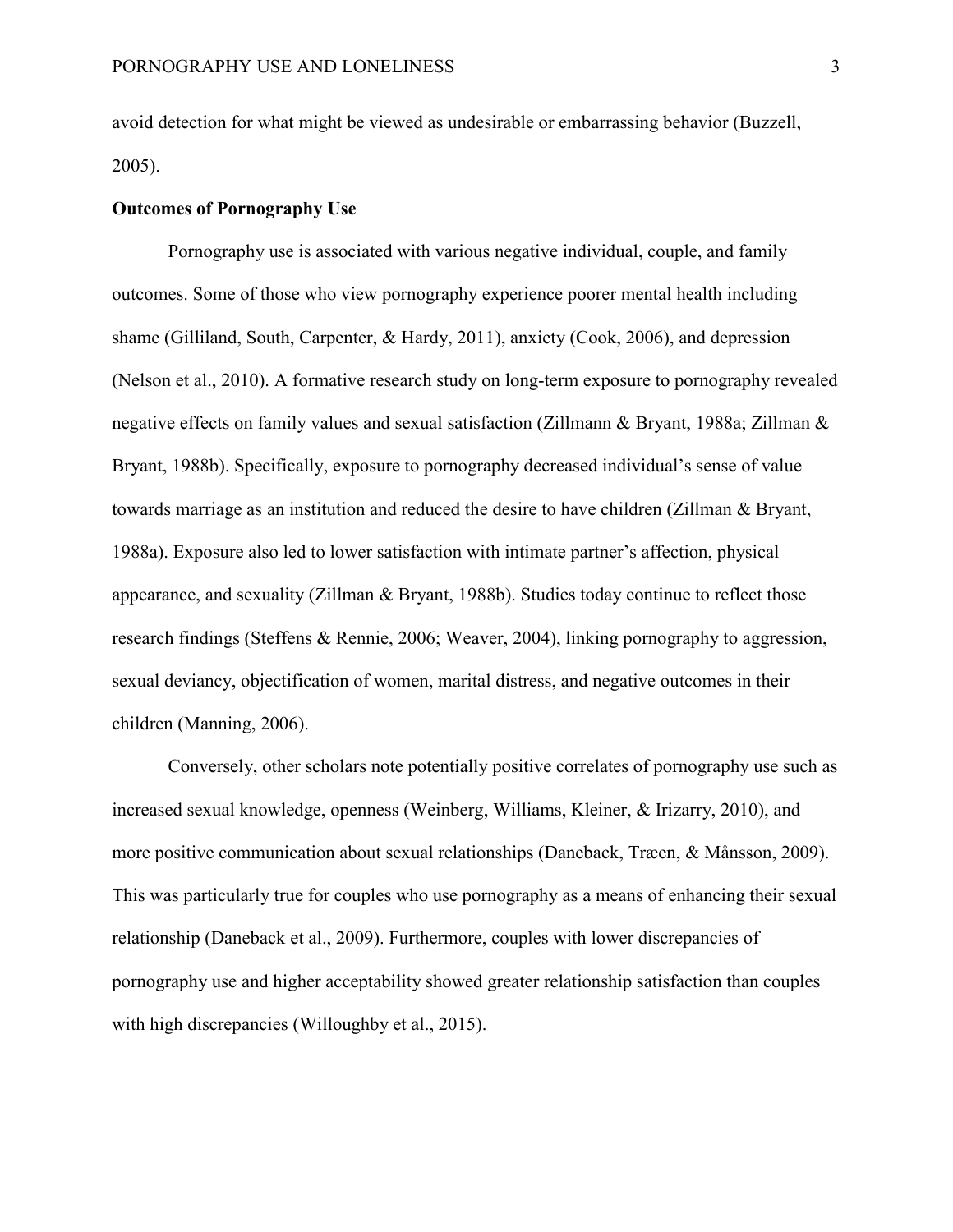Others explain this and other discrepancies in pornography use findings not as a distinction of short- versus long-term outcomes, but as an artifact of differing and evolving social constructions couples make concerning pornography use. The idea that negative outcomes are socially constructed (Hald & Malamuth, 2008; Patterson & Price, 2012) has been used to explain contrasting findings of negative and positive outcomes. If the relational meaning of pornography is socially constructed, and if some men and women are beginning to accept and even endorse pornography use in society (Olmstead, Negash, Pasley, & Fincham, 2013), then the idea is that negative effects may not manifest themselves as expected or (theoretically) could altogether disappear (Bridges et al., 2003). In addition to interpreting meaning of pornography use differently, some couples may even have different views on what is considered pornographic or not (Willoughby & Busby, 2015). A social constructionist view holds forth that changing social perceptions of pornography use may ultimately challenge traditional research findings.

Despite notions that some create their own meaning around pornography, the evidence that pornography negatively impacts individuals, relationships, and family life remains. Research continues to link pornography use to negative outcomes such as substance use (Carroll et al., 2008) and risky sexual behavior (Wright & Randall, 2012). Negative couple outcomes further include feelings of betrayal (Bridges, Bergner, & Hesson-McInnis, 2003; Zitzman & Butler, 2009), decreased relationship quality (Szymanski, & Stewart-Richardson, 2014), lower sexual satisfaction (Yucel & Gassanov, 2010), and feelings of emotional infidelity (Whitty, 2003; Zitzman & Butler, 2009).

Loneliness as a mental health issue is another correlate of pornography use (Yoder et al., 2005). Yet even with so many negative individual and relationship outcomes, some individuals have a hard time avoiding pornography use despite how problematic it is to them (Twohig,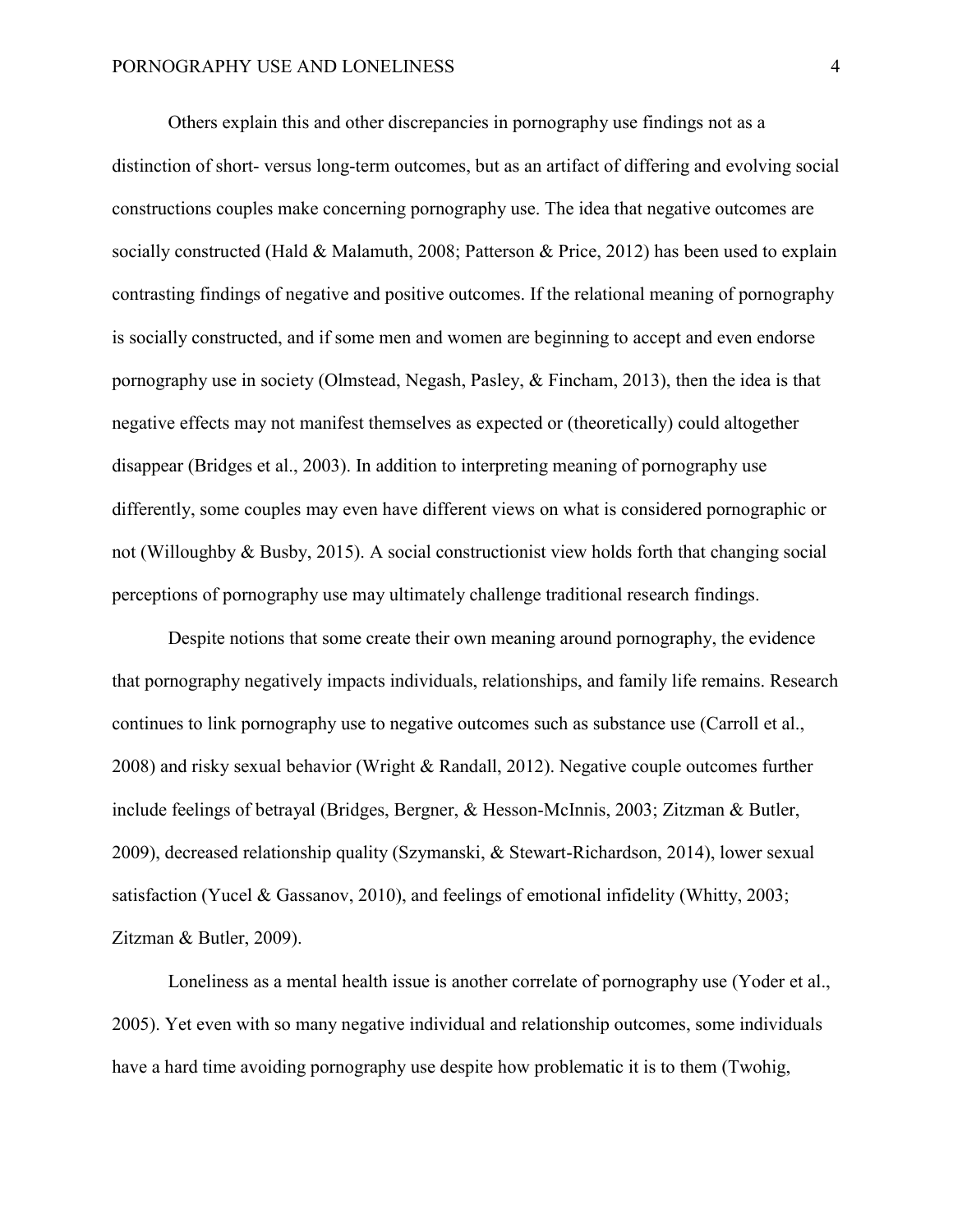Crosby, & Cox, 2009). One anonymous participant from a study examining pornography use on mobile phones reported that he would look at pornography on his phone even if his wife was by his side (Saavedra, 2011). Continuing to use pornography even at the risk of being discovered and resulting in negative personal and relationship consequences points to an element of powerlessness characteristic of addiction (Butler, Meloy, & Call, 2015).

The pathway from pornography to loneliness can be conceptualized using script theory (Gagnon & Simon, 1973). Gagnon and Simon (1973) claimed that the sexual template is scripted by personal experiences, values, and the mass media (Masters, Casey, Wells, & Morrison, 2013). Wright and Randall (2014) posited that mass media impacts socialization and influences sexualrelational expectations and patterns. Content analysis of sexual media, in particular pornographic depictions, documents a sexual depiction and script antagonistic to attachment exigencies such as availability, responsiveness, and engagement. The dissemination of pornography on various media platforms promulgates a sexual script to be created that heightens eroticism—obsessing on physical pleasure (Miller-Young, 2010)—creates a culture of objectifying women (Manning, 2006), normalizes detached promiscuity (Briken, Habermann, Berner, & Hill, 2007), and altogether trends toward misogyny. Pornography's sexual script threatens secure attachment (Zitzman & Butler, 2009) and jeopardizes relationship functioning (Dellner, 2009). By these dynamics we conceptually link pornography to loneliness.

#### **Pornography as an Addiction**

Addiction related to mental health has been described as a process perpetuated by maladaptive coping strategies (Loton, Borkoles, Lubman, & Polman, 2015; Tonioni et al., 2014). Coping strategies can be defined as cognitive and behavioral efforts to manage stressful demands (Folkman & Lazarus 1986). The manner in which they are carried out have been categorized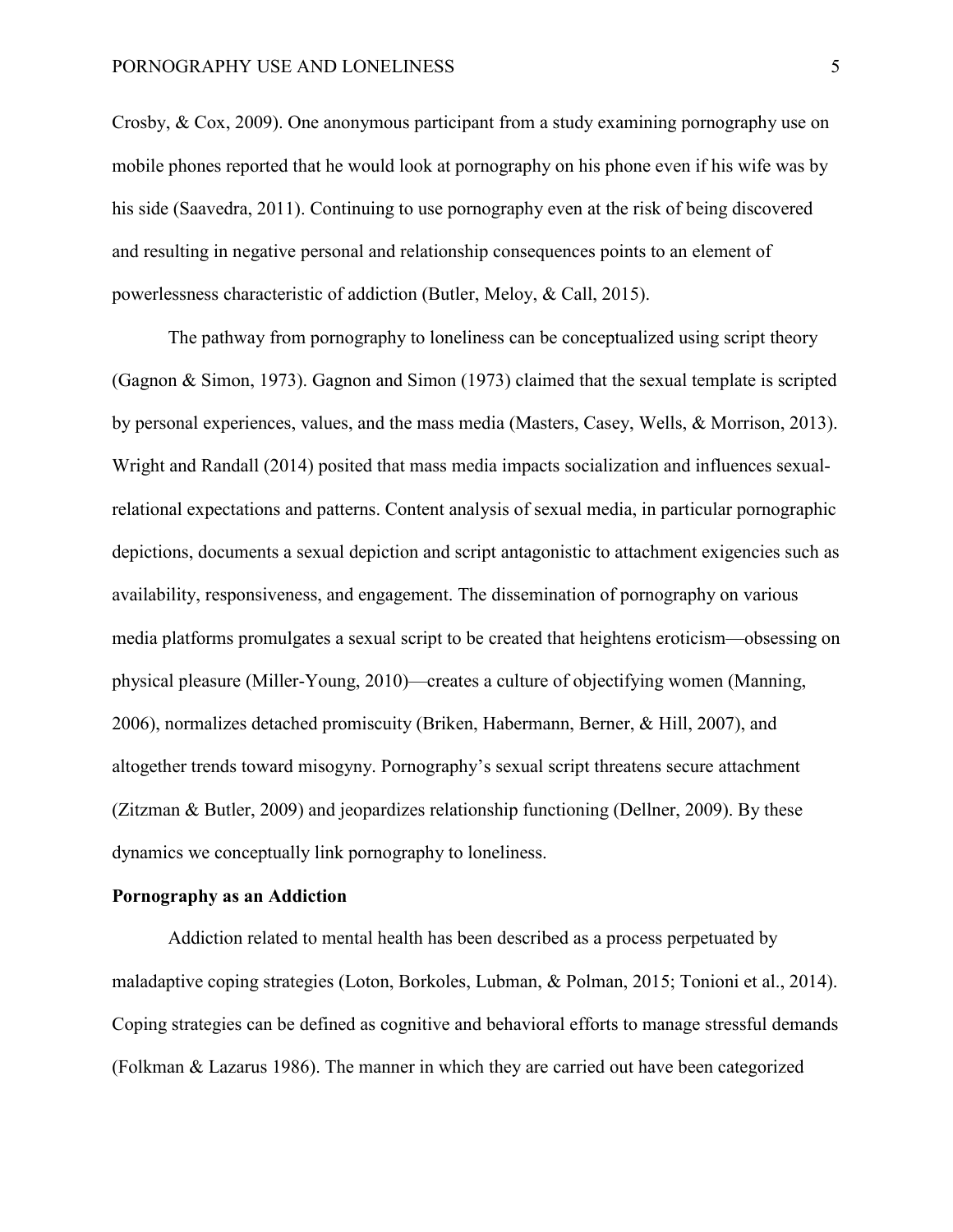broadly in different ways—approach or avoidant, problem focused or emotion focused, as well as adaptive or maladaptive (Choi et al., 2015; Dempsey, Overstreet, & Moely, 2000; Endler & Parker, 1994). Maladaptive coping strategies are efforts intended to manage distress, but they leave the stressor unresolved. As a result, it creates a repetitive cycle, arguably an addictive cycle.

In the context of cyber addiction, Suissa (2015) adapts a psychosocial framework to describe the cycle of addiction related to maladaptive coping strategies. Suissa (2015) posits that the cycle of addiction is created when destructive behaviors are used to the detriment of other sources of interest or help. The cycle of addiction contains five phases which individuals move through recursively. First come feelings of loneliness or distress. In an attempt to manage these negative emotions, the individual decides to engage in the addictive behavior in phase two. Phase three is exemplified by the artificial feeling of well-being that follows, which temporarily fills the emptiness from phase one, but which also fails to address root causes. This leads to further guilt and shame when reality settles in during phase four, which feelings are fundamentally similar to those of phase one. The final phase includes the opportunity to either break or continue the cycle. Using Suissa's cyber addiction model, pornography may play a similar role in addiction as a maladaptive coping strategy to address feelings of loneliness.

Describing the pornography-loneliness cycle with the element of a maladaptive coping strategy can begin when an individual succumbs to viewing it. First, viewing pornography disturbs the psychology of the individual skewing perceptions on sexuality and relationship functioning (Manning, 2006), affecting emotional well-being (Tylka, 2015) and overall relationship satisfaction (Szymanski & Stewart-Richardson, 2014). As a result of their behavior, they are then left feeling lonely (Yoder et al., 2011), embarrassed, or possibly even ashamed of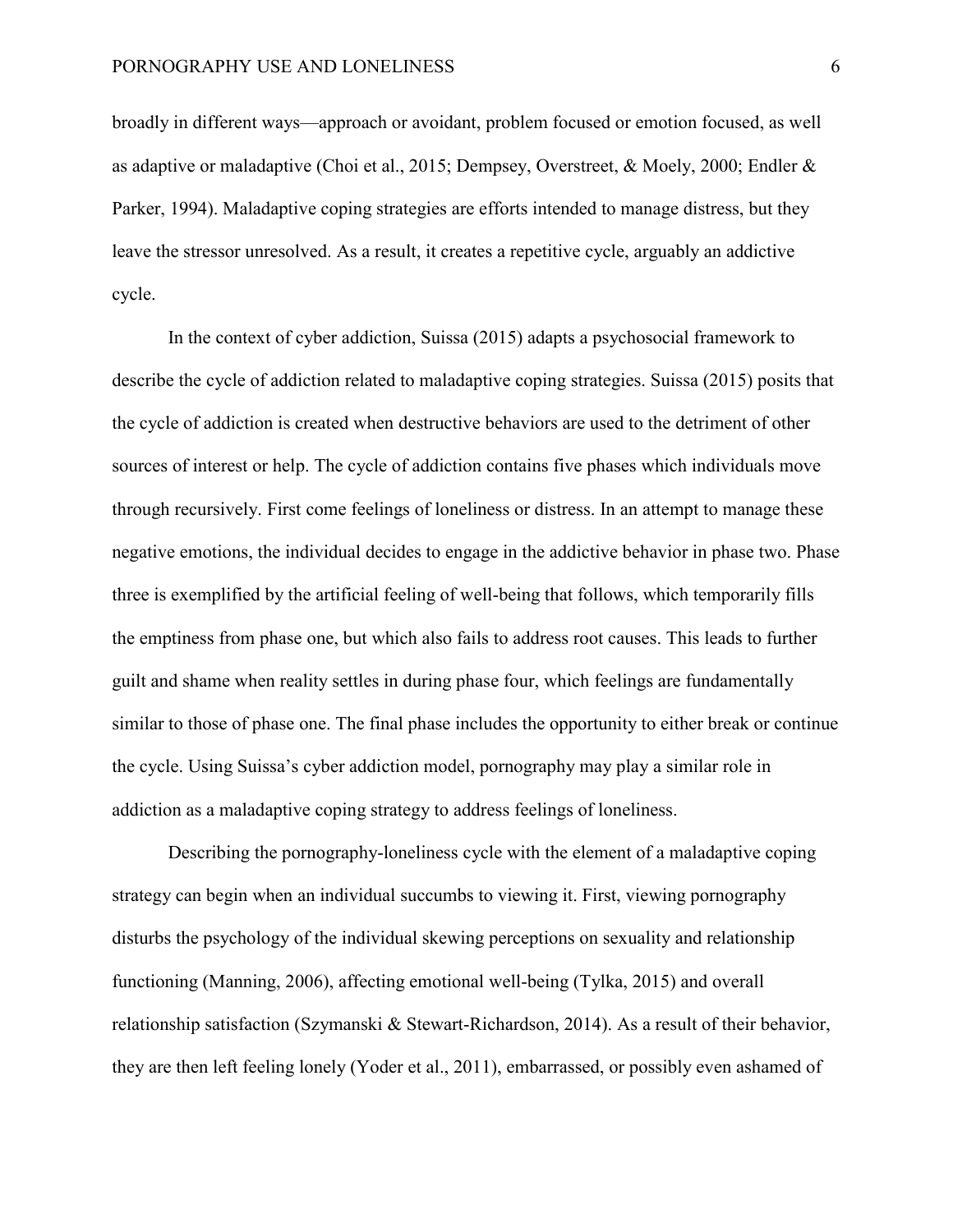themselves (Gilliland et al., 2011). In their attempt to manage their loneliness, they have the option to turn to meaningful relationships for healing (Butler & Seedall, 2006) or they turn to pornography which provides an immediate distraction or diversion from the negative experience, immediate "relief," and temporary escape (Griffiths, 2000) from those feelings of loneliness. To the degree that viewing pornography as a response to loneliness leaves the triggering affect unresolved, or worsens one's situation, it would be classified as a maladaptive coping strategy, and one which has the potential to initiate a perpetuating, closed-loop cycle of pornography use and loneliness—each recursively triggering and strengthening the other.

# **Loneliness Related to Pornography and Addiction**

Research on loneliness is growing but is focused primarily in relation to the experience of aging (Boehlen, 2015; Peerenboom, Collard, Naarding, & Comijs, 2015), physical health (Barlow, Liu, & Wrosch, 2015), and medical care (Karhe, & Kaunonen, 2015; Kömürcü, Beydag, & Merih, 2015). Under the scope of these findings, loneliness is defined as perceived deficiencies in one's ongoing relationships in both quantity and quality (Peplau & Perlman, 1979). Such deficiencies occur when a "person's network of relationships is either smaller or less satisfying than the person desires" (Peplau & Perlman, 1979, p. 101). This is different than solitude, which some may prefer in their working environment to improve work efficacy or stimulate creativity (Stone, 2013). Loneliness on the other hand, is a negative attribute of social functioning that impairs an individual's ability to communicate effectively with others. As a way to ease their feelings of distress and anxiety, those experiencing loneliness may turn to Internet use attempting to compensate for their lack of social connection (Leung & Liang, 2015), though this certainly does not describe all Internet use.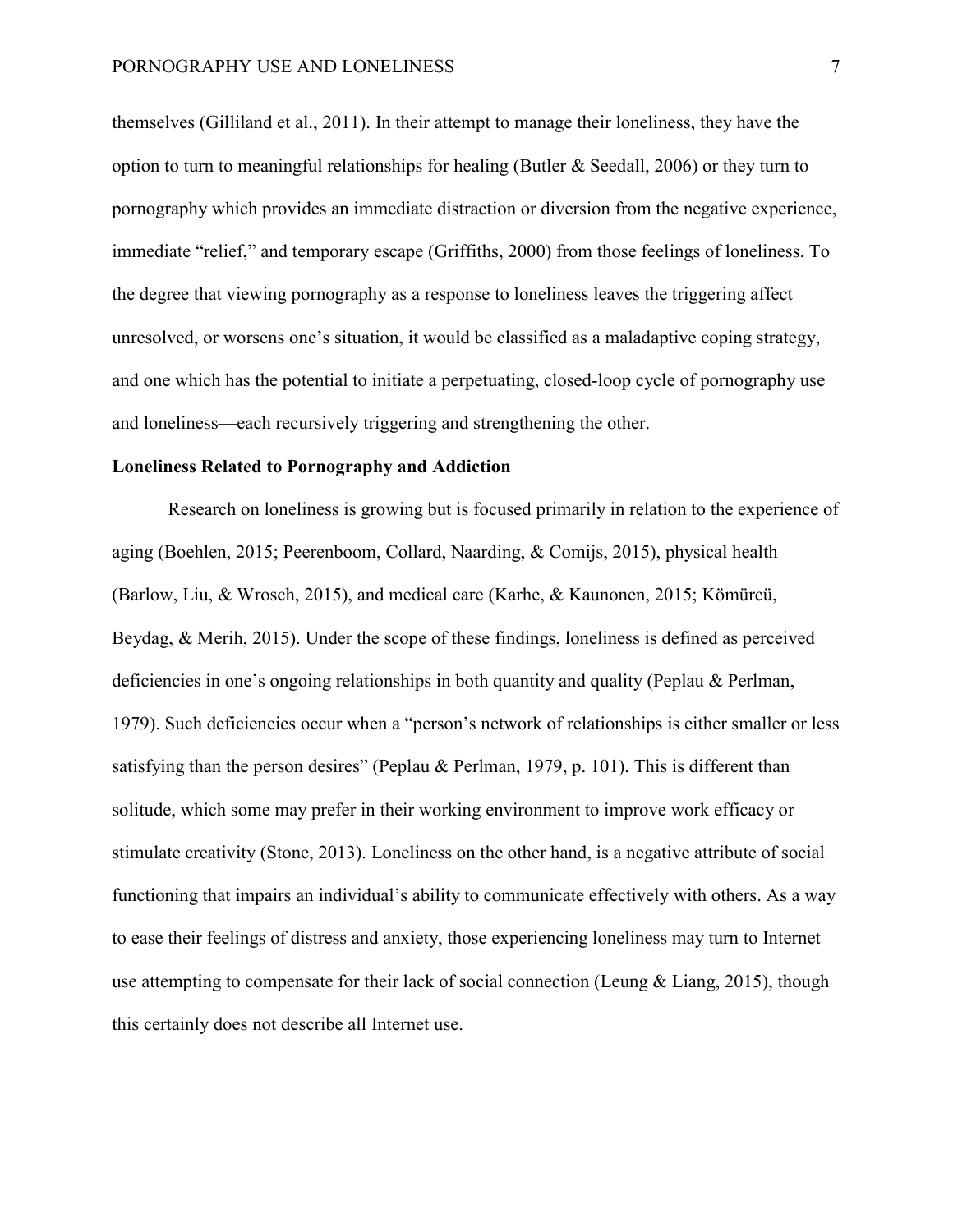Some researchers have found links between loneliness and certain addictions, including Internet use (Usta, Korkmaz, & Kurt, 2014), video gaming (Zhou & Leung, 2012), and mobile phone usage (Bian & Leung, 2015). One study found that emerging adults who reported spending more time on social networks also reported higher levels of loneliness, whereas the opposite was true for those who reported being involved in various social groups (Bernardon, 2012). Addictive behaviors resulting in increased perception or experience of social isolation, such as pornography use, can be hypothesized to produce increased loneliness.

Loneliness related to Internet addiction (Usta et al., 2014) may be especially prevalent where there is pornography use. As described previously, seeking to alleviate the experience of loneliness by turning to pornography may propel the individual deeper into loneliness and the indulgent behavior. Therefore, an addiction cycle between pornography use and loneliness could ensue and prove difficult to break (Twohig, Crosby, & Cox, 2009). While one study found significant reports of loneliness among Internet child pornography offenders (Marshall et al., 2012), more generalizable is the finding of Yoder and colleagues (2005) of a significant association between pornography use and loneliness among a nonclinical sample.

Data analysis from a sample size of 400 self-volunteered participants revealed that there was a significant positive association between pornography use and loneliness (Yoder et al., 2005). The researchers advertised the questionnaire in eight different pre-existing Internet pornography websites. The response rate consisted of 114 females and 286 males with 53% of the total sample ranging from 21-30 years of age. The highest reports for loneliness fell within that age category and within the income bracket of less than \$10,000. In addition, Yoder et al. (2005) employed multiple regression analyses to examine their data to see if pornography use predicted loneliness. No study that we are aware of has attempted to see if loneliness also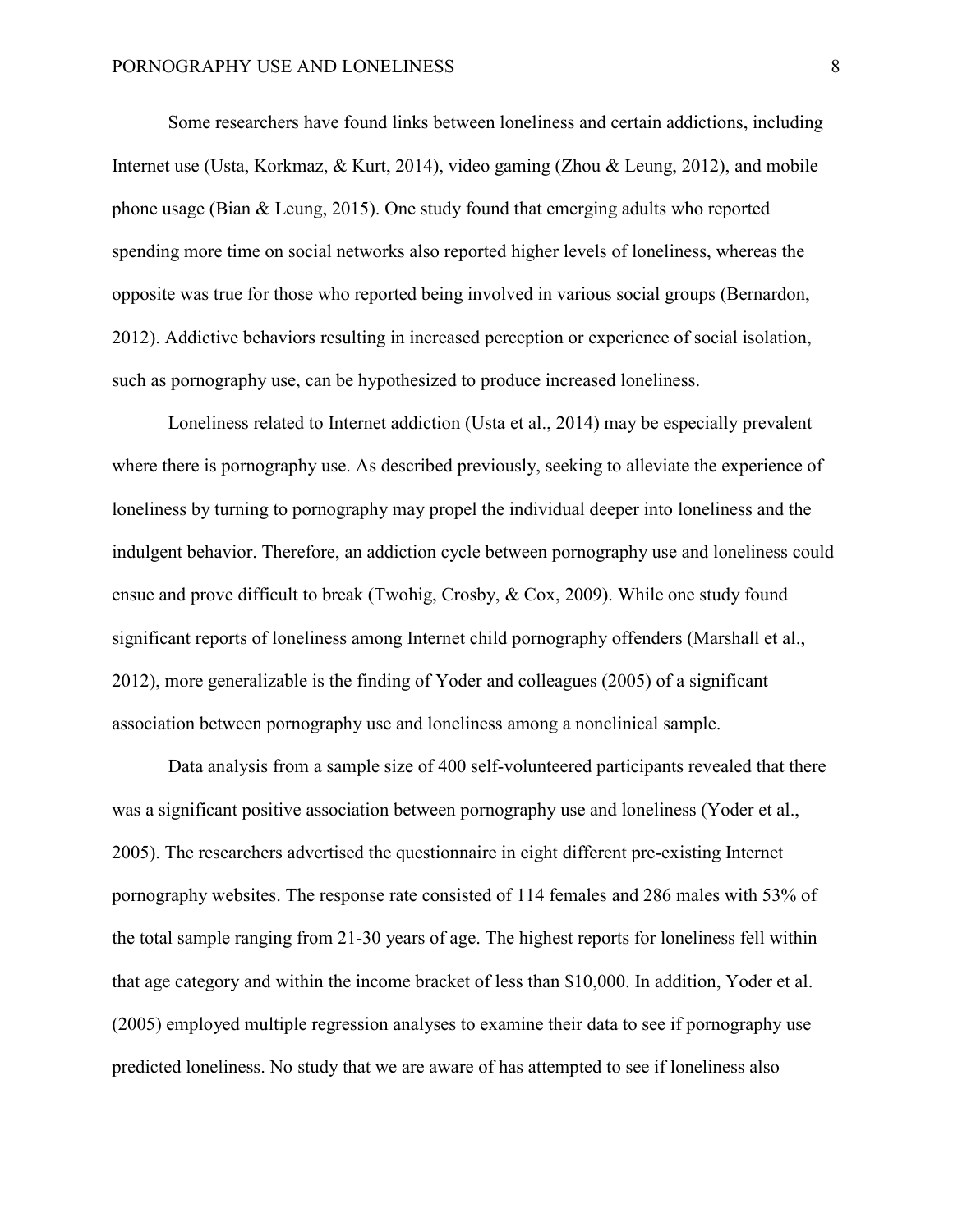#### PORNOGRAPHY USE AND LONELINESS 9

predicts pornography use or sought to assess that relationship utilizing structural equation modeling. This is significant because items in a scale would be given the proper weight indicated in a factor analysis as opposed to averaging them together in a regression analysis, thus yielding less biased findings (Kline, 2010). In other words, to more accurately determine an association between loneliness and pornography use with greater precision, utilizing structural equation modeling is needed.

Although Yoder and colleagues provided good preliminary insight to the relationship between pornography use and loneliness, research may benefit from analyzing further associations between pornography use and loneliness that lead to future grounding on the idea of an addiction cycle. Examining these associations will add to extant research on pornography addiction and will provide a more comprehensive view of the relationship between pornography use and loneliness.

# **Current Study**

In light of the ongoing research debate of pornography being addictive (Griffiths, 2012; Hilton, 2013) or merely having socially constructed ramifications (Grubbs, Volk, Exline, & Pargament, 2015), addiction to pornography may further be explained using models of loneliness and pornography that relate to each other. Documentation of these associations would confirm earlier research findings (Yoder et al., 2005) and highlight different perspectives of analyzing those associations. The purpose of this study is to further delineate the relationship between pornography use and loneliness and their respective association towards each other. This study will also control for demographic factors including age, gender, education, religious attendance, relationship length, and marital status in the analysis between pornography use and loneliness (for a description on the research design, see Appendix).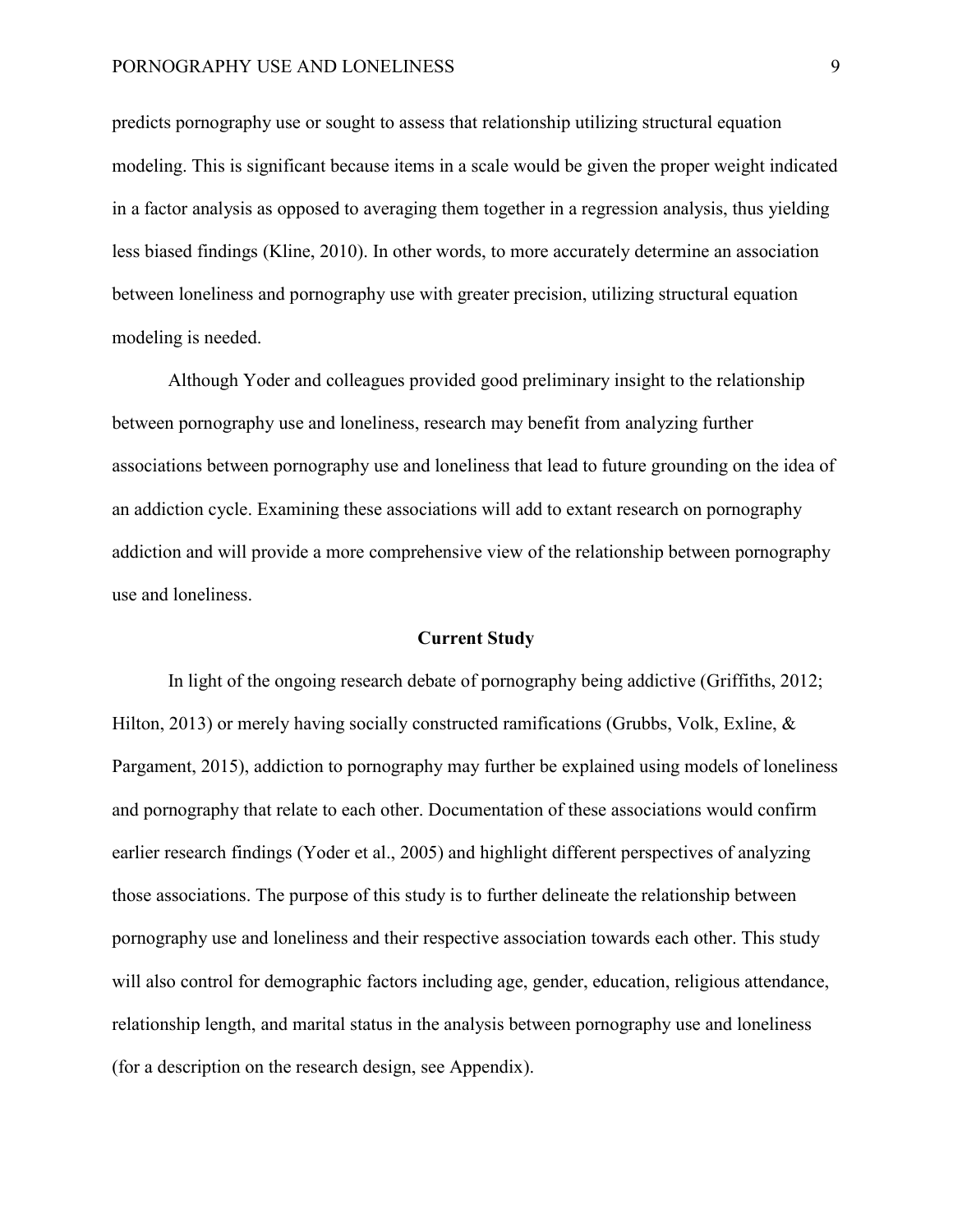We hypothesize that 1) pornography use will significantly positively correlate with loneliness, that 2) higher scores on pornography will be positively related to more loneliness, controlling for all demographic variables in this study, and that, based on the research outlined in the literature review, 3) higher scores on loneliness will be positively related to more pornography use, holding all other control variables constant. Finding results that support these hypotheses would further highlight the associative nature between pornography use and loneliness (Figure 1).

# **Method**

# **Participants**

Respondents in this study participated in an online survey developed by Growth Climate. Originally created in 1981, Growth Climate is a clinical organization that offers resources for individuals, couples, and parents seeking relationship help and recovery from pornography use. It is assumed that participants may be in some stage of recovery from behavioral addiction or compulsion. Participants self-reported their pornography involvement. The online services and the survey were intended to reach individuals from different English speaking countries throughout the world. Respondents were not asked to state where they lived. However, based on purchases of Growth Climate books where the survey is referenced, it seems likely that participants may represent various parts of the United States, Canada, and Australia. This study included a sample of 1,247 participants (ages ranging from 18-70 years old, modal age group 25- 29; 90% male; 77% White; 6% Hispanic; 6% Black; 6% Asian; 5% other). The majority of participants (68%) were married. Religious affiliation of participants stood at 64% and included Buddhism/Hinduism, Catholicism, Christian Science, Islam, Judaism, Mormonism, Methodist, Protestant, and Other. Protestants represented the largest percentage (21%) of respondents.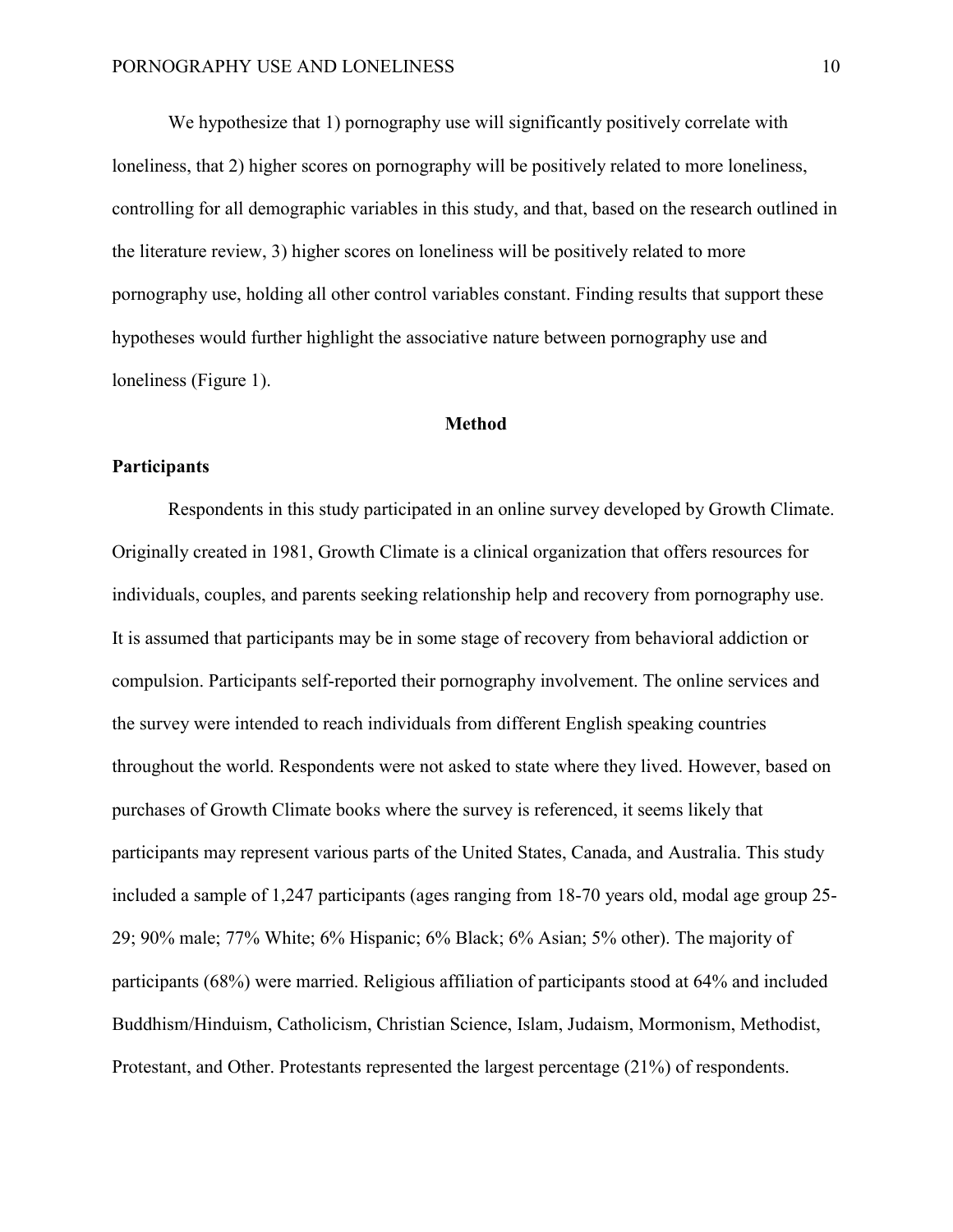Respondents' education included not having completed high school (3%), high school diploma (19%), associate's degree (8%), currently enrolled or attending college (10%), bachelor's degree (33%), and graduate degree (26%).

# **Procedure**

Participants were recruited through the Growth Climate website and through their selfhelp books, presentations, other online resources, and professional referrals. Individuals who have questions about their pornography use are invited to login to the Growth Climate website and take the survey. This method of recruitment allows the participants to respond to sensitive questions about pornography use in privacy, at their own pace, and without interviewers present, thus potentially yielding more authentic responses. The purposive nature of the sampling allows the researchers to target what is more likely to be a clinical sample. Interested participants could only begin the questionnaire after consent was obtained and after they created a login username and password. This was the only identifying information required to allow the participant to return in the future to access results. Participants were asked to respond to a 125-item survey that addressed pornography use, depression, loneliness, life satisfaction, and background information. Participants who omitted multiple sections of the survey or who otherwise responded systematically were excluded from the final data set.

IRB approval for the study was received. The principle investigators received the data in de-identified form from Growth Climate under a data transfer agreement compliant with Institutional Review Board (IRB) protocol, and the principal investigators conducted all analyses independent of the soliciting agency (Growth Climate). The soliciting agency (Growth Climate) conducted data collection, surrendered the de-identified data to the principal investigators, and had no further involvement in the study.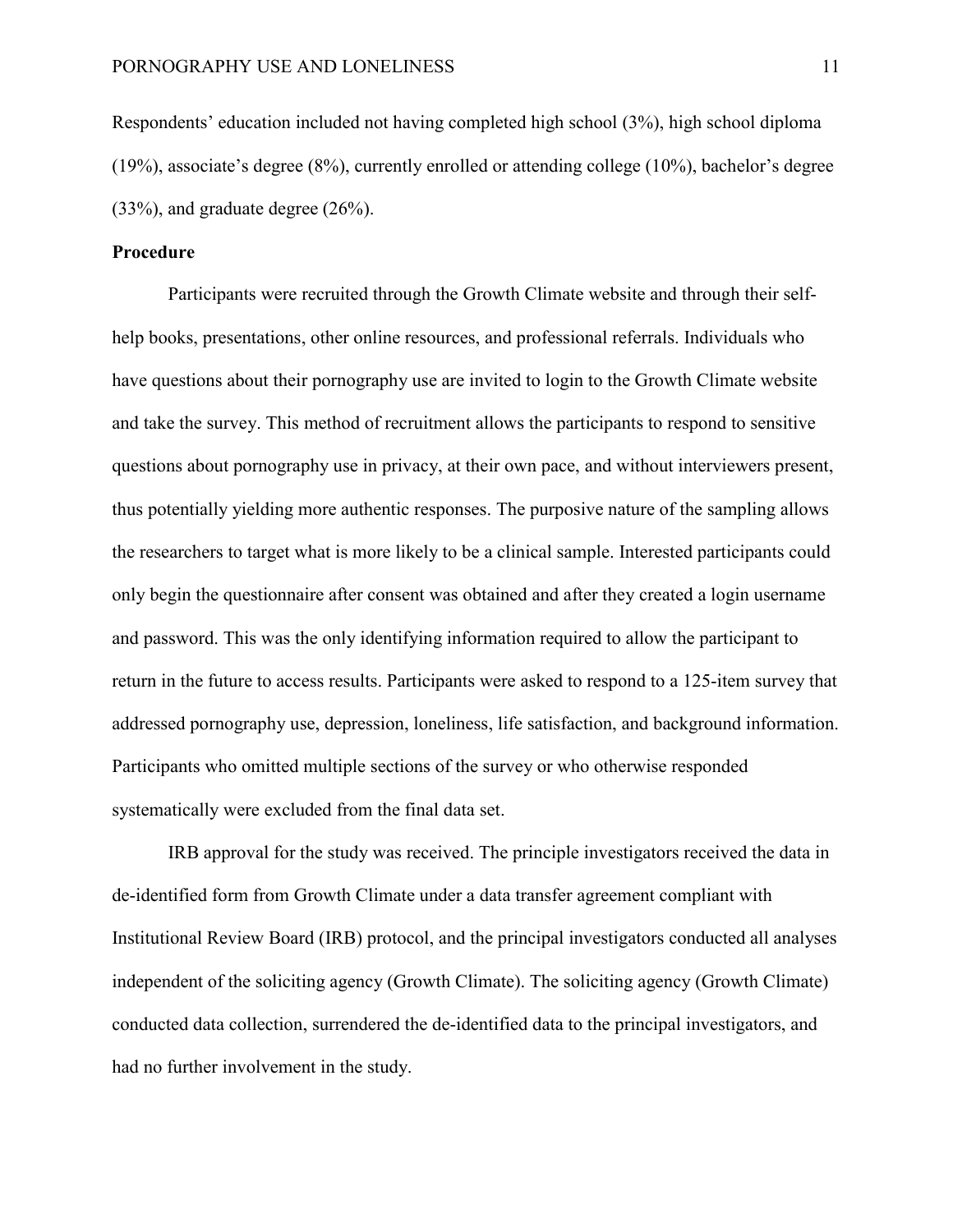# **Measures**

The current study assessed pornography use and loneliness while controlling for age, gender, education, religious attendance, relationship length, and marital status.

**Pornography use.** Pornography use was assessed using 5 items from the history of involvement subscale of the revised Assessing Pornography Addiction scale (Skinner, 2011). The Assessing Pornography Addiction scale was developed as a 63-item assessment used to determine history of pornography use, beliefs, desensitization, impact on sexual intimacy (for men in a committed relationship), relationships (for men self-identified as single), work ethic, and emotions. This history of involvement subscale consists of 12 items related to how much money was spent on pornography, mediums of viewing pornography, questions about first exposure to viewing pornography, and how often they currently view pornography. Participants responded to these items based on six to eight response choices with higher scores indicating more pornography use. Factor analysis of the history of involvement subscale indicated four possible constructs. The five items selected for the pornography use scale in this study were derived from one of those factors, which clustered around the latent construct of the respondent's reported magnitude of pornography use. Questions included, "In the last year, what is the frequency with which you have viewed pornography?" (ranging from  $1 = 1-2$  times, to  $7 = 1$ almost every day, if not daily) "Once you start looking at pornography do you:" (ranging from 1  $=$  view it briefly, but don't look again for months, to  $6 =$  view it as often as I can, every day all day if I could), "How often do you think about or fantasize about viewing pornography?" (ranging from  $1 =$  very rarely to never, to  $8 =$  multiple times a day) "How often do you act upon your fantasies and view pornography or act out?" (ranging from  $1 =$  very rarely to never, to  $8 =$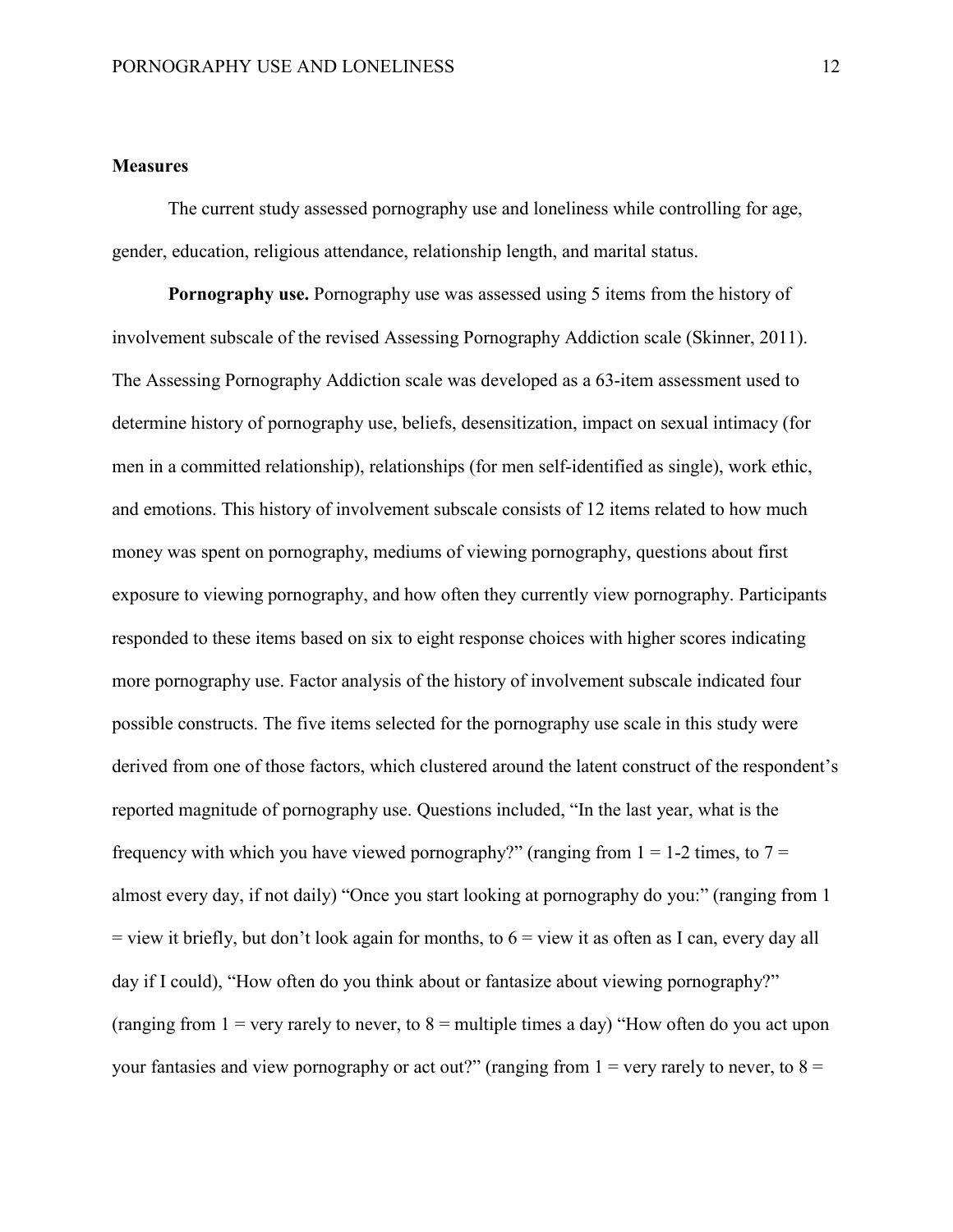multiple times a day), and "What is the longest period of time that you have gone without pornography in the last year?" (ranging from  $1 = 8$  months to year, to  $8 =$  one or two days).

When modeled as a latent variable with the current data, factor loadings were statistically significant and all above .57. Reliability analysis with the current data indicated that the alpha coefficient was .84.

**Loneliness.** The University of California Los Angeles Loneliness Scale (UCLALS), Version #3 (Russell, 1996), was used to assess feelings of loneliness. This scale contains 20 items comprised of 10 items worded to indicate presence of or increasing loneliness and 10 items worded to indicate absence of or decreased levels of loneliness direction. Participants responded using a 4-point Likert scale ranging from 1 to 4 (*strongly disagree, disagree, agree, strongly agree, respectively*). Factor analysis of the loneliness scale indicated three possible constructs. The nine items selected for the loneliness scale in this study were derived from one of those factors, which clustered around the latent construct of the respondent's experience of loneliness representing lack of connection or companionship. Example questions include, "How often do you feel that you lack companionship?" "How often do you feel alone?" and "How often do you feel that people are around you but not with you?" When these 9 items were modeled as a latent variable with the current data, factor loadings were statistically significant and all above .40. A reliability analysis for these items indicated an appropriate alpha level at .93. Higher scores on the UCLALS indicated greater perceived loneliness in a person's life. The factor loadings for all items corresponding to the loneliness and pornography use scales in this study are summarized in Table 1.

**Control variables.** As mentioned previously, several control variables are needed to assess the relationship between pornography use and loneliness. Participants reported their age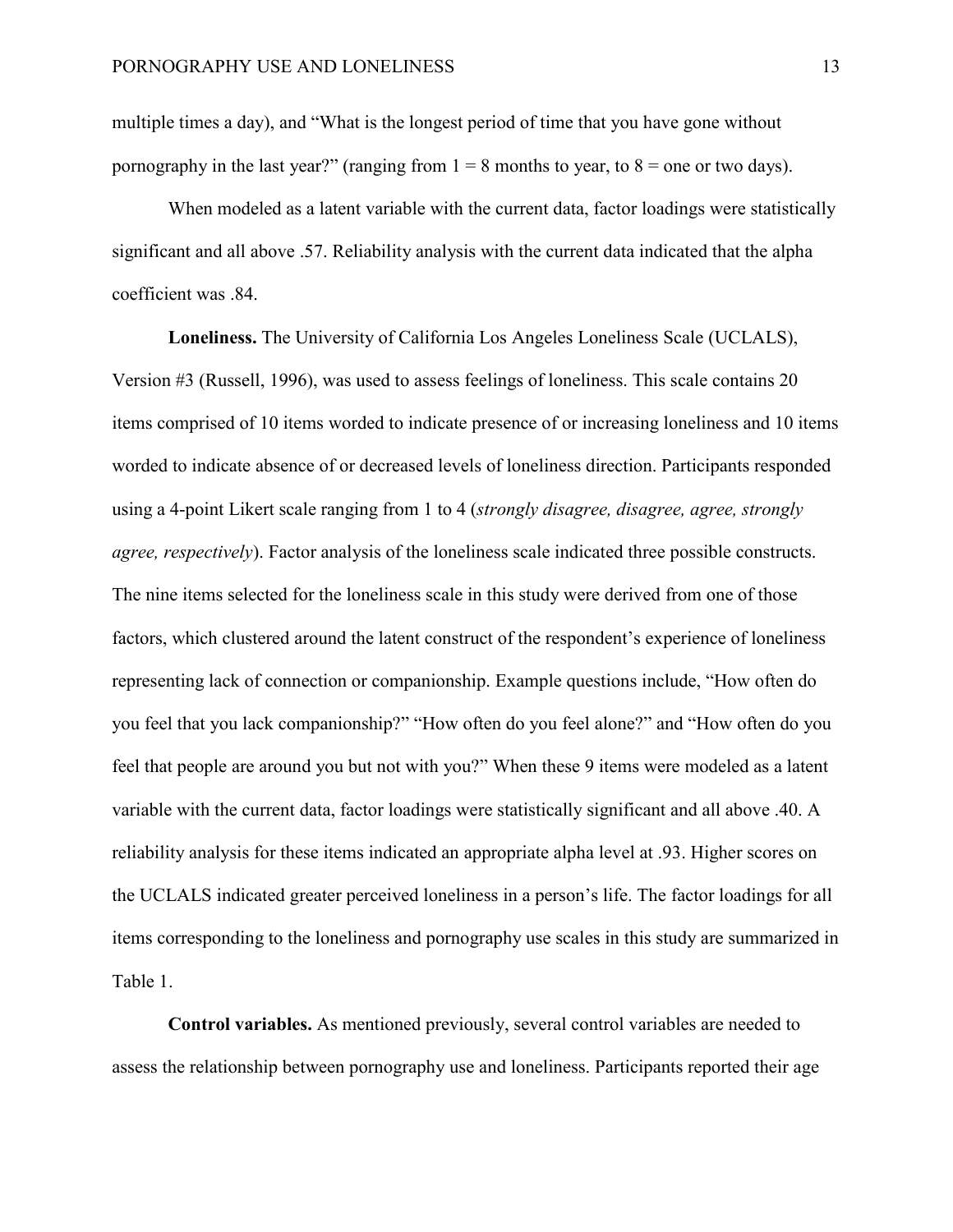by selecting an age bracket (under 18, 18-24, 25-29, 30-34, 35-39, 40-44, 45-49, 50-54, 55-59, 60-64, 65-69, over 70). This assessment was used as a continuous variable with higher scores representing older age. In this study, gender was a categorical variable that was dummy coded with male being 1 and females being 2. Education level was assessed using one item with response choices ranging from 1 (*I have not completed high school*) to 6 (*I have a graduate degree*). Higher scores indicate higher levels of education ( $M = 4.28$ , SD = 1.56). Religious attendance was also measured using one item asking the participants to report on the frequency with which they attend religious services. Response choices ranged from 1 (*Every week*) to 5 (*Never*) on a 5-point Likert scale. Items for this scale were reverse coded so that higher scores indicate higher religious attendance  $(M = 3.33, SD = 1.71)$ . For those who were married, relationship length ranged from 0-43 years ( $M = 12.54$  years,  $SD = 11.04$ ). Since the researchers were interested in whether marital status has an effect on a relation between pornography use and loneliness, relationship status was recoded as married being 1 and all other statuses being 0. Descriptive statistics for all study variables are summarized in Table 2.

#### **Data Analysis**

Structural equation modeling in Amos (Version 23) was used to examine associations between pornography use and loneliness. Age, gender, education, religious attendance, relationship length, and marital status were included in the model as control variables. Pornography use and loneliness were modeled as latent variables and the control variables were modeled as observed variables. We first ran a measurement model to assess factor loadings, correlations, and model fit for the study variables. Analyzing the correlation between pornography use and loneliness at this point was used to test our first hypothesis. In order to test our second and third hypotheses, two separate structural equation models were analyzed. In one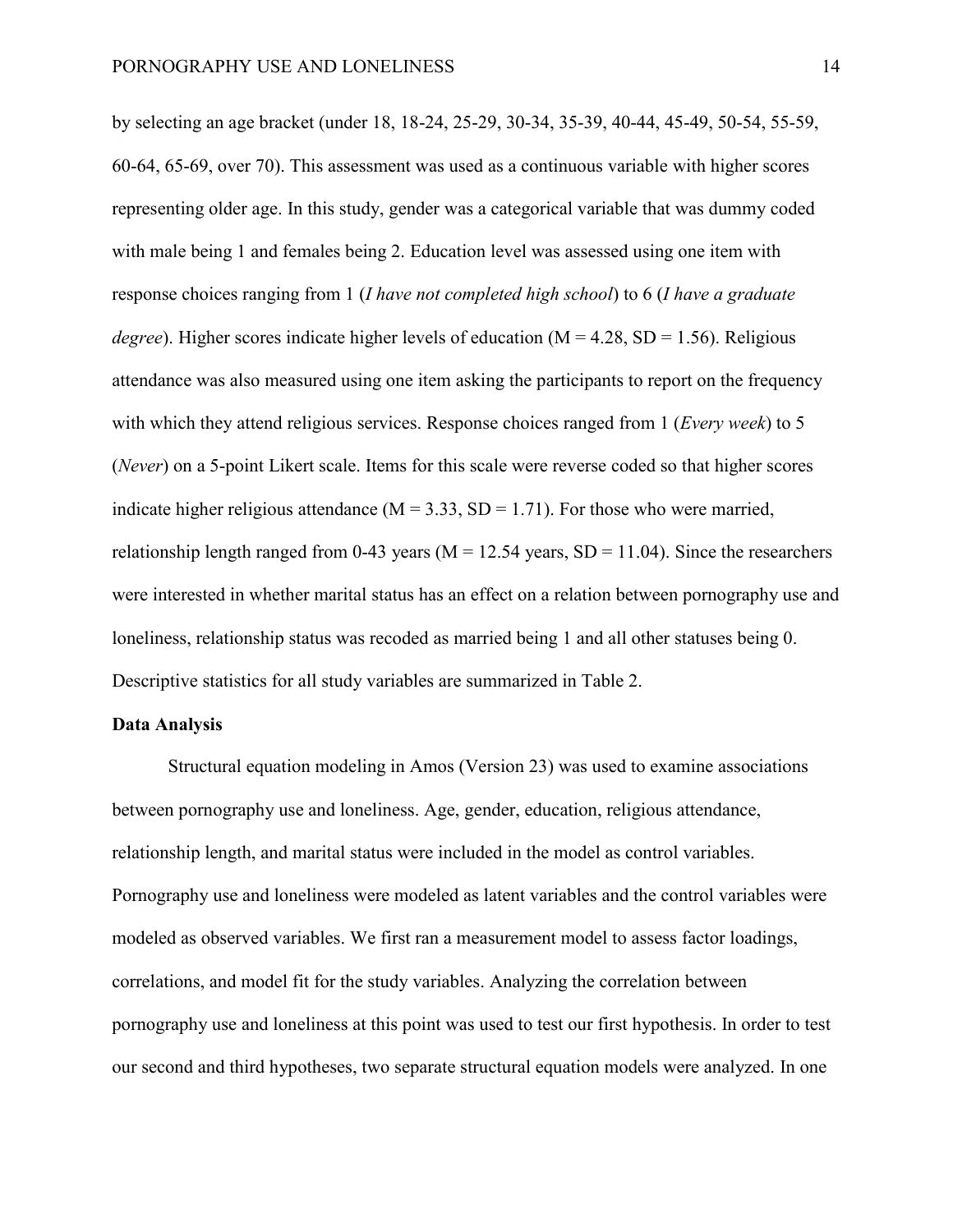model, pornography use predicted loneliness, controlling for all else in the model; in the second model, loneliness predicted pornography use, controlling for the same demographic variables.

## **Results**

Results from the measurement model revealed good fit to the data ( $\chi^2 = 273.10$ ,  $df = 142$ ,  $p < .001$ ; CFI = .99; RMSEA = 0.03). Bivariate correlations between all study variables from the measurement model are presented in Table 3. The measurement model along with the two structural equation models are represented in Figure 2. Correlational analyses of the data from the measurement model support our first hypothesis. Pornography use was significantly positively correlated with loneliness  $(r = 0.19, p < .001)$ .

Furthermore, pornography use was negatively related to age  $(r = -0.08, p < .01)$ , education ( $r = -0.13$ ,  $p < .001$ ), and religious attendance ( $r = -0.36$ ,  $p < .001$ ) for our sample. Being a male significantly correlated with more pornography use  $(r = -0.17, p < .001)$  and being married significantly correlated with less pornography use.  $(r = -0.22, p < .001)$ . Loneliness was significantly negatively associated with education ( $r = -0.11$ ,  $p < .001$ ) and religious attendance  $(r = -0.09, p < .01).$ 

Analyses of the data from the two structural equation models revealed that our second and third hypotheses were also supported. When loneliness was the endogenous variable, every one unit increase in pornography use was associated with a .20 increase in loneliness ( $p < .001$ ), controlling for all other demographic factors. When pornography use was the endogenous variable, every one unit increase in loneliness was associated with a .16 increase in pornography use  $(p < .01)$ , holding all other variables constant.

Similar to the bivariate correlation analyses, being male was related to higher pornography use (β = -.21,  $p < .001$ ), while being married was related to lower pornography use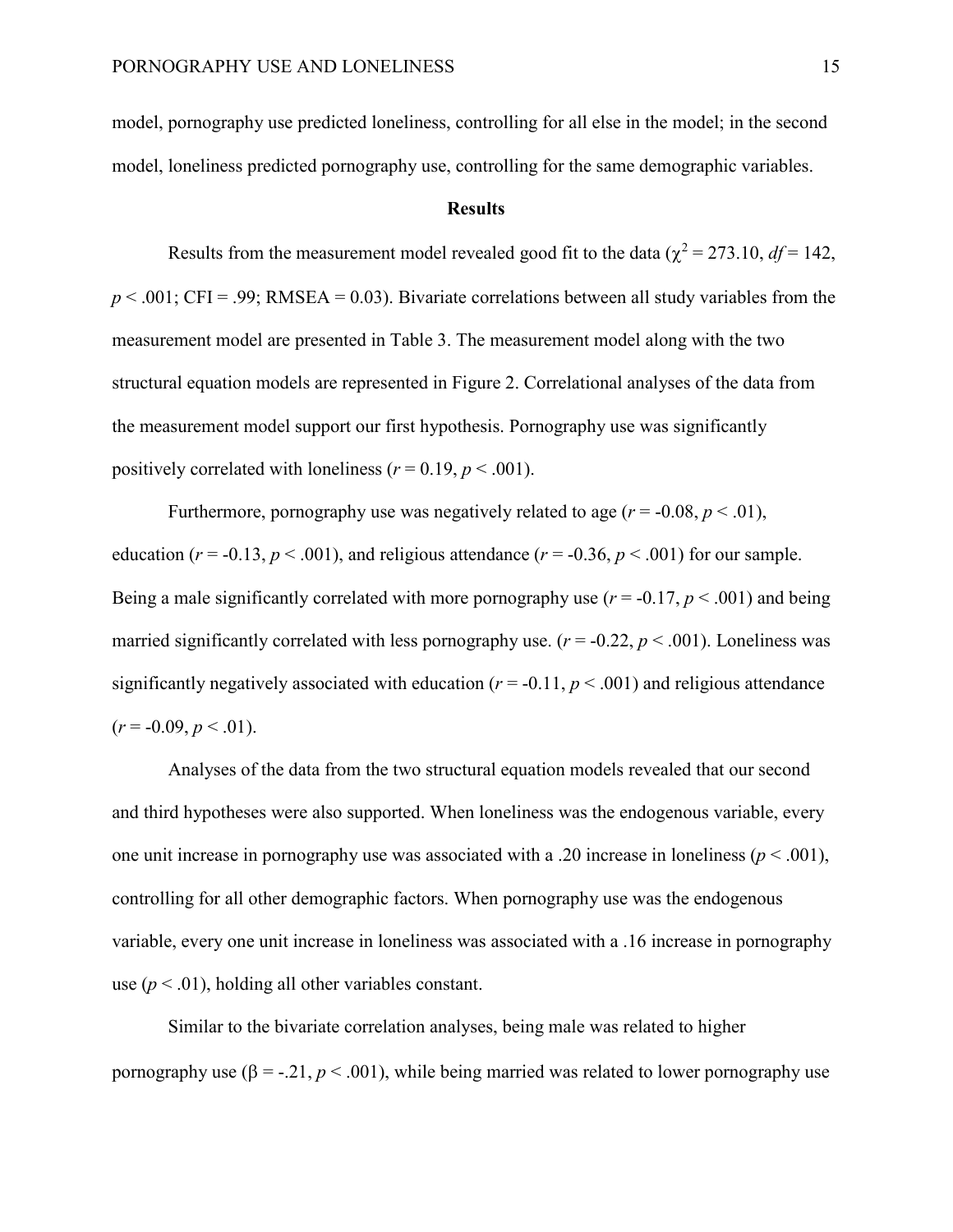$(\beta = -11, p < 0.01)$ . It is interesting to note the moderate beta for religious attendance on pornography. Every one unit increase in religious attendance was associated with a .31 decrease in pornography use for the sample,  $p < .001$ . In the model predicting loneliness, higher education was associated with lower loneliness  $(\beta = -11, p < .001)$ .

#### **Discussion**

The purpose of this study was to examine the associative nature between pornography use and loneliness using three similar statistical approaches among a clinical sample of individuals. Results revealed that the association between loneliness and viewing pornography was positive and significant. The support for this claim found in our measurement model emerged from the two structural equation models as well. Those who viewed pornography were more likely to experience loneliness, and those who were experiencing loneliness were more likely to view pornography. These findings are consistent with research linking pornography use to negative affect (Tylka, 2015), especially loneliness (Yoder et al., 2005).

The association between pornography use and loneliness may be explained in a number of different ways. For example, those who watch pornography may experience more loneliness because of the relationship distress that it causes (Willoughby et al., 2015), creating distance between the married couple. As mentioned previously, pornography provides a sexual script that creates a culture of objectifying women (Wright, & Randall, 2014), threatening secure attachment (Zitzman & Butler, 2009), and hindering relationship functioning (Dellner, 2009). Individuals who view pornography regularly may adopt the sexual script that pornography creates and eventually strain any romantic relationships they are in, thus heightening their experience of loneliness.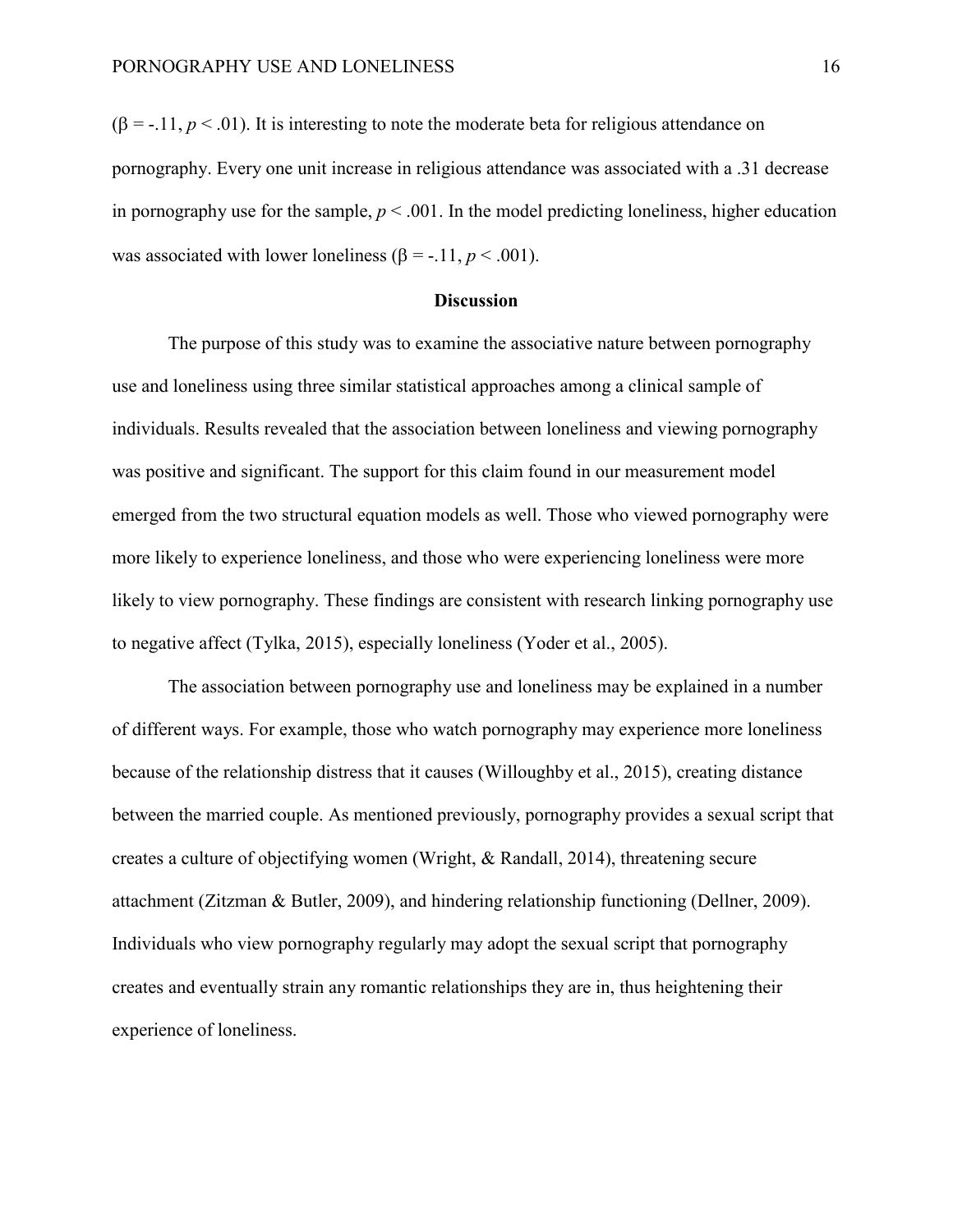The pathway from loneliness to pornography use in the second structural equation model indicates a significant association that might be explained through the addiction model also outlined in our earlier conceptualization. Modeling pornography use as an addiction characterizes pornography viewing as a maladaptive coping strategy. If an individual is experiencing loneliness, he or she may turn to pornography for relief, which provides immediate distraction and temporary escape from those feelings of loneliness (Griffiths, 2000). The sexual response cycle that pornography abuses includes two features. First is the preoccupying physical pleasure during the arousal phase, followed second by a comforting, soothing experience during the resolution phase (mediated in the brain's dopaminergic reward structure in part by oxytocin, Fonagy, Gergely, & Target, 2008, p. 794). Along with pornography, both of these aspects of the sexual response cycle allows for the possibility of a combined drug-like experience providing both euphoria and narcosis brain effects, permitting temporary escape into "fantasy" and/or "obliviousness." Fonagy et al. (2008) note that oxytocin—released during the sexual response cycle—can "inhibit the neural systems that underpin the generation of negative affect" (p. 794). This linkage between the brain reward system stimulated by the sexual response cycle and the addiction reward circuit suggests the possibility of becoming addicted to the sexual response cycle, including pornography which is used as the stimulus.

Yet long-term effects of pornography use include loneliness and relational isolation and deterioration. Altogether, these combined dynamics fit the pattern and template of substance use disorders or, in lay terms, "addiction." Pornography use that is only temporarily palliative while failing to address the root causes of loneliness qualifies it as a maladaptive coping strategy (Suissa, 2015), and creates the possibility of a destructive entrapment in a recursive cycle of pornography use and loneliness. Entrapment fits the profile of addictive experience.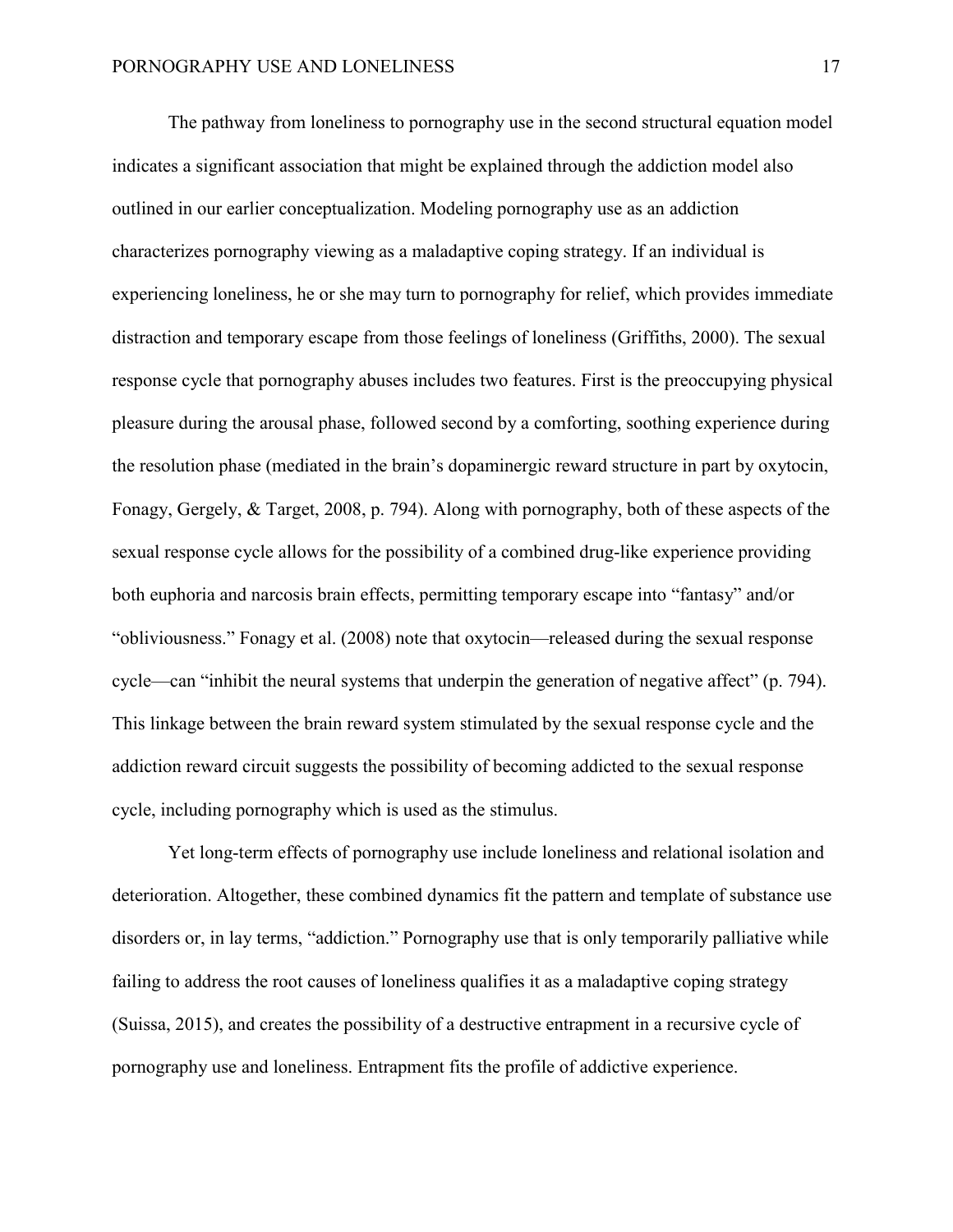Analysis from the control variables related to pornography use and loneliness such as gender, age, education, religious attendance, relationship length, and marital status revealed both confirming and disconfirming results. First, the association in our measurement and second structural equation model that males were more likely to use pornography was significant and confirms existing research (Nelson et al., 2010). It should be noted that 90% of the sample were males. Despite suspect findings on the relationship between gender and pornography use in this study, research still supports this relationship (e.g. that males are more likely to use pornography use).

Another possible reason that male gender was associated with more pornography use may be because of general reporting trends by men and women when discussing personal issues. Wherein males more commonly report externalizing behavior and women disclose more internalizing emotional experiences (Albert, 2015), it seems likely that males' significant reporting of pornography use could have occurred because it is considered more of an externalizing behavior. Additionally, women might self-assess having a problem with pornography use at a much lower level given the perpetuating notion that women do not have issues with pornography (Emmers-Sommer, Hertlein, & Kennedy, 2013). For instance, women who report sexual openness and activity are socially frowned upon more frequently than men are (Emmers-Sommer, 2002). The women in this study could have underreported the extent of their pornography use contributing to the significant connection between males and pornography use.

Next, higher religious attendance and being married were each related to lower pornography use. This was true for our correlational analyses and our structural model. Religion often teaches against using pornography because of perceived negative relationship and spiritual outcomes associated with it (Sumerau & Cragun, 2015). Those who attend church more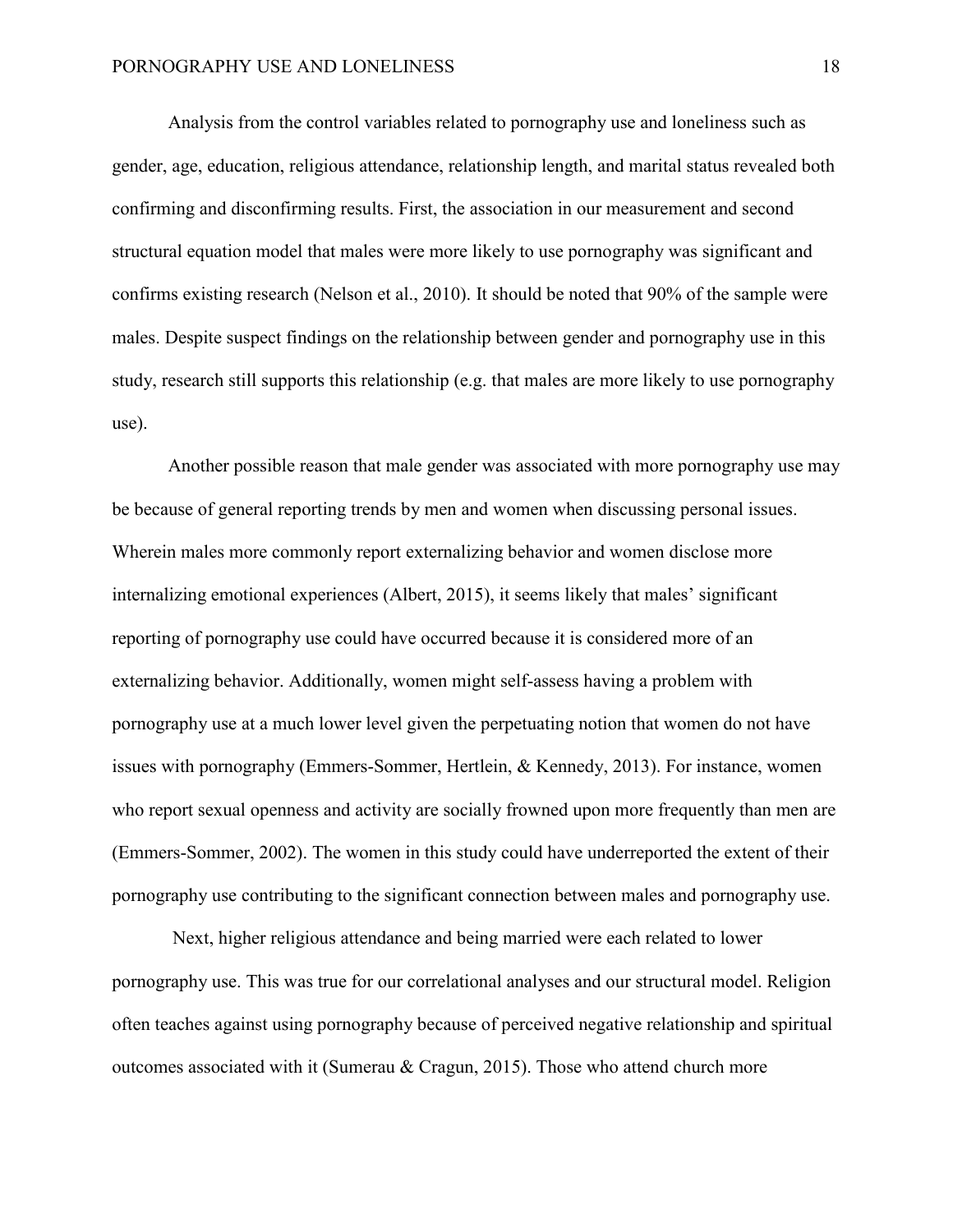frequently may be reminded of those teachings more often and might do their best to adhere to those teachings. Although this usually does not mean that there is complete abstinence from pornography viewing, this finding corroborates with other research suggesting lower pornography use among those reporting higher religious attendance (Rote et al., 2013). As regards the marriage effect on pornography use, multiple dynamics could account for diminished use.

In relation to our variable of interest here, an attachment relationship producing both diminished loneliness and a healthy coping strategy of having a partner to turn to in times of distress could both contribute to reduced resort to or reliance upon pornography use. When a married person is feeling lonely, he or she may seek support from his or her spouse (Rokach, 2012), instead of turning to pornography as a maladaptive coping strategy. It would be interesting to compare various relationship statuses—as possible markers of attachment security—to determine if pornography use co-varies systematically across varying levels of attachment security and relationship stability. Since the relationship between marriage and pornography use in this study was associative, lower pornography use may also be explained by a selection effect during marriage (i.e. those who use pornography less may be more likely to marry). Pornography use as a manifestation of sexual permissiveness has been found to be associated with lower marriage readiness attribution for emerging adult women (Carroll, et al., 2009). In other words, women who are considering marriage may choose a partner who has overcome personal challenges rather than someone who engages in risky sexual behavior like pornography use.

In addition to correlations between demographic variables and pornography use, there were also significant correlations involving loneliness. Although significant demographic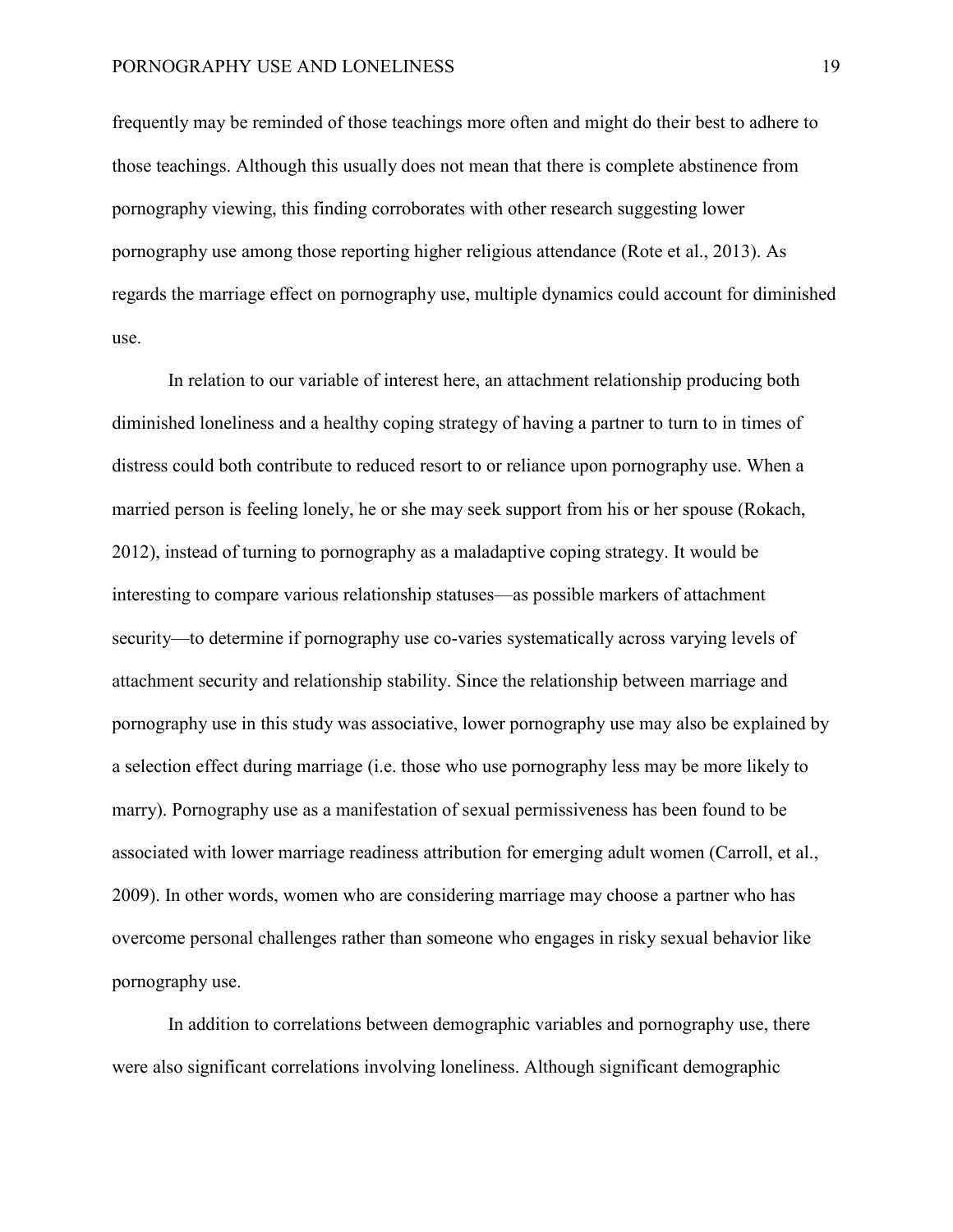correlations with pornography use were found for education and religious attendance, in the subsequent structural model predicting loneliness, education was the only control variable that yielded a significant finding. Those reported achieving more education were less likely to experience loneliness. This may be explained by the kinds of social resources more education affords. For example, those with higher education have access to greater social support (Documet, 2015), and therefore, may be less likely to experience loneliness (Shankar et al., 2013). While education negatively correlated with pornography use in our bivariate correlational analyses, it was not supported in the structural model. Even though the hypothesized relationship was not supported, other research reveals similar nonsignificant associations between education level and pornography use (Wright, & Randall, 2014). The inconsistency of significant findings with the control variables across pornography use and loneliness may represent true relationships or may reflect limitations with the study.

# **Limitations and Future Directions**

There exist a number of limitations to this study. First, the cross-sectional nature of our data set prevents us from determining the directionality of the relationships in our findings, especially between pornography use and loneliness in our structural models. If we had a longitudinal data set, a non-recursive structural equation model of pornography use and loneliness predicting each other would have been preferred for our statistical analysis. Aside from not having longitudinal data, we did not have a suitable instrumental variable in the data set we could theoretically identify that truly has a direct effect on a given predicting variable and no direct effect on the respective outcome variable (see Kline, 2010, p. 156). Where available, such a variable would permit researchers to statistically discriminate whether pornography use and loneliness predict each other. Utilizing longitudinal data to analyze a non-recursive structural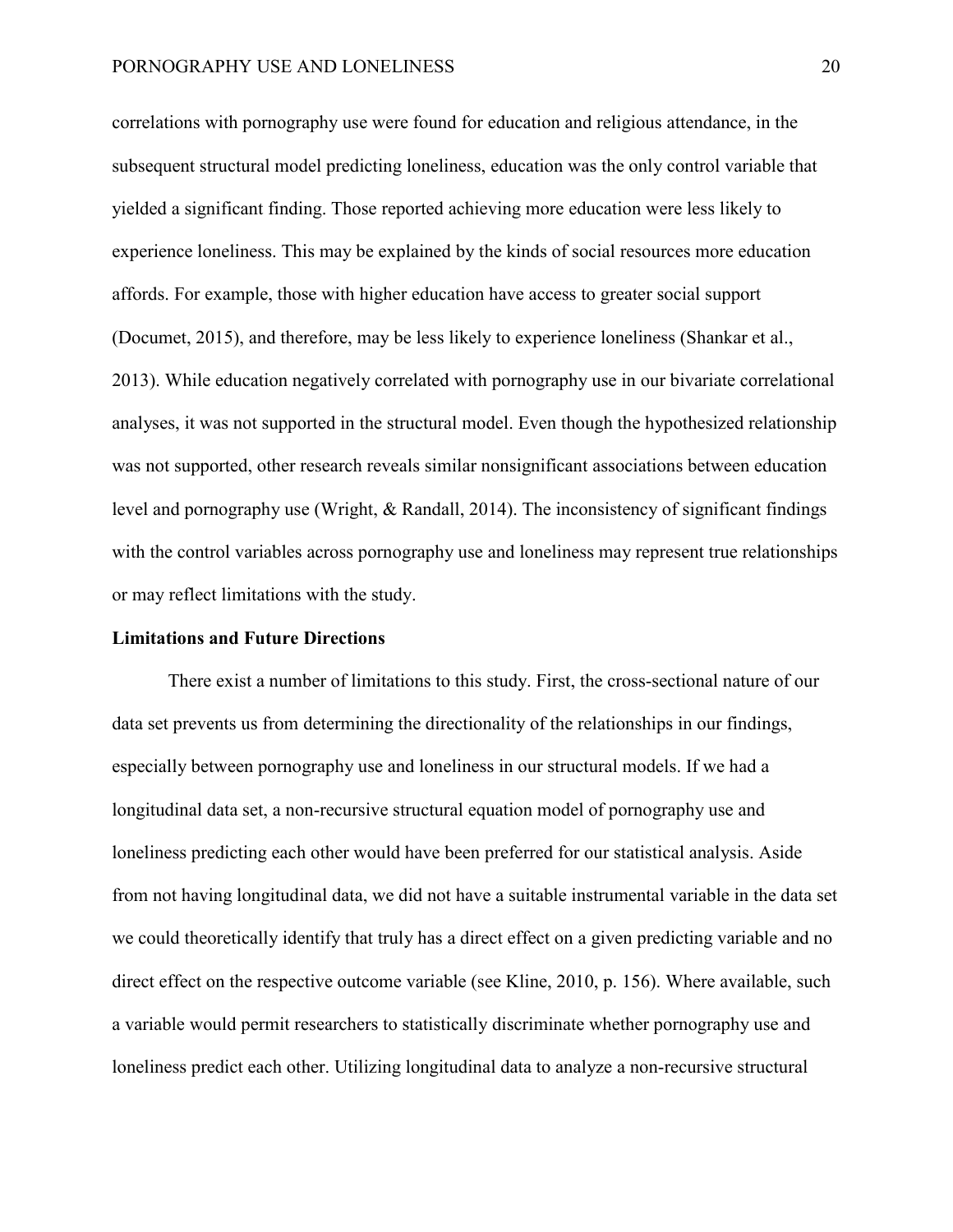equation model where pornography and loneliness predict each other across time, will add to research on the addictive nature of pornography and the cyclical relationship it has with loneliness.

Second, self-report surveys do not always yield accurate results. Contrary to the belief that the stigma of pornography use is decreasing (Lofgren-Mårtenson, & Månsson, 2010), it is nevertheless often viewed as a deviance, which may perpetuate the issue of underreporting in this case, even though the questionnaire was conducted online. Nonsignificant findings involving some of our demographic variables may be due to the lack of statistical power coming from this issue, resulting in possible type II errors.

Another limitation that possibly influences self-report accuracy exists in the way some of our measures were created. Many of the items in the Assessing Pornography Addiction scale were worded negatively and included the word "pornography" in some way in items assessing work ethic or effects on spirituality or emotional functioning. Though such wording was not found in the loneliness scale or demographic questions, participants may have been primed throughout the course of the survey to answer more negatively, possibly creating type I errors in our results. This is especially true for one of the items of the pornography use measure where "acting out" was not clearly defined. Future research should focus on using improved survey development aimed for the most accurate and unbiased self-reporting.

Another bias possibility contributing to type I errors limiting generalizability comes from our clinical sample who most likely consider pornography to be a problem in the first place. This process of self-nominating to participate in the study also prevents broader application of our research claims because they come from a sample of participants who may have been seeking relief from loneliness. This study is not able to account for varying thresholds of loneliness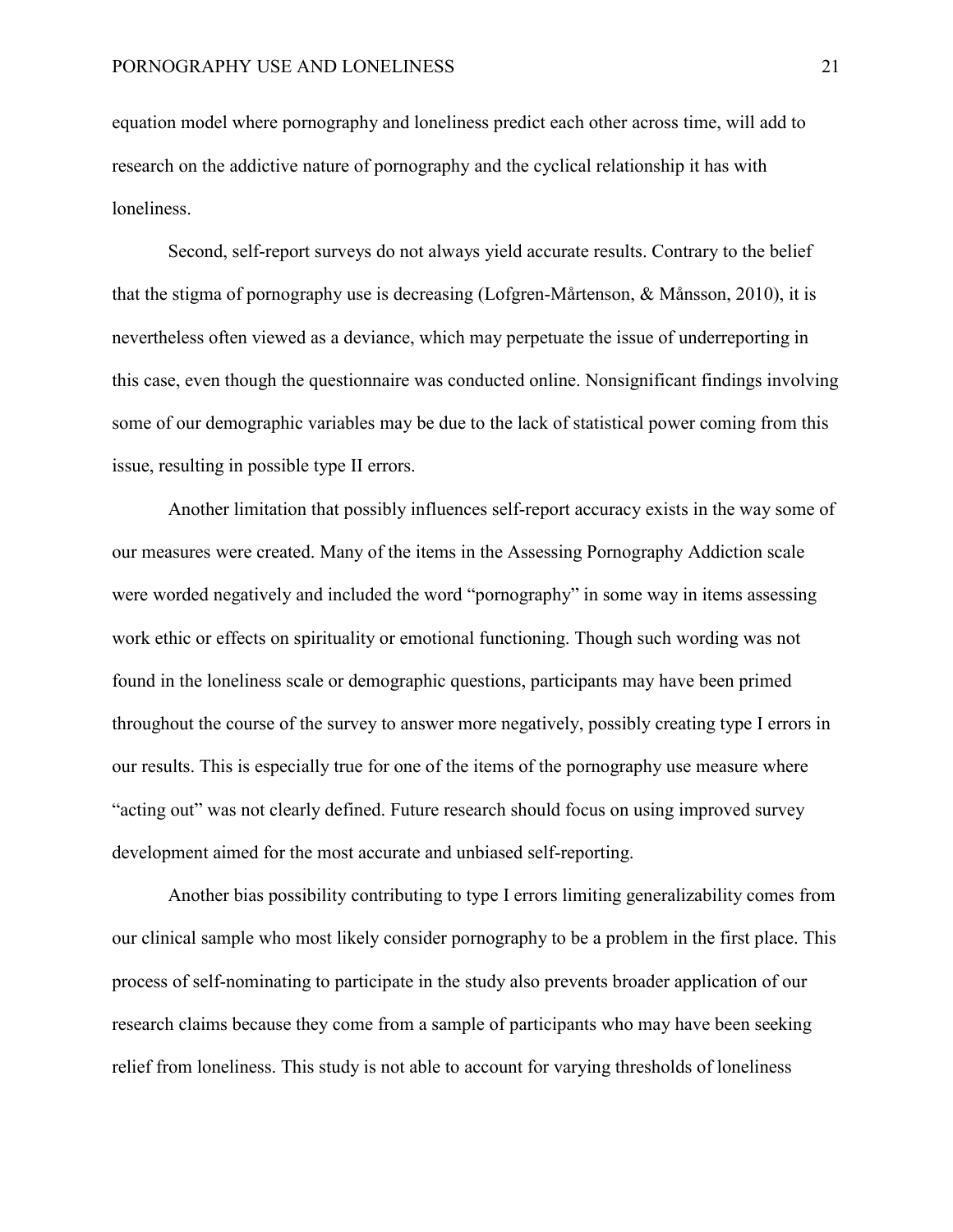pathology (those who experience loneliness, but who may not consider it a problem) or distress from pornography use because of the self-nominating clinical sample. However, the intentions of this research paper was to address pornography use and loneliness for a clinical population and our findings do provide insights for them.

Important considerations for future research include religious or educational processes as mediators for the relationship between pornography use and loneliness. The idea that religious conviction could minimize the cycle between pornography use and loneliness could add to the clinical research on addiction recovery. Examining education as a similar means to abate pornography addiction through social mechanisms of support could aid in creating programs for awareness and education about the empirically evident risk of pornography use.

# **Conclusion**

The current study provided initial ground highlighting the need to move forward with refined methods, measures, and approaches to modeling the relationship between pornography use and loneliness in a way that more effectively supports bidirectionality. Though the associative nature of pornography use and loneliness was the extent of our research findings, the various statistical models supporting those findings suggest that pornography use and loneliness may be modeled in ways that emphasize the bidirectional role between them in the future. Furthermore, the use of measurement and structural equation modeling in this study builds on other statistical approaches and confirms prior research on pornography use and loneliness (Yoder et al., 2005). Additional research utilizing longitudinal data with a more nonclinical sample can help extend the knowledge base on pornography further supporting its addictive nature.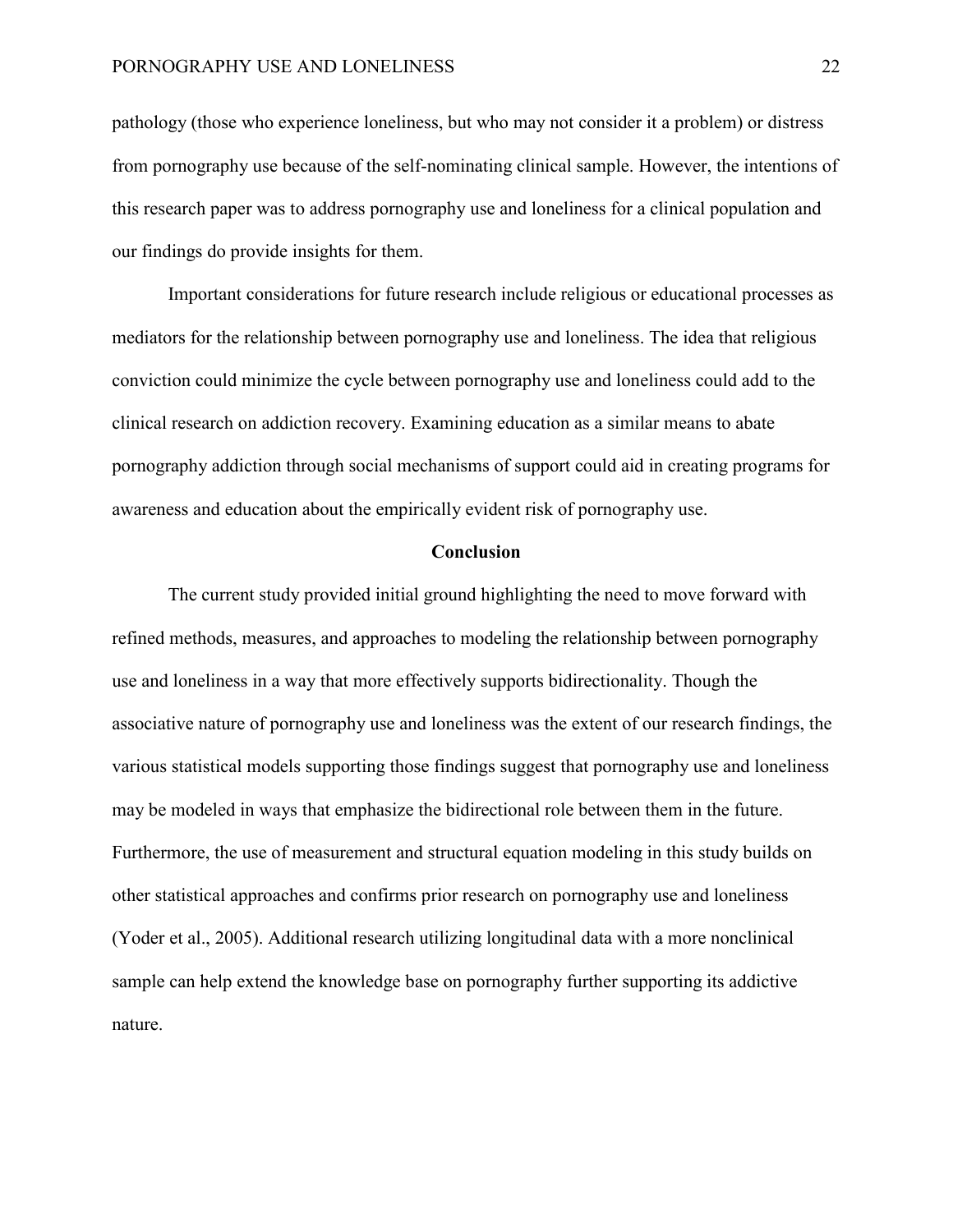#### References

- Albert, P. R. (2015). Why is depression more prevalent in women? *Journal of Psychiatry & Neuroscience*, *40*(4), 219-221. doi:10.1503/jpn.150205
- Ang, C. (2015). Types of social connectedness and loneliness: The joint moderating effects of age and gender. *Applied Research in Quality of Life*. Online publication. doi:10.1007/s11482-015-9428-5
- Barlow, M. A., Liu, S. Y., & Wrosch, C. (2015). Chronic illness and loneliness in older adulthood: The role of self-protective control strategies. *Health Psychology*, *34*(8), 870- 879. doi:10.1037/hea0000182
- Ben-Zur, H. (2012). Loneliness, optimism, and well-being among married, divorced, and widowed individuals. *The Journal of Psychology: Interdisciplinary and Applied*, *146*(1- 2), 23-36. doi:10.1080/00223980.2010.548414
- Bernardon, S. J. (2012). *An examination of relationship experiences in relation to loneliness and depressive symptomatology in emerging adulthood* (Doctoral dissertation)*.* Retrieved from ProQuest. (Order No. 3544424).
- Bian, M., & Leung, L. (2015). Linking loneliness, shyness, smartphone addiction symptoms, and patterns of smartphone use to social capital. *Social Science Computer Review*, *33*(1), 61- 79. doi:10.1177/0894439314528779
- Boehlen, F., Herzog, W., Quinzler, R., Haefeli, W. E., Maatouk, I., Niehoff, D., & ... Wild, B. (2015). Loneliness in the elderly is associated with the use of psychotropic drugs. *International Journal of Geriatric Psychiatry*, *30*(9), 957-964. doi:10.1002/gps.4246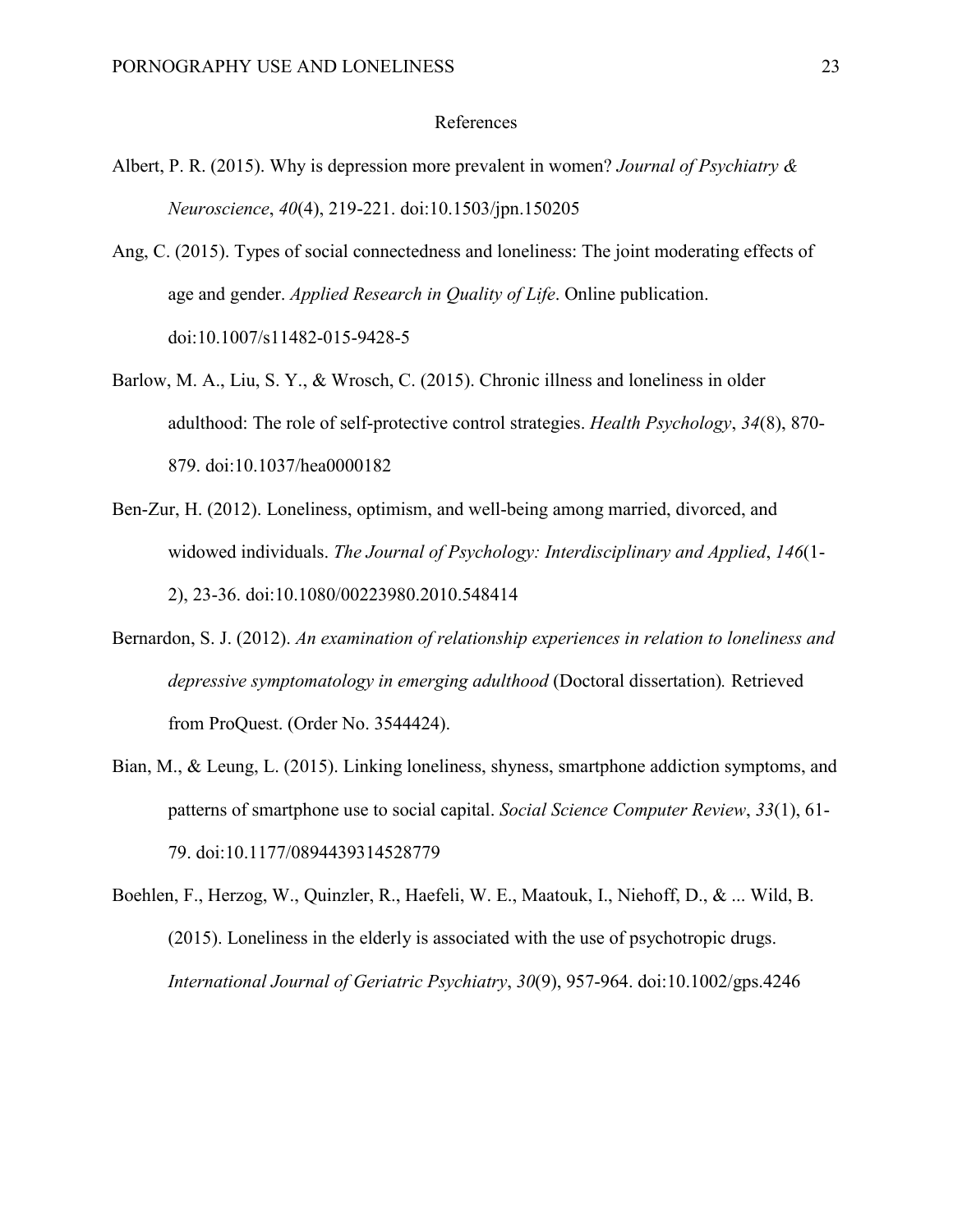- Braun-Courville, D. K., & Rojas, M. (2009). Exposure to sexually explicit web sites and adolescent sexual attitudes and behaviors. *Journal of Adolescent Health*, *45*(2), 156-162. doi:10.1016/j.jadohealth.2008.12.004
- Bridges, A. J., Bergner, R. M., & Hesson-McInnis, M. (2003). Romantic partners' use of pornography: Its significance for women. *Journal of Sex & Marital Therapy*, *29*(1), 1-14. doi:10.1080/713847097
- Briken, P., Habermann, N., Berner, W., & Hill, A. (2007). Diagnosis and treatment of sexual addiction: A survey among German sex therapists. *Sexual Addiction & Compulsivity, 14*(2), 131-143. doi:10.1080/10720160701310450
- Butler, M. H., Meloy, K. C., & Call, M. L. (2015). Dismantling powerlessness in addiction: Empowering recovery through rehabilitating behavioral learning. *Sexual Addiction & Compulsivity*, *22*(1), 26-58. doi:10.1080/10720162.2014.993778
- Butler, M. H., & Seedall, R. B. (2006). The attachment relationship in recovery from addiction. Part 1: Relationship mediation. *Sexual Addiction & Compulsivity*, *13*(2-3), 289-315. doi:10.1080/10720160600897581
- Buzzell, T. (2005). The effects of sophistication, access, and monitoring on use of pornography in three technological contexts. *Deviant Behavior, 26*, 109-132. doi: 10.1080/01639620590518988
- Carroll, J. S., Badger, S., Willoughby, B. J., Nelson, L. J., Madsen, S. D., & Barry, C. M. (2009). Ready or not? Criteria for marriage readiness among emerging adults. *Journal of Adolescent Research*, *24*(3), 349-375. doi:10.1177/0743558409334253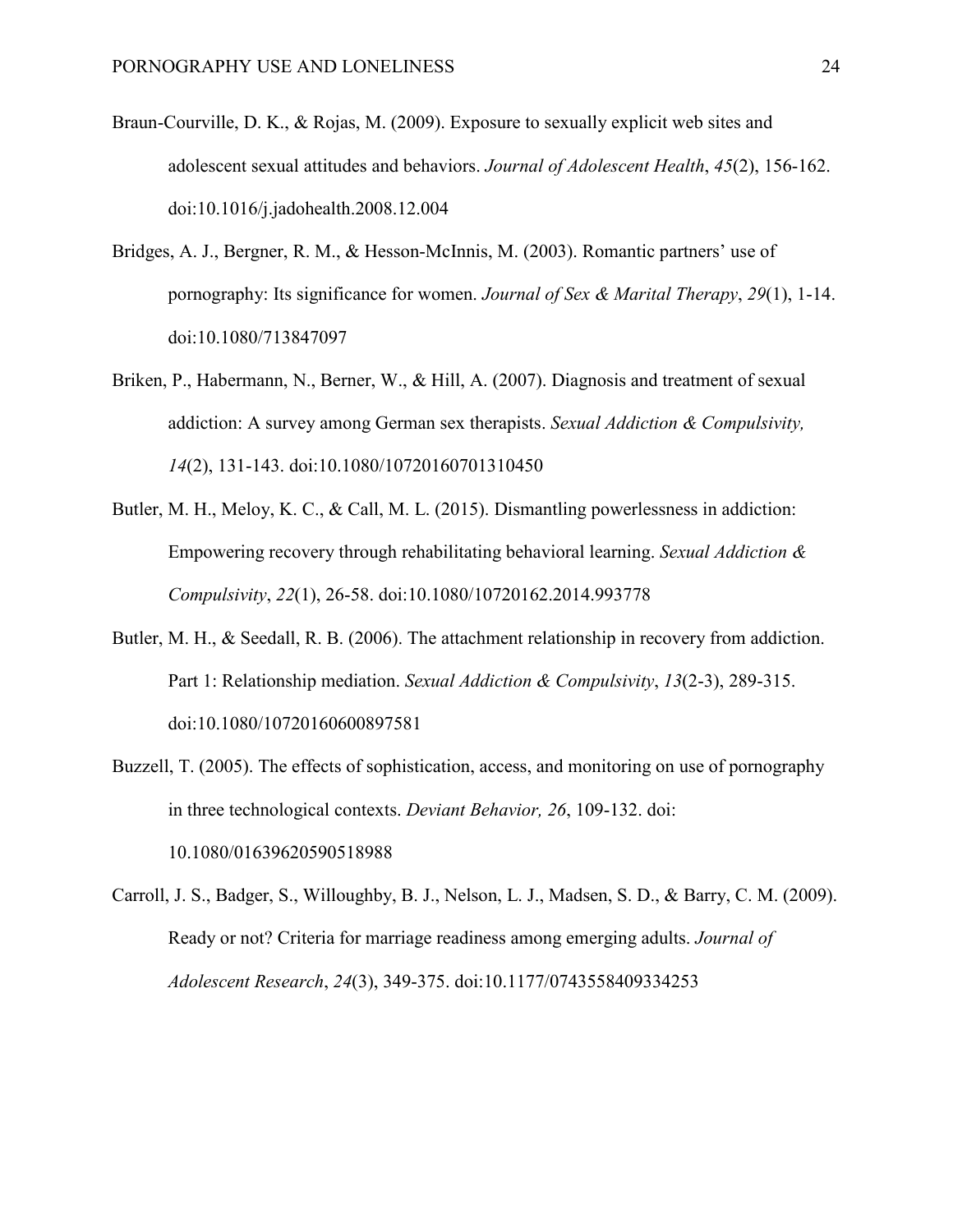- Carroll, J. S., Padilla-Walker, L. M., Nelson, L. J., Olson, C. D., Barry, C. M., & Madsen, S. D. (2008). Generation XXX: Pornography acceptance and use among emerging adults. *Journal of Adolescent Research, 23*, 6-30. doi:10.1177/0743558407306348
- Carver, C. S., Scheier, M. F., & Weintraub, J. K. (1989). Assessing coping strategies: A theoretically based approach. *Journal of Personality and Social Psychology*, *56*(2), 267- 283. doi:10.1037/0022-3514.56.2.267
- Choi, K. W., Sikkema, K. J., Velloza, J., Marais, A., Jose, C., Stein, D. J., & ... Joska, J. A. (2015). Maladaptive coping mediates the influence of childhood trauma on depression and PTSD among pregnant women in South Africa. *Archives of Women's Mental Health*, *18*(5), 731-738. doi:10.1007/s00737-015-0501-8
- Cook, I. (2006). Western heterosexual masculinity, anxiety, and web porn. *The Journal of Men's Studies*, *14*(1), 47-63. doi:10.3149/jms.1401.47
- Cooper, A., Putnam, D. E., Planchon, L. A., & Boies, S. C. (1999). Online sexual compulsivity: Getting tangled in the net. *Sexual Addiction & Compulsivity, 6*(2), 79-104. doi:10.1080/10720169908400182
- Daneback, K., Træen, B., & Månsson, S. (2009). Use of pornography in a random sample of Norwegian heterosexual couples. *Archives of Sexual Behavior*, *38*(5), 746-753. doi:10.1007/s10508-008-9314-4
- Dellner, D. K. (2009). *Pornography use, relationship functioning and sexual satisfaction: The mediating role of differentiation in committed relationships* (Doctoral dissertation)*.* Retrieved from ProQuest. (Order No. 3335233).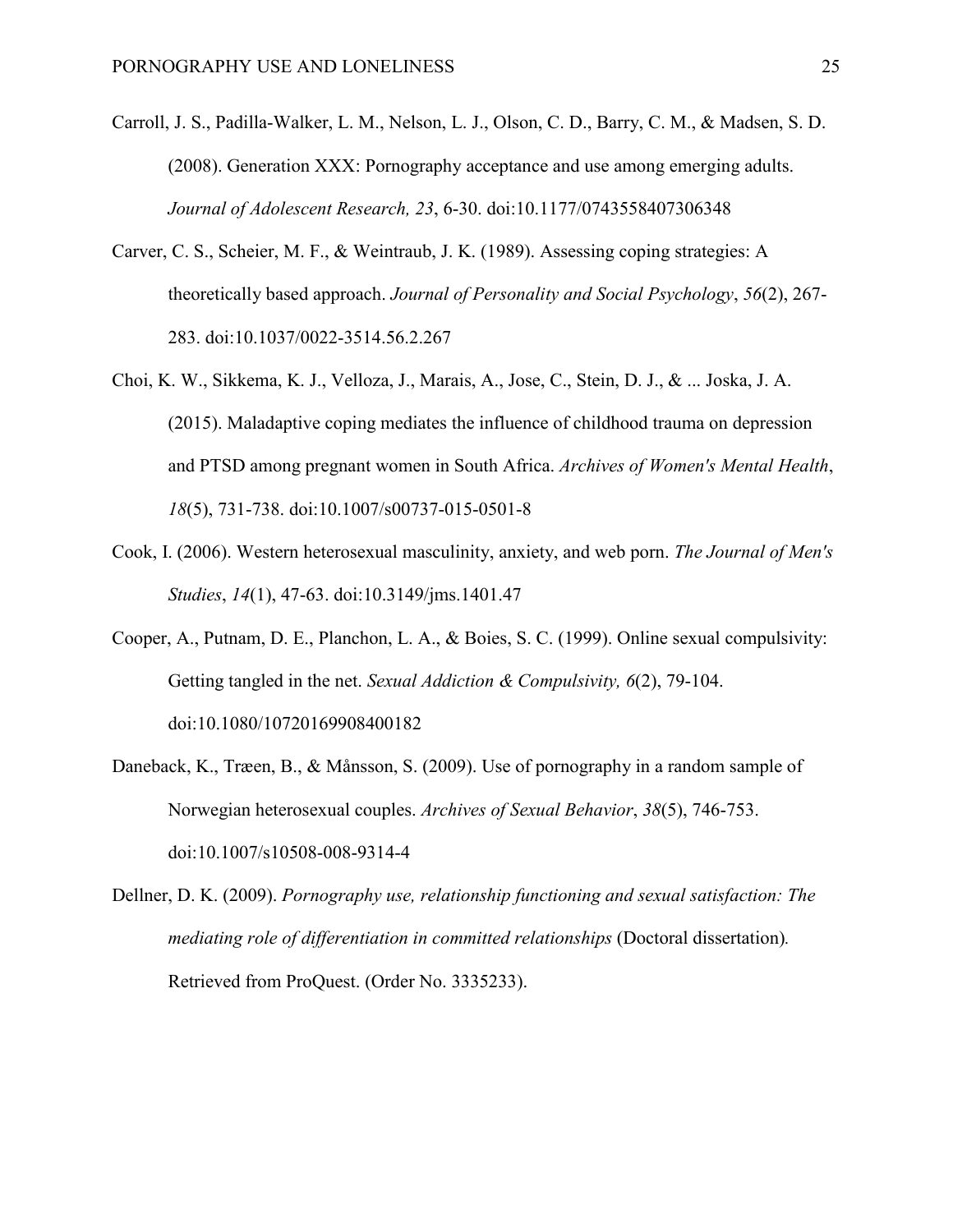- Dempsey, M., Overstreet, S., & Moely, B. (2000). 'Approach' and 'avoidance' coping and PTSD symptoms in inner-city youth. *Current Psychology: A Journal for Diverse Perspectives on Diverse Psychological Issues*, *19*(1), 28-45. doi:10.1007/s12144-000-1002-z
- Djukanović, I., Sorjonen, K., & Peterson, U. (2015). Association between depressive symptoms and age, sex, loneliness and treatment among older people in Sweden. *Aging & Mental Health*, *19*(6), 560-568. doi:10.1080/13607863.2014.962001
- Documet, P., Bear, T. M., Flatt, J. D., Macia, L., Trauth, J., & Ricci, E. M. (2015). The association of social support and education with breast and cervical cancer screening. *Health Education & Behavior*, *42*(1), 55-64. doi:10.1177/1090198114557124
- Doran, K., & Price, J. (2014). Pornography and marriage. *Journal of Family and Economic Issues*, *35*(4), 489-498. doi:http://dx.doi.org/10.1007/s10834-014-9391-6
- Döring, N. M. (2009). The Internet's impact on sexuality: A critical review of 15 years of research. *Computers in Human Behavior*, *25*(5), 1089-1101. doi:10.1016/j.chb.2009.04.003
- Emmers-Sommer, T. M. (2002). Sexual coercion and resistance. In M. Allen, R. Preiss, A. Gayle, & N. Burrell (Eds.), *Interpersonal communication: Advances in meta-analysis*  (pp. 315–343). Mahwah, NJ: Lawrence Erlbaum Associates.
- Emmers-Sommer, T., Hertlein, K., & Kennedy, A. (2013). Pornography use and attitudes: An examination of relational and sexual openness variables between and within gender. *Marriage & Family Review*, *49*(4), 349-365. doi:10.1080/01494929.2012.762449
- Endler, N. S., & Parker, J. A. (1994). Assessment of multidimensional coping: Task, emotion, and avoidance strategies. *Psychological Assessment*, *6*(1), 50-60. doi:10.1037/1040- 3590.6.1.50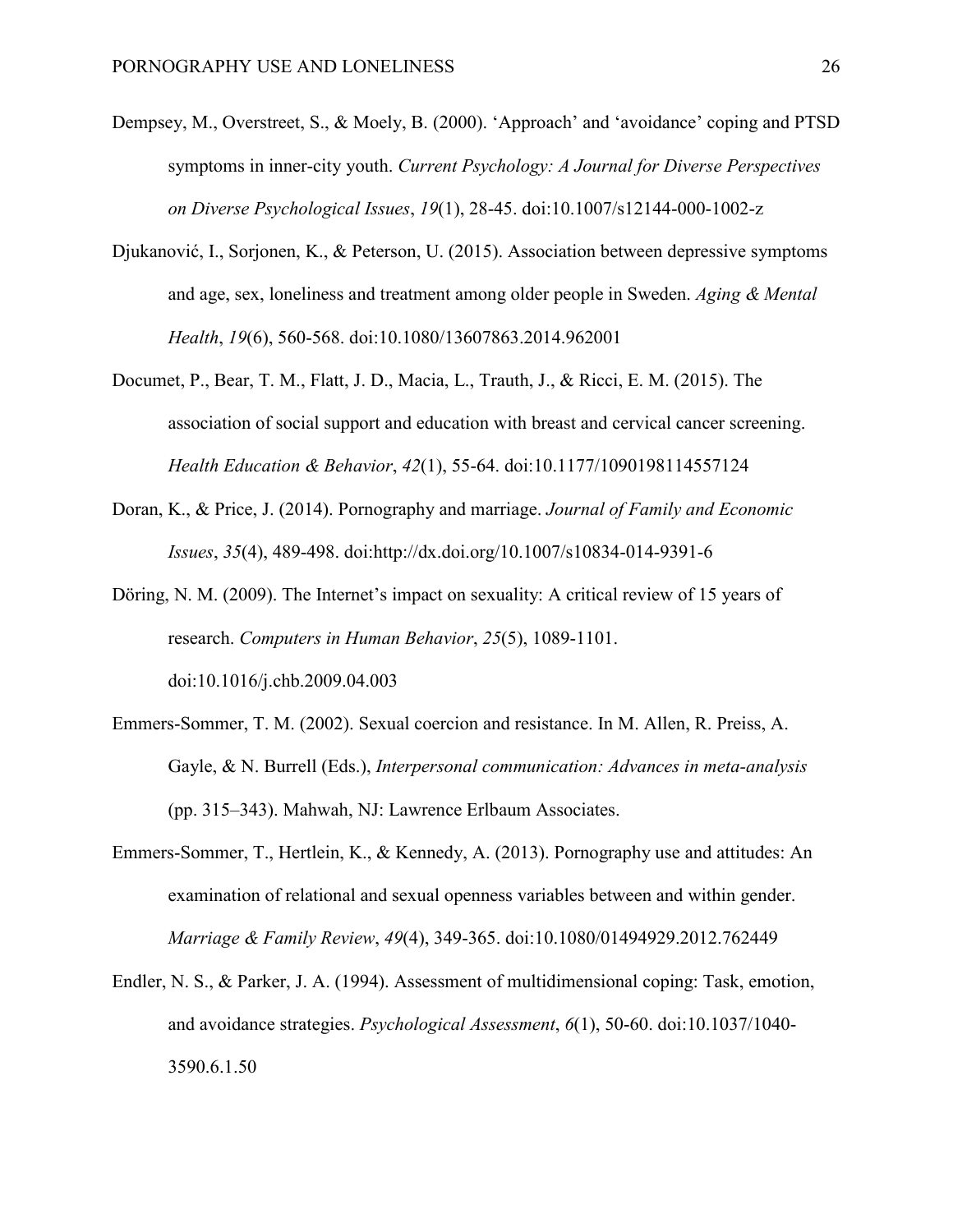- Folkman, S., & Lazarus, R. S. (1986). Stress processes and depressive symptomatology. *Journal of Abnormal Psychology*, *95*(2), 107-113. doi:10.1037/0021-843X.95.2.107
- Fonagy, P., Gergely, G., & Target, M. (2008). Psychoanalytic constructs and attachment theory and research. In J. Cassidy, & P. R. Shaver (Eds.), *Handbook of attachment: Theory, research, and clinical applications (2nd ed.)* (pp. 783-810). New York: Guilford.
- Gagnon, J. H., & Simon, W. (1973). *Sexual conduct: The social sources of human sexuality*. Chicago, IL: Aldine.
- Gilliland, R. A., South M., Carpenter, B. N., & Hardy, S. (2011). The roles of shame and guilt in hypersexual behavior. *Sexual Addiction & Compulsivity, 18*(1), 12-29. doi: 10.1080/10720162.2011.551182
- Grubbs, J. B., Volk, F., Exline, J. J., & Pargament, K. I. (2015). Internet pornography use: Perceived addiction, psychological distress, and the validation of a brief measure. *Journal of Sex & Marital Therapy*, *41*(1), 83-106. doi:10.1080/0092623X.2013.842192
- Griffiths, M. D. (2000). Excessive Internet use: Implications for sexual behavior. *Cyberpsychology & Behavior*, *3*(4), 537-552. doi:10.1089/109493100420151
- Griffiths, M. D. (2012). Internet sex addiction: A review of empirical research. *Addiction Research & Theory*, *20*(2), 111-124. doi:10.3109/16066359.2011.588351
- Gutiérrez, R., Vega, L., & Rendón, A. E. (2013). Usos de la Internet y teléfono celulor asociados a situaciones de riesgo de explotación sexual de adolescentes. (Internet and cell phone usage associated with risky situations of child sexual exploitation). *Salud Mental*, *36*(1), 41-48.
- Hald, G. M., & Malamuth, N. M. (2008). Self-perceived effects of pornography consumption. *Archives of Sexual Behavior*, *37*(4), 614-625. doi:10.1007/s10508-007-9212-1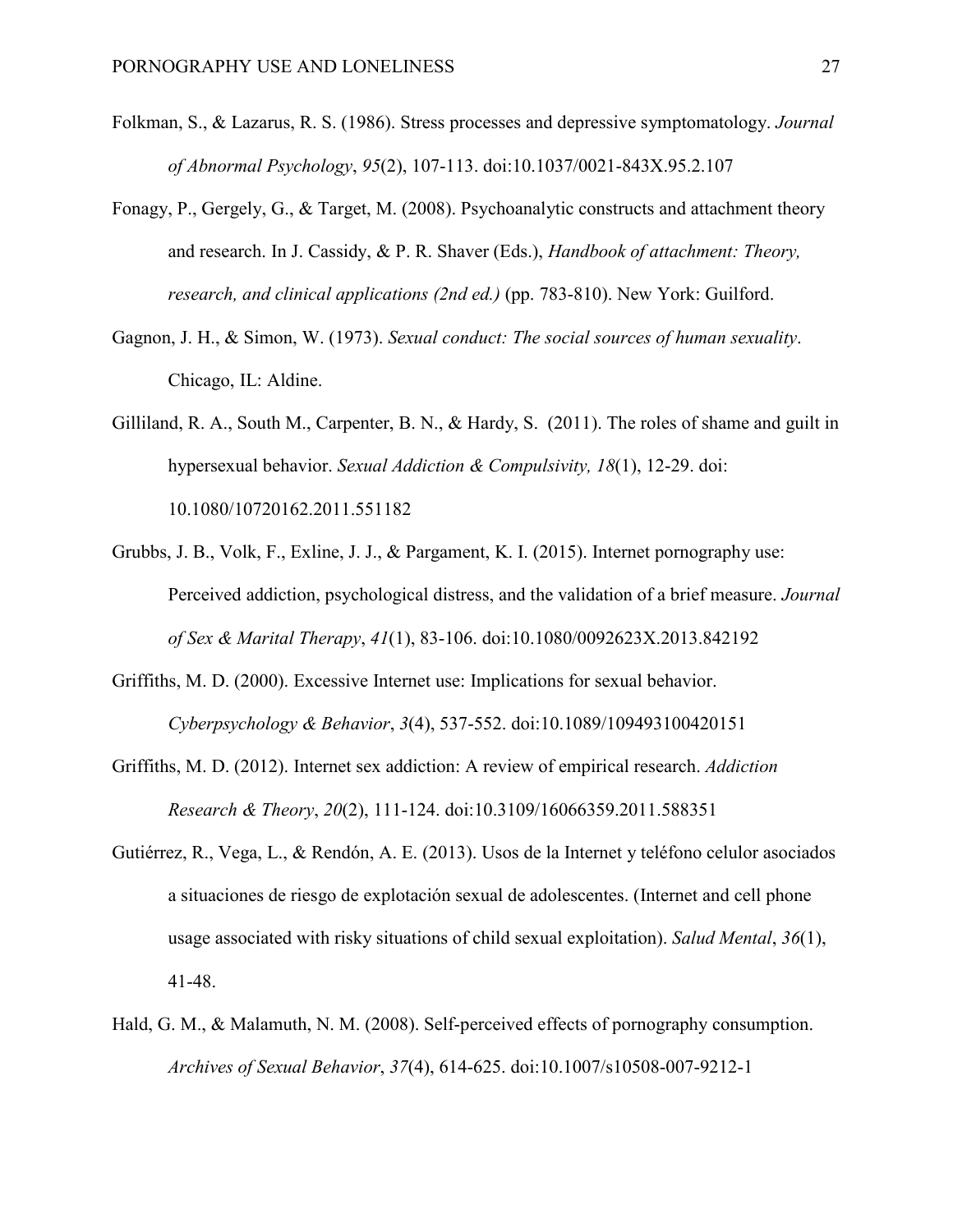- Hawkins, G. & Zimring, F. (1988). *Pornography in a free society*. New York: Cambridge University.
- Hilton, D. L., Jr. (2013). Pornography addiction: A supranormal stimulus considered in the context of neuroplasticity. *Socioaffective Neuroscience & Psychology, 3,* 20767.
- Karhe, L., & Kaunonen, M. (2015). Patient experiences of loneliness: An evolutionary concept analysis. *Advances in Nursing Science*, *38*(4), E21-E34. doi:10.1097/ANS.0000000000000096
- Kline, R. B. (2011). *Principles and practice of structural equation modeling* (3<sup>rd</sup> ed.). New York: Guilford.
- Knoke, J., Burau, J., & Roehrle, B. (2010). Attachment styles, loneliness, quality, and stability of marital relationships. *Journal of Divorce & Remarriage*, *51*(5), 310-325. doi:10.1080/10502551003652017
- Kömürcü, N., Beydag, K. D., & Merih, Y. D. (2015). Illness impact on marriage and level of loneliness for women diagnosed with gynecologic cancer. *Sexuality and Disability*, *33*(3), 303-311. doi:10.1007/s11195-014-9391-3
- Lenoir, M., Serre, F., Cantin, L., & Ahmed, S. H. (2007). Intense sweetness surpasses cocaine reward. *PLoS ONE, 2*(8): e698. doi:10.1371/ journal.pone.0000698
- Leung, L., & Liang, J. (2015). Mobile phone addiction. In Z. Yan (Ed.), *Encyclopedia of mobile phone behavior* (pp. 640-647). Hershey, PA: Information Science Reference.
- Ley, D., Prause, N., & Finn, P. (2014). The emperor has no clothes: A review of the 'pornography addiction' model. *Current Sexual Health Reports, 6,* 94–105. doi:10.1007/s11930-014-0016-8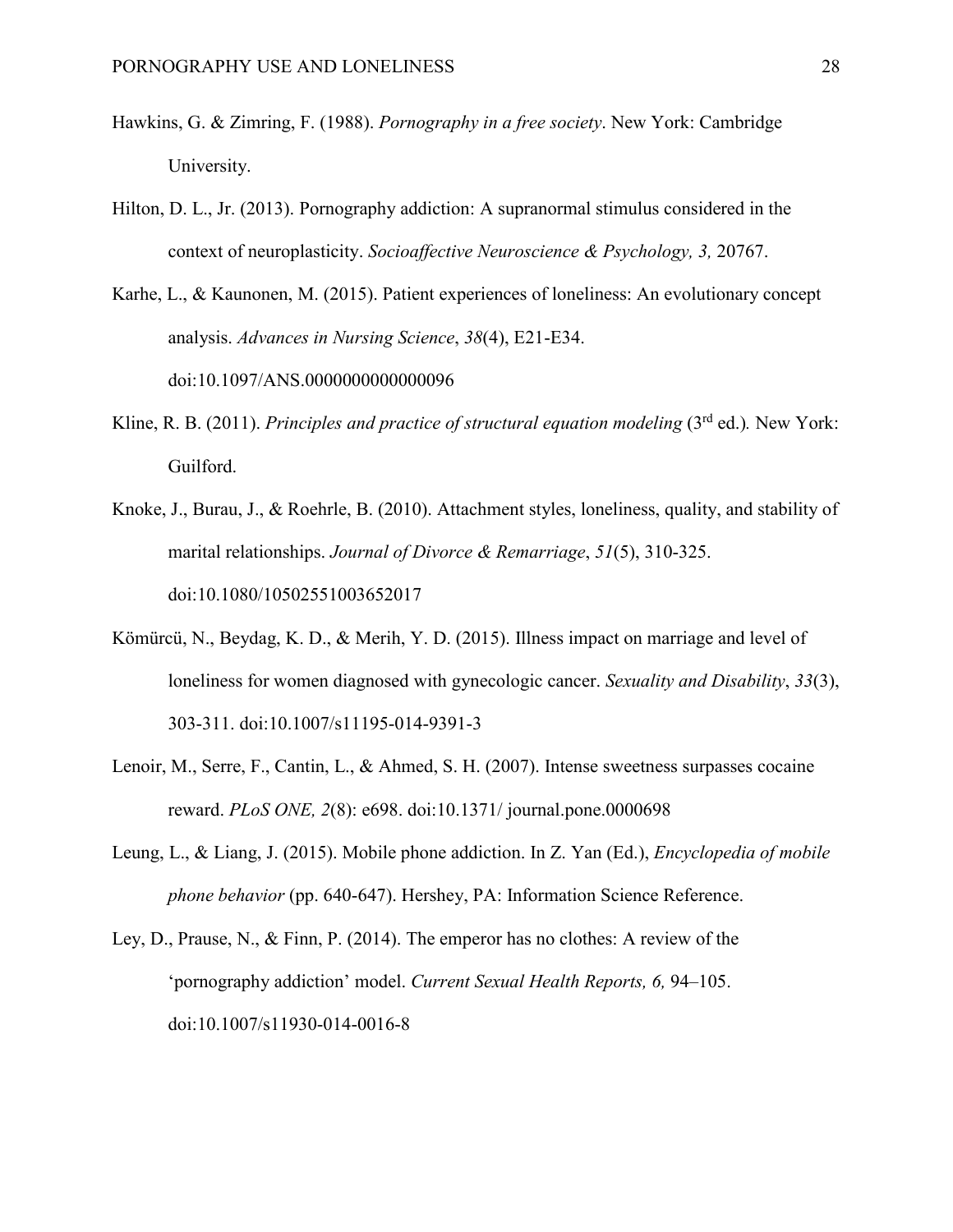- Liu, H., & Wang, H. (2012). Mobile phone addiction tendency and loneliness in college students. *Chinese Mental Health Journal*, *26*(1), 66-69.
- Lofgren-Mårtenson, L., & Månsson, S. (2010). Lust, love, and life: A qualitative study of Swedish adolescents' perceptions and experiences with pornography. *Journal of Sex Research*, *47*(6), 568-579. doi:10.1080/00224490903151374
- Loton, D., Borkoles, E., Lubman, D., & Polman, R. (2015). Video game addiction, engagement and symptoms of stress, depression and anxiety: The mediating role of coping. *International Journal of Mental Health and Addiction*. Online publication. doi:10.1007/s11469-015-9578-6
- Love, T., Laier, C., Brand, M., Hatch, L., & Hajela, R., (2015). Neuroscience of internet pornography addiction: A review and update. *Behavioral Sciences, 5*(3), 388-433. doi:10.3390/bs5030388
- Manning, J. C. (2006). The impact of internet pornography on marriage and the family: A review of the research. *Journal of Sexual Addiction and Compulsivity, 13*(2-3), 131-165.
- Marshall, L. E., O'Brien, M. D., Marshall, W. L., Booth, B., & Davis, A. (2012). Obsessivecompulsive disorder, social phobia, and loneliness in incarcerated internet child pornography offenders. *Sexual Addiction & Compulsivity*, *19*(1-2), 41-52. doi:10.1080/10720162.2012.665291
- Masters, N. T., Casey, E., Wells, E. A., & Morrison, D. M. (2013). Sexual scripts among young heterosexually active men and women: Continuity and change. *Journal of Sex Research*, *50*(5), 409-420. doi:10.1080/00224499.2012.661102
- Miller-Young, M. (2010). Putting hypersexuality to work: Black women and illicit eroticism in pornography. *Sexualities*, *13*(2), 219-235. doi:10.1177/1363460709359229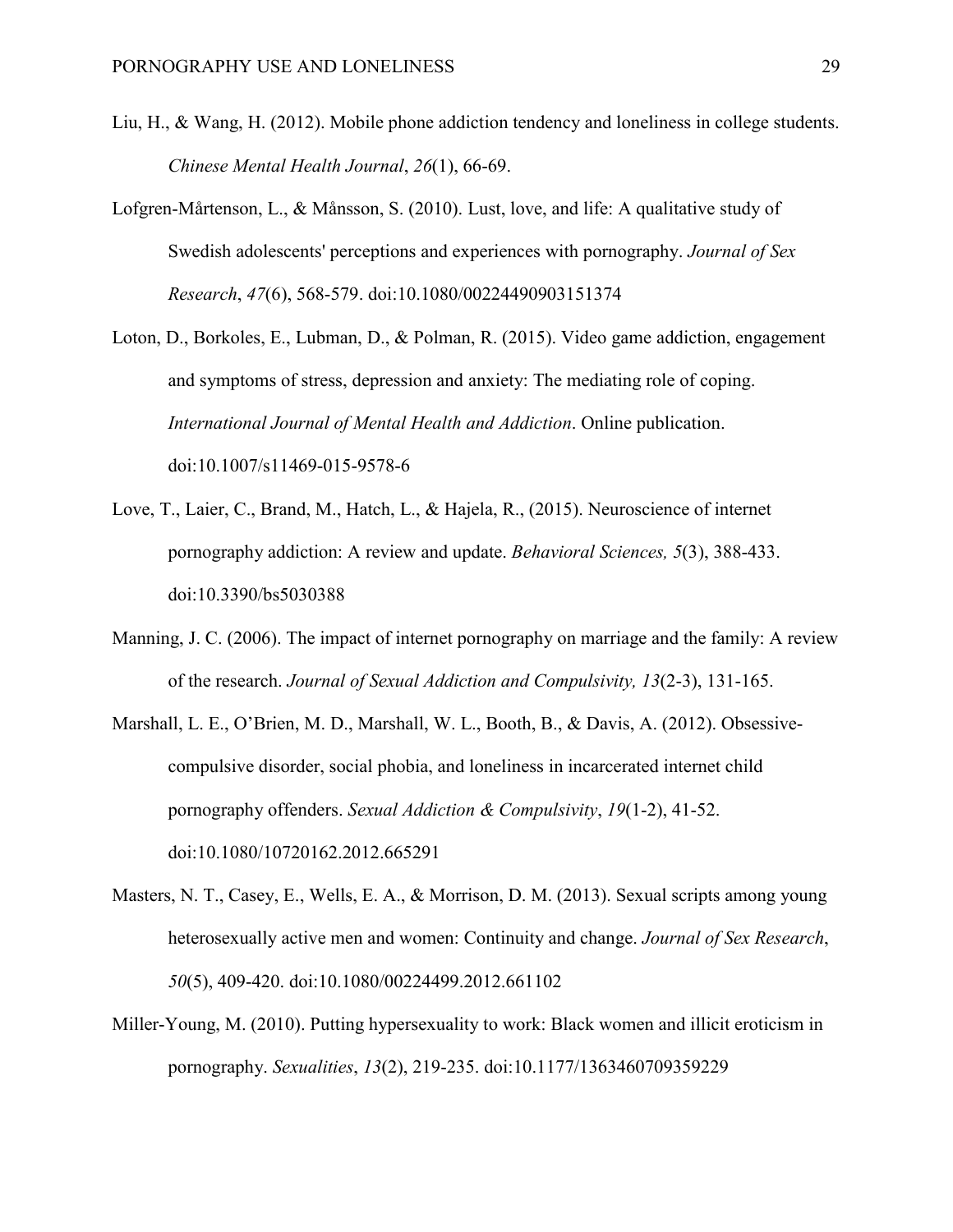- Nelson, L. J., Padilla-Walker, L. M., & Carroll, J. S. (2010). "I believe it is wrong but I still do it": A comparison of religious young men who do versus do not use pornography. *Psychology of Religion and Spirituality, 2*(3), 136-147. doi:10.1037/a0019127
- Olmstead, S. B., Negash, S., Pasley, K., & Fincham, F. D. (2013). Emerging adults' expectations for pornography use in the context of future committed romantic relationships: A qualitative study. *Archives of Sexual Behavior, 42*(4), 625-635. doi:10.1007/s10508-012- 9986-7
- Patterson, R., & Pryce, J. (2012). Pornography, religion, and the happiness gap: Does pornography impact the actively religious differently? *Journal for the Scientific Study of Religion 51*(1): 79–89.
- Peerenboom, L., Collard, R. M., Naarding, P., & Comijs, H. C. (2015). The association between depression and emotional and social loneliness in older persons and the influence of social support, cognitive functioning and personality: A cross-sectional study. *Journal of Affective Disorders*, *182*, 26-31. doi:10.1016/j.jad.2015.04.033
- Peplau, L. A., & Perlman, D. (1979). Blueprint for a social psychological theory of loneliness. In M. Cook & G. Wilson (Eds.), *Love and attraction* (pp. 99-108). Oxford, England: Pergamon.
- Phillips, B., Hajela, R., & Hilton, D. J. (2015). Sex addiction as a disease: Evidence for assessment, diagnosis, and response to critics. *Sexual Addiction & Compulsivity*, *22*(2), 167-192. doi:10.1080/10720162.2015.1036184
- Poulsen, F. O., Busby, D. M., & Galovan, A. M. (2013). Pornography use: Who uses it and how it is associated with couple outcomes. *Journal of Sex Research*, *50*(1), 72-83. doi:10.1080/00224499.2011.648027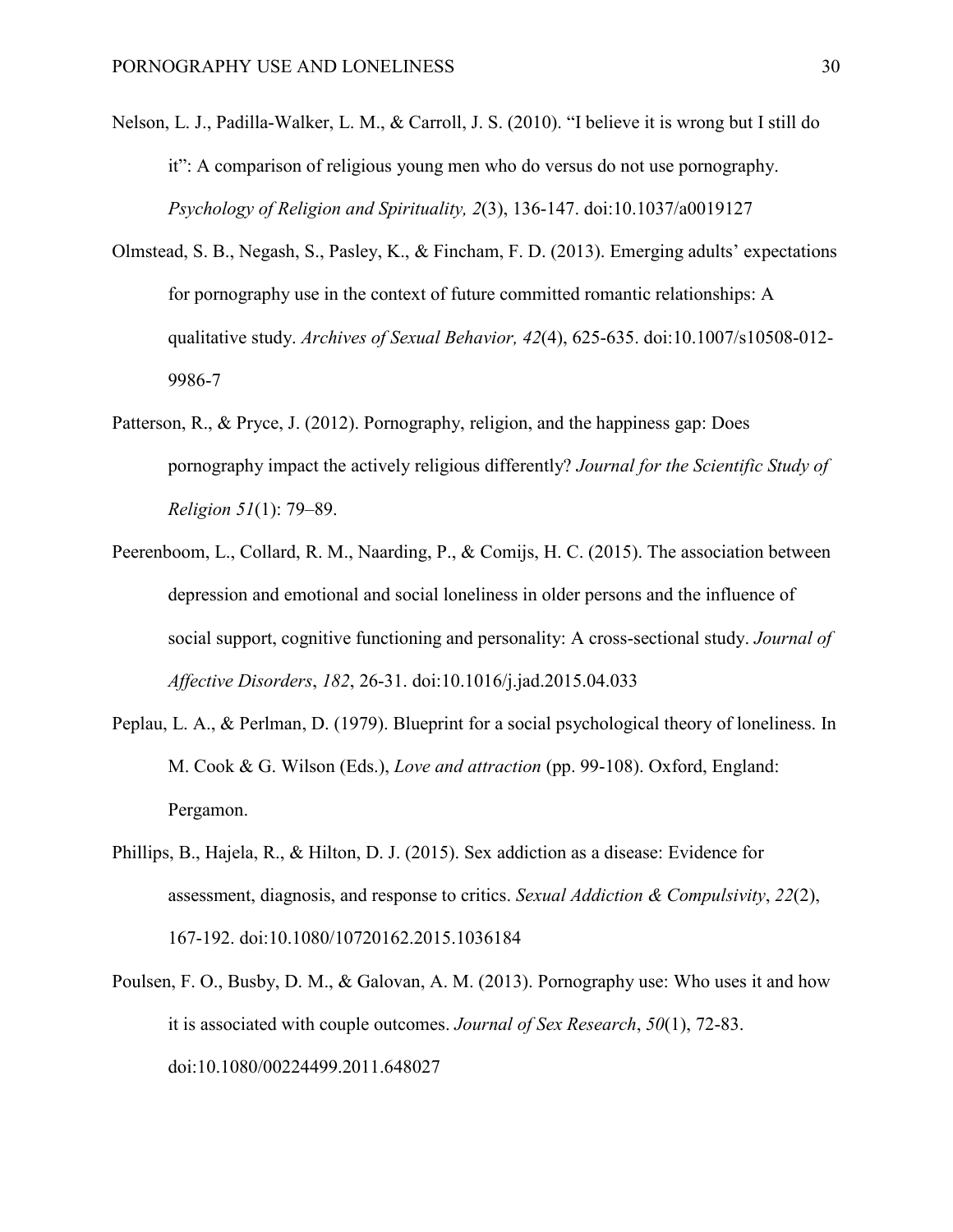- Reuter, J., Raedler, T., Rose, M., Hand, I., Gläscher, J., & Büchel, C. (2005). Pathological gambling is linked to reduced activation of the mesolimbic reward system. *Nature Neuroscience*, *8*(2), 147-148. doi:10.1038/nn1378
- Richtel, M. (2007, June 2). *For pornographers, internet's virtues turn to vices*. Retrieved from http://www.nytimes.com/2007/06/02/technology/02porn.html? $r=1$
- Ropelato, J. (2007). *Internet pornography statistics*. Retrieved from http://internet-filterreview.toptenreviews.com/internet-pornographystatistics.html
- Rote, S., Hill, T. D., & Ellison, C. G. (2013). Religious attendance and loneliness in later life. *The Gerontologist*, *53*(1), 39-50. doi:10.1093/geront/gns063
- Russell, D. W. (1996). UCLA Loneliness Scale (Version 3): Reliability, validity, and factor structure. *Journal of Personality Assessment*, *66*(1), 20-40. doi:10.1207/s15327752jpa6601\_2
- Saavedra, S. (2011). Smartphones responsible for porn consumption increase? *The Christian Post.* Retrieved from http://www.christianpost.com/news/is-the-smartphone-responsiblefor-increasing-porn-consumption-53598/
- Shankar, A., Hamer, M., McMunn, A., & Steptoe, A. (2013). Social isolation and loneliness: Relationships with cognitive function during four years of follow-up in the English Longitudinal Study of Ageing. *Psychosomatic Medicine*, *75*(2), 161-170. doi:10.1097/PSY.0b013e31827f09cd
- Skinner, K. B. (2011). *Assessing pornography addiction (Revised and updated March 2011).*  Retrieved from http://www.growthclimate.com/profile.i?cmd=select&t=apa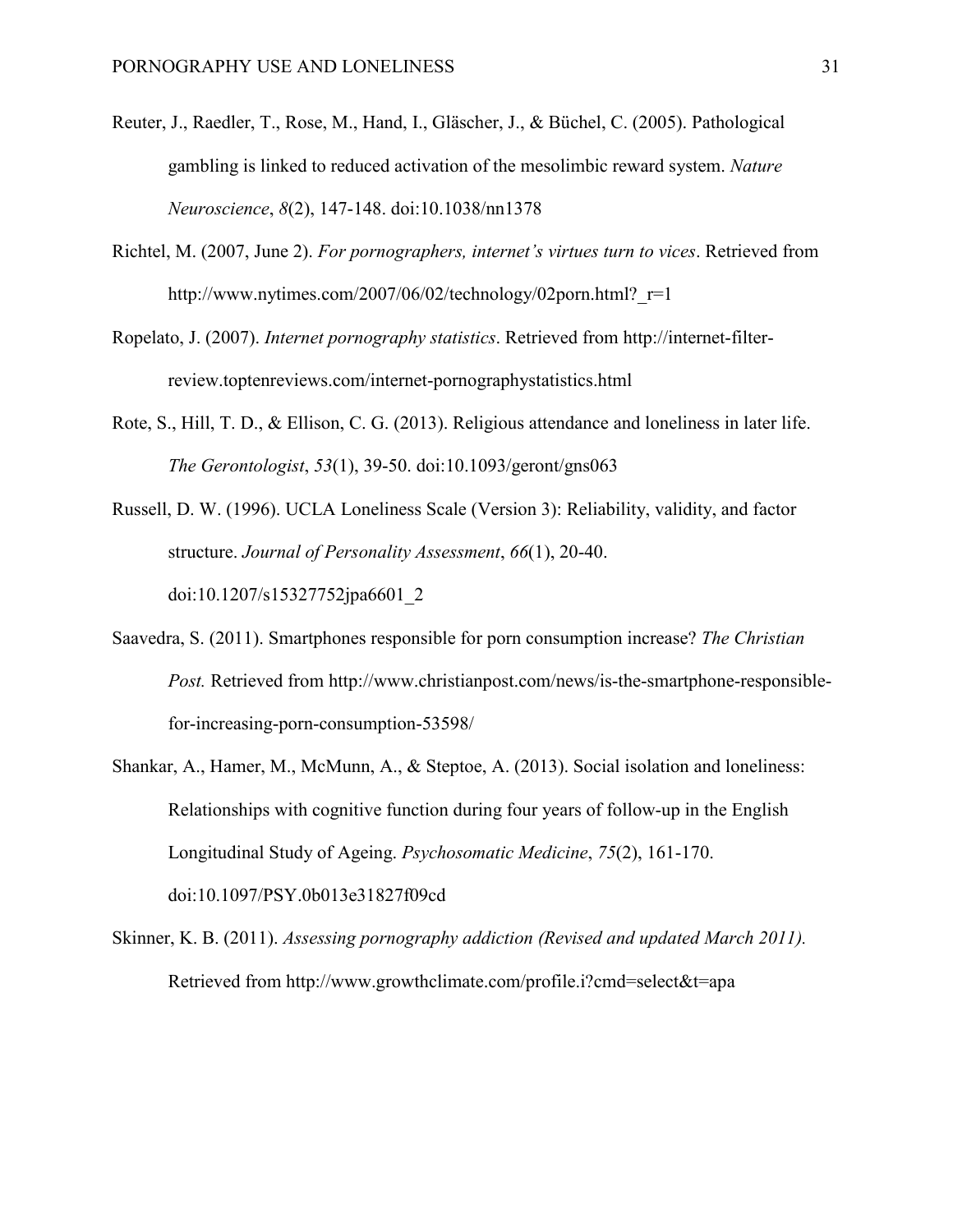- Steele, V. R., Staley, C., Fong, T., & Prause, N. (2013). Sexual desire, not hypersexuality, is related to neurophysiological responses elicited by sexual images. *Socioaffective Neuroscience & Psychology, 3,* 20770. doi:10.3402/snp.v3i0.20770
- Steffens, B. A., & Rennie, R. L. (2006). The traumatic nature of disclosure for wives of sexual addicts. *Sexual Addiction & Compulsivity*, *13*(2-3), 247-267. doi:10.1080/10720160600870802
- Stone, W. N. (2013). Thinking about our work: Solitude. *Group, 37*(2), 167-178.
- Suissa, A. J. (2015). Cyber addictions: Toward a psychosocial perspective. *Addictive Behaviors*, *43*, 28-32. doi:10.1016/j.addbeh.2014.09.020
- Sumerau, J. E., & Cragun, R. T. (2015). 'Don't push your immorals on me': Encouraging antiporn advocacy in The Church of Jesus Christ of Latter-Day Saints. *Sexualities*, *18*(1-2), 57-79. doi:10.1177/1363460714531433
- Sun, A., Ashley, L., & Dickson, L. (2013). *Behavioral addiction: Screening, assessment, and treatment*. Las Vegas, NV: Central Recovery Press.
- Szymanski, D. M., & Stewart-Richardson, D. N. (2014). Psychological, relational, and sexual correlates of pornography use on young adult heterosexual men in romantic relationships. *The Journal of Men's Studies*, *22*(1), 64-82. doi:10.3149/jms.2201.64
- Tonioni, F., Mazza, M., Autullo, G., Cappelluti, R., Catalano, V., Marano, G., & ... Lai, C. (2014). Is internet addiction a psychopathological condition distinct from pathological gambling? *Addictive Behaviors*, *39*(6), 1052-1056. doi:10.1016/j.addbeh.2014.02.016
- Twohig, M. P., Crosby, J. M., & Cox, J. M. (2009). Viewing internet pornography: For whom is it problematic, how, and why? *Sexual Addiction & Compulsivity*, *16*(4), 253-266. doi:10.1080/10720160903300788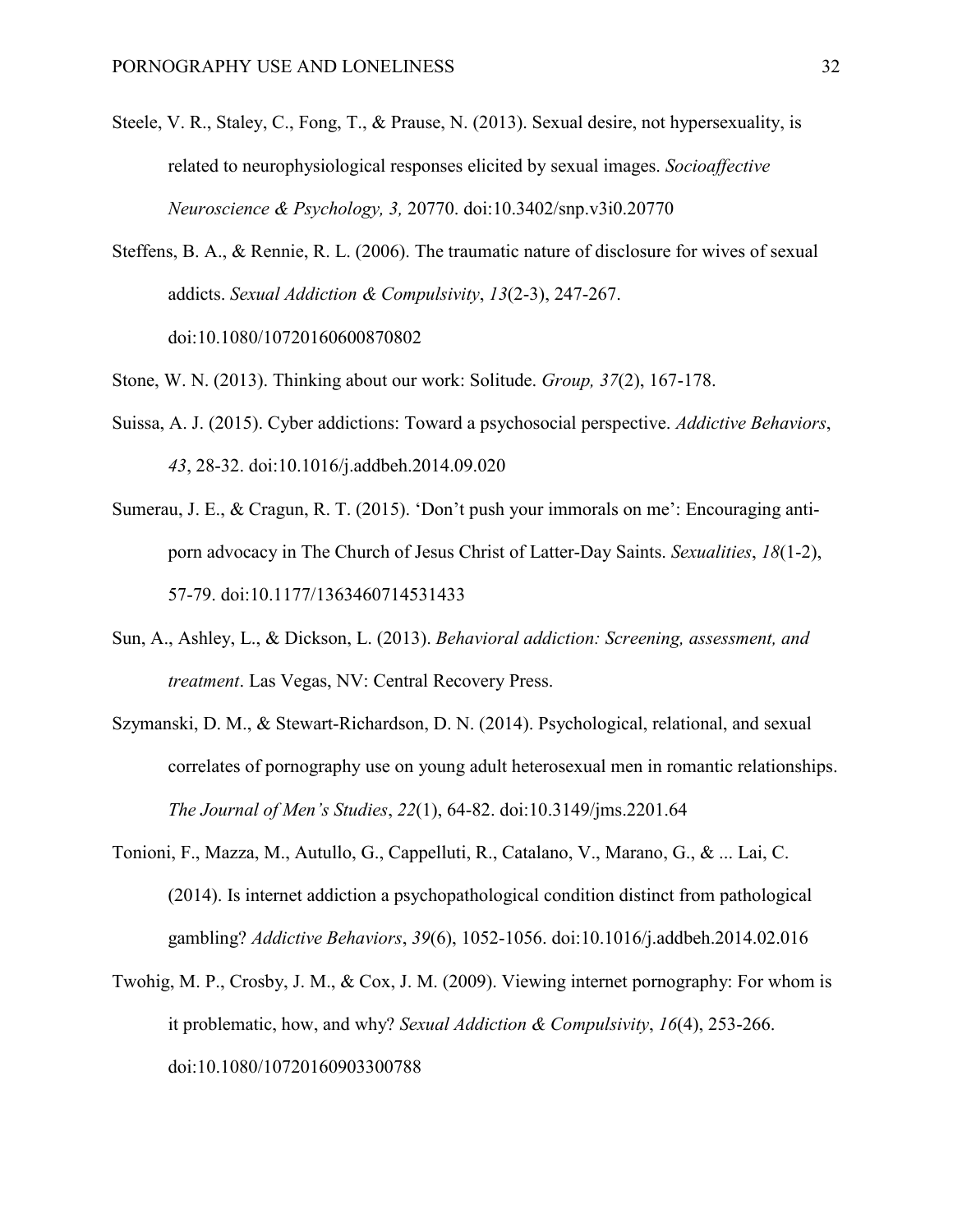- Tylka, T. L. (2015). No harm in looking, right? Men's pornography consumption, body image, and well-being. *Psychology of Men & Masculinity*, *16*(1), 97-107. doi:10.1037/a0035774
- Usta, E., Korkmaz, Ö., & Kurt, İ. (2014). The examination of individuals' virtual loneliness states in internet addiction and virtual environments in terms of inter-personal trust levels. *Computers in Human Behavior*, *36*214-224. doi:10.1016/j.chb.2014.03.072
- Weaver, J. B., III. (2004, November 18). *The effects of pornography addiction on families and communities.* (Testimony presented before the Subcommittee on Science, Technology, and Space of the Senate Committee on Commerce, Science, and Transportation, Washington, DC).
- Weinberg, M. S., Williams, C. J., Kleiner, S., & Irizarry, Y. (2010). Pornography, normalization, and empowerment. *Archives of Sexual Behavior*, *39*(6), 1389-1401. doi:10.1007/s10508- 009-9592-5
- Whitty, M. T. (2003). Pushing the wrong buttons: Men's and women's attitudes toward online and offline infidelity. *Cyberpsychology & Behavior*, *6*(6), 569-579. doi:10.1089/109493103322725342
- Williams, L. (1999). *Hard core: Power, pleasure, and the "frenzy of the visible."* Berkeley, CA: University of California Press.
- Willoughby, B. J., & Busby, D. M. (2015). In the eye of the beholder: Exploring variations in the perceptions of pornography. *Journal of Sex Research, 53*(6), 678-688. doi: 10.1080/00224499.2015.1013601
- Willoughby, B. J., Carroll, J. S., Busby, D. M., & Brown, C. C. (2015). Differences in pornography use among couples: Associations with satisfaction, stability, and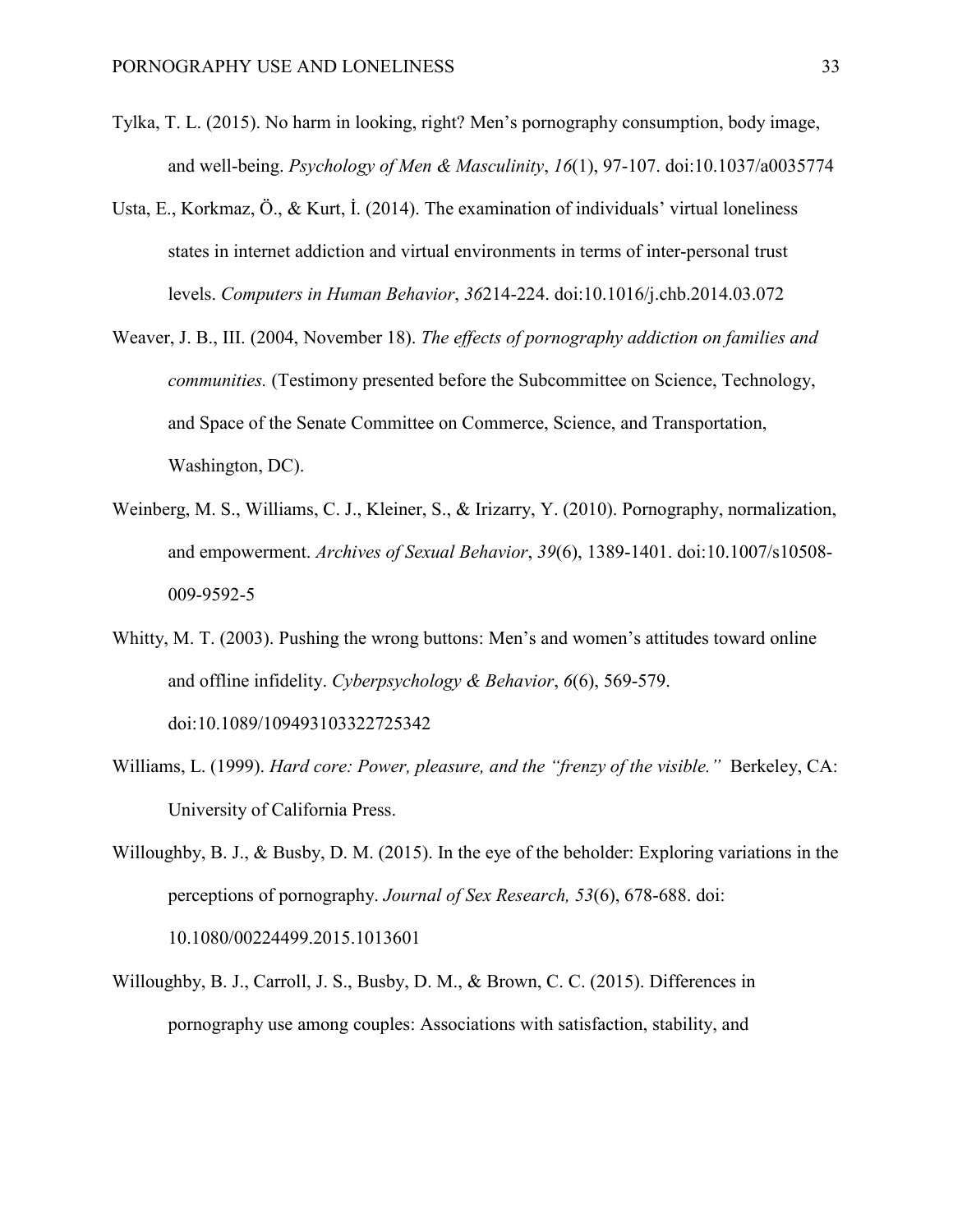relationship processes. *Archives of Sexual Behavior*, *45*(1), 145-158doi:10.1007/s10508- 015-0562-9

- Woods, J. (2013). Group analytic therapy for compulsive users of internet pornography. *Psychoanalytic Psychotherapy*, *27*(4), 306-318. doi:10.1080/02668734.2013.853907
- Wright, P. J. (2013). U.S. males and pornography, 1973–2010: Consumption, predictors, correlates. *Journal of Sex Research*, *50*(1), 60-71. doi:10.1080/00224499.2011.628132
- Wright, P. J., & Randall, P. K. (2012). Internet pornography exposure and risky sexual behavior among adult males in the United States. *Computers in Human Behavior, 28*, 1410-1416. doi:10.1016/j.chb.2012.03.003
- Wright, P. J., & Randall, A. K. (2014). Pornography consumption, education, and support for same-sex marriage among adult U.S. males. *Communication Research*, *41*(5), 665-689. doi:10.1177/0093650212471558
- Yoder, V., Virden, T., & Amin, K. (2005). Internet pornography and loneliness: An association? *Sexual Addiction & Compulsivity*, *12*(1), 19-44. doi:10.1080/10720160590933653
- Young, K. S. (2008). Internet sex addiction risk factors, stages of development, and treatment. *American Behavioral Scientist*, *52*(1), 21-37. doi:10.1177/0002764208321339
- Yucel, D., & Gassanov, M. A. (2010). Exploring actor and partner correlates of sexual satisfaction among married couples. *Social Science Research*, *39*(5), 725-738. doi:10.1016/j.ssresearch.2009.09.002
- Zhou, S. X., & Leung, L. (2012). Gratification, loneliness, leisure boredom, and self-esteem as predictors of SNS-game addiction and usage pattern among Chinese college students.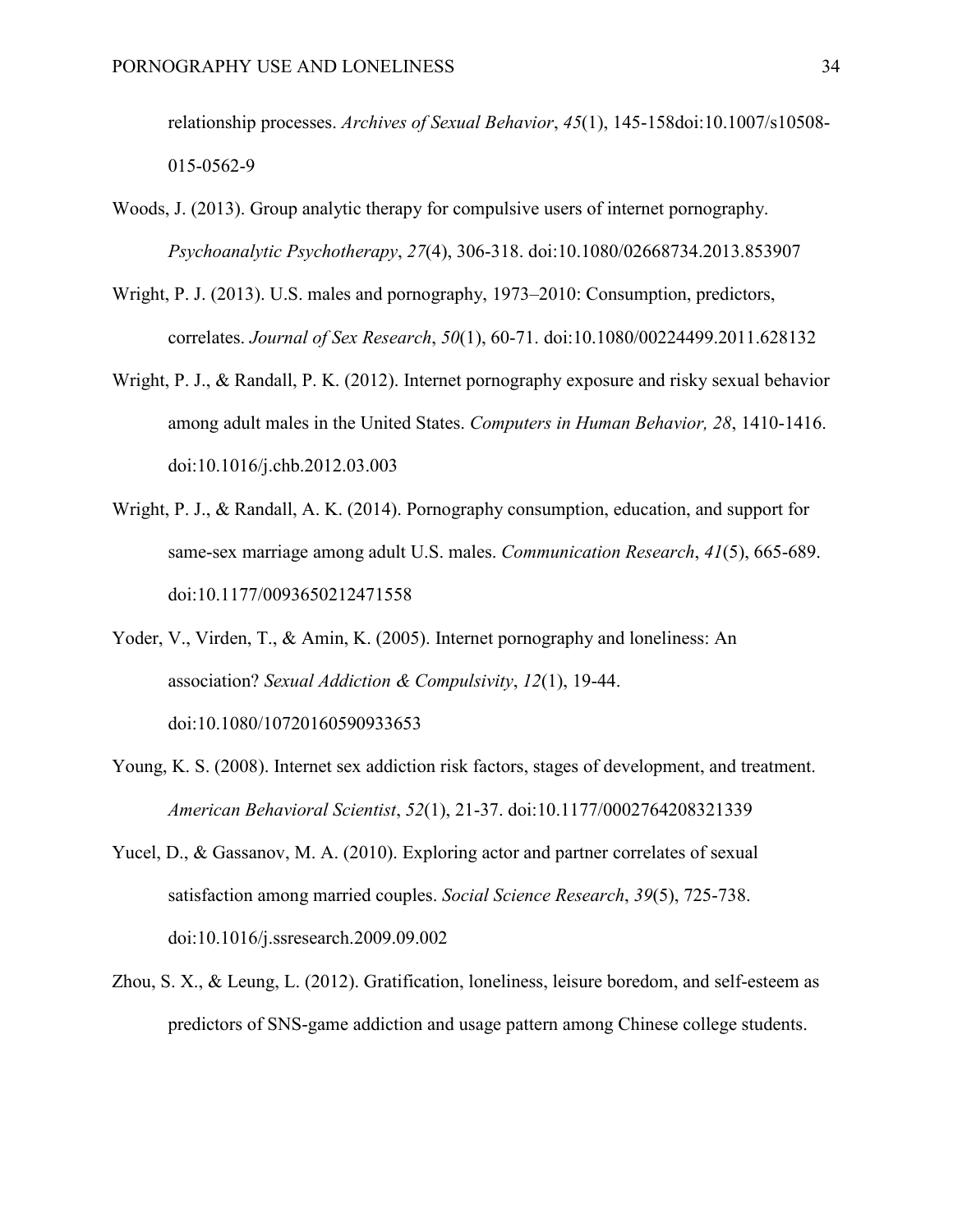*International Journal of Cyber Behavior, Psychology and Learning*, *2*(4), 34-48. doi:10.4018/ijcbpl.2012100103

- Zillmann, D., & Bryant, J. (1988a). Effects of prolonged consumption of pornography on family values. *Journal of Family Issues, 9*(4), 518-544.
- Zillmann, D., & Bryant, J. (1988b). Pornography's impact on sexual satisfaction. *Journal of Applied Social Psychology, 18*(5), 438-453.
- Zitzman, S. T., & Butler, M. H. (2009). Wives' experience of husbands' pornography use and concomitant deception as an attachment threat in the adult pair-bond relationship. *Sexual Addiction & Compulsivity*, *16*(3), 210-240. doi:10.1080/10720160903202679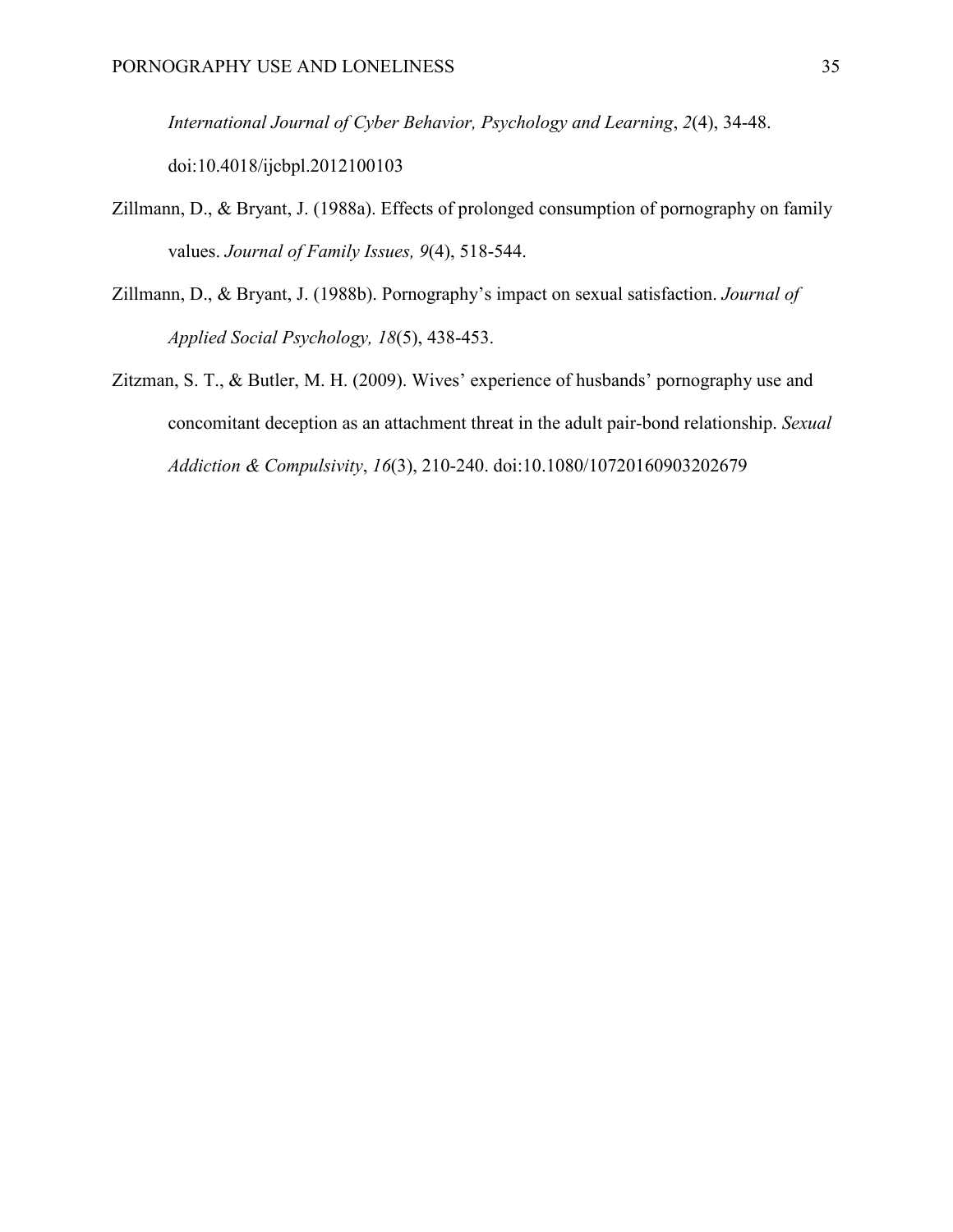# **Appendix**

We employed a nonexperimental research design to test our hypotheses. The data used came from a third-party source where participants responded to items in a survey. No randomization occurred in the sampling process and no variables were manipulated to be controls, both of which are necessary for an experimental design. Use of control variables in our statistical model stem from existing research. For example, age is a known correlate to loneliness (Djukanović, Sorjonen, & Peterson, 2015) and pornography use (Carroll et al., 2008). Gender is also correlated with pornography use (Nelson et al., 2010) and loneliness (Ang, 2015). For education, higher levels have been associated with lower loneliness (Shankar, Hamer, McMunn, & Steptoe, 2013) and lower pornography use (Yoder et al., 2005). Similar trends have been found for religious attendance (Nelson et al., 2010; Rote, Hill, & Ellison, 2013), relationship length (Knoke, Burau, & Roehrle, 2010; Poulsen et al., 2013) and marital status (Ben-Zur, 2012; Doran, & Price, 2014). Further description of our independent and dependent variables are found in the Method section and the way in which we modeled them statistically are outlined specifically under the Data Analysis subsection.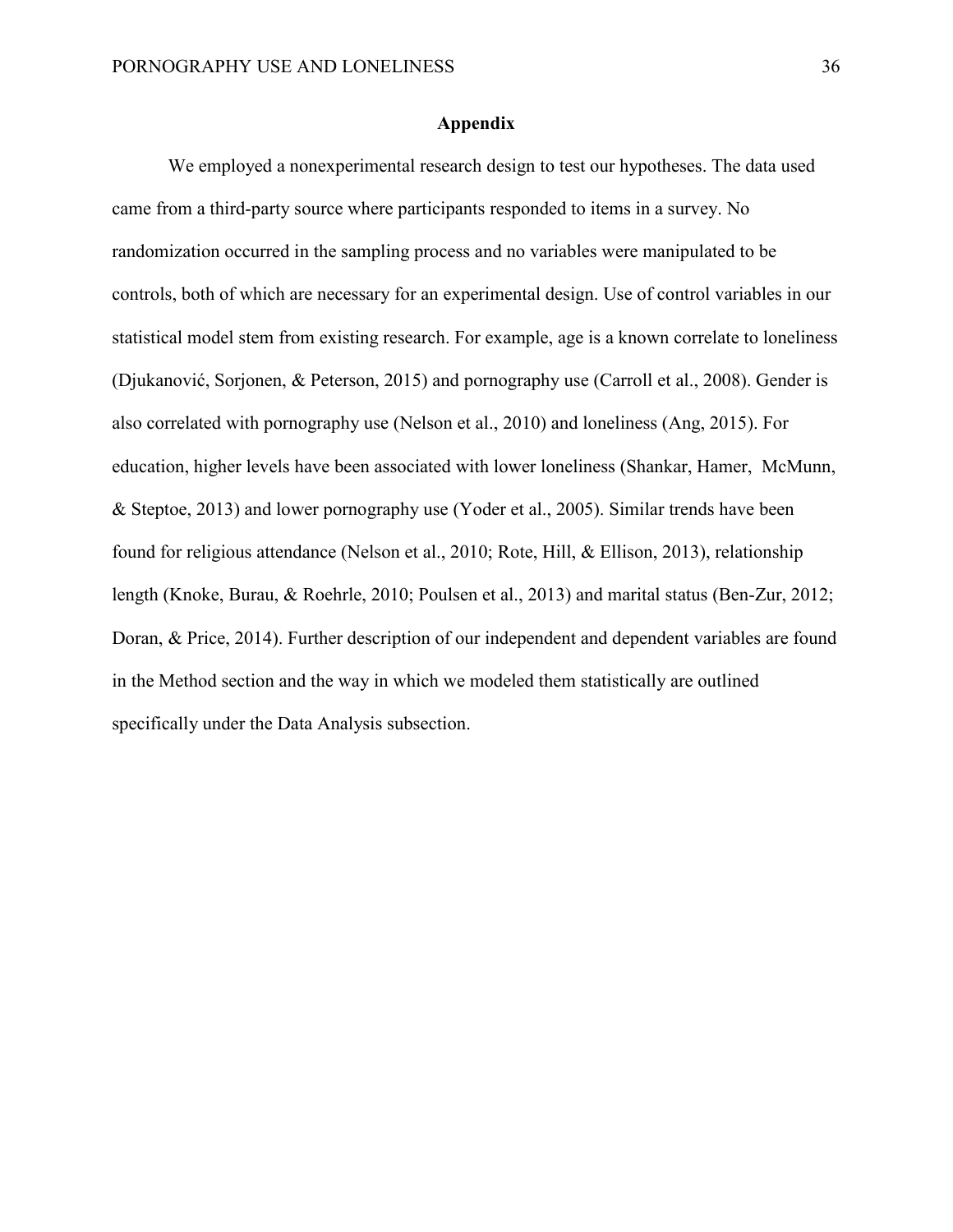

*Figure 1.* Hypothesized measurement and structural equation models of the relationship between pornography use (assessed by the revised Assessing Pornography Addiction scale) and loneliness (assessed by the UCLALS) controlling for age, gender, education, religious attendance, relationship length, and marital status. These hypothesized models provide different statistical approaches in assessing the associative nature between pornography use and loneliness.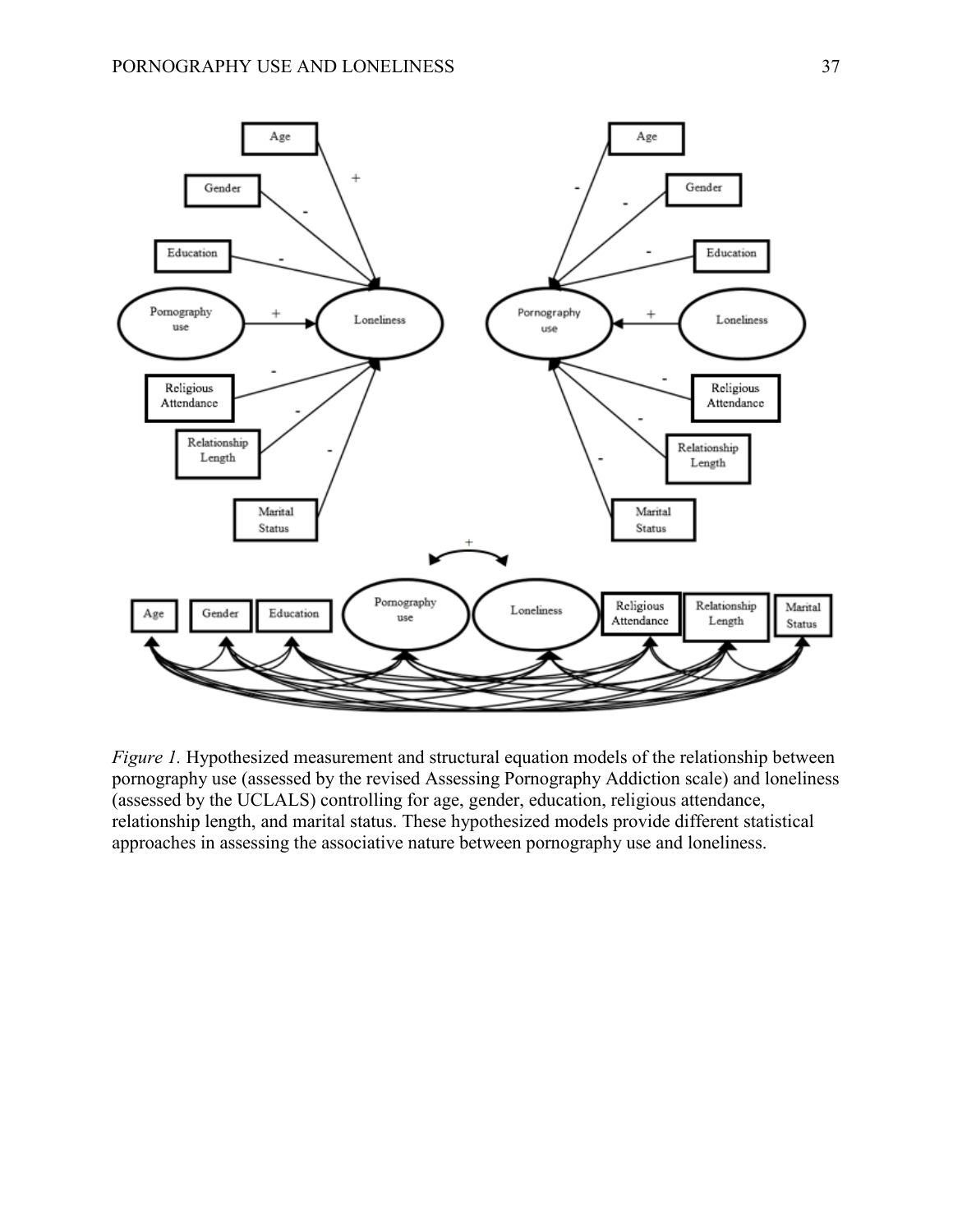# **Table 1**

*Factor Loadings, Means, and Standard Deviations for the Pornography Use and Loneliness Scales*

| Scale                                                                                             | $\mathcal N$ | Loadings | $\boldsymbol{M}$ | SD   |
|---------------------------------------------------------------------------------------------------|--------------|----------|------------------|------|
| Pornography Use                                                                                   |              |          |                  |      |
| 1. In the last year, what is the frequency with<br>which you have viewed pornography?             | 1238         | .85      | 5.16             | 1.70 |
| 2. Once you start looking at pornography do you:                                                  | 1236         | .74      | 3.23             | 1.43 |
| 3. How often do you think about or fantasize<br>about viewing pornography?                        | 1242         | .72      | 5.57             | 1.43 |
| 4. How often do you act upon your fantasies and<br>view pornography or act out?                   | 1242         | .80      | 4.65             | 2.28 |
| 5. What is the longest period of time that you<br>have gone without pornography in the last year? | 1245         | .76      | 5.16             | 1.73 |
| Loneliness Items                                                                                  |              |          |                  |      |
| 1. How often do you feel that you lack<br>companionship?                                          | 1246         | .71      | 2.58             | 0.92 |
| 2. How often do you feel alone?                                                                   | 1242         | .80      | 2.60             | 0.86 |
| 3. How often do you feel that you are no longer<br>close to anyone?                               | 1244         | .74      | 2.38             | 1.00 |
| 4. How often do you feel that your interests and<br>ideas are not shared by those around you?     | 1242         | .69      | 2.55             | 0.87 |
| 5. How often do you feel left out?                                                                | 1244         | .77      | 2.58             | 0.85 |
| 6. How often do you feel that your relationship<br>with others are not meaningful?                | 1246         | .75      | 2.46             | 0.89 |
| 7. How often do you feel that no one really knows<br>you well?                                    | 1246         | .74      | 2.77             | 0.95 |
| 8. How often do you feel isolated from others?                                                    | 1240         | .81      | 2.57             | 0.93 |
| 9. How often do you feel that people are around<br>you but not with you?                          | 1241         | .75      | 2.60             | 0.83 |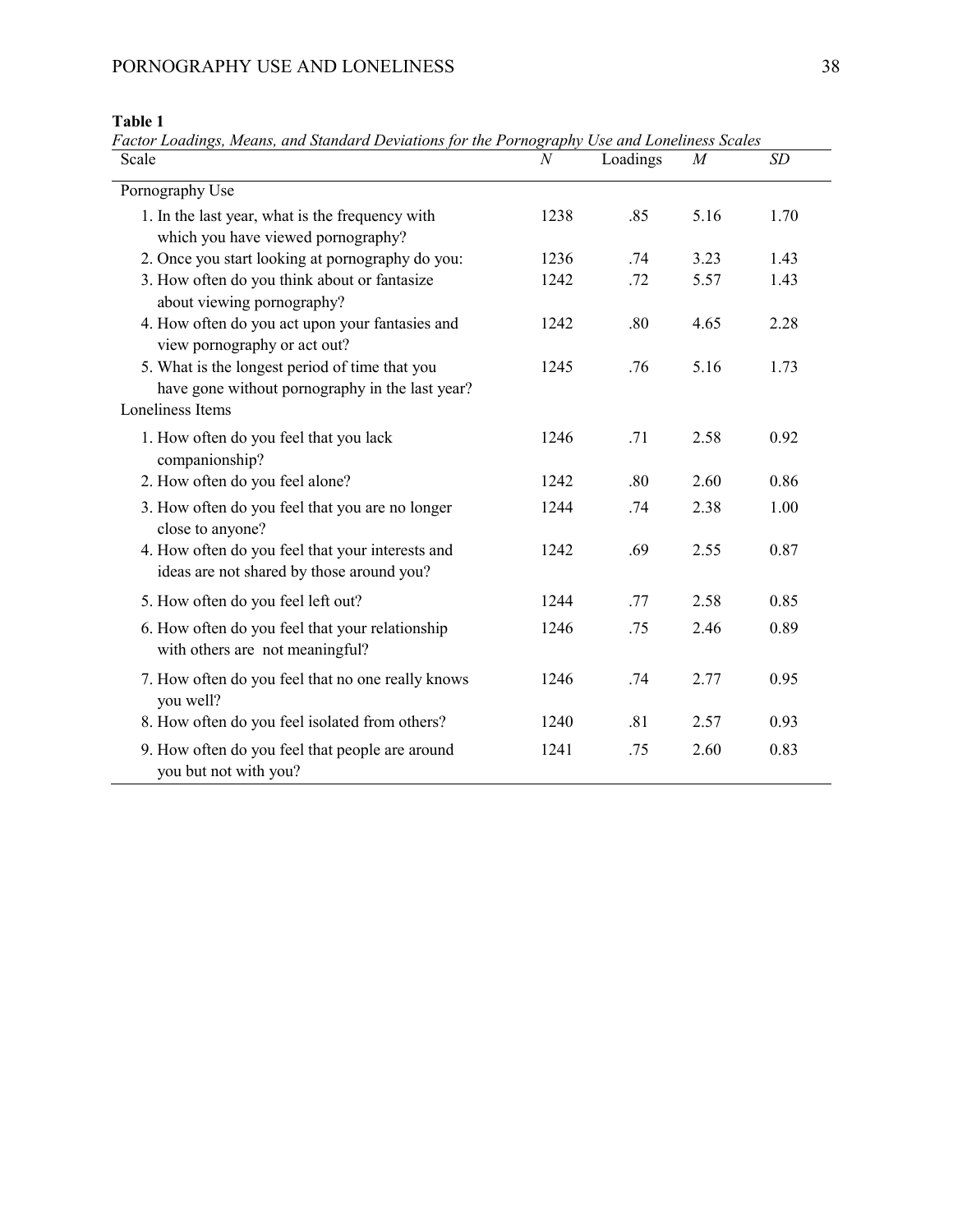| Descriptive statistics for All Study Variables | $\boldsymbol{N}$ | $\cal M$ | SD    | Range                      |
|------------------------------------------------|------------------|----------|-------|----------------------------|
| Porn use                                       | 1247             | 4.81     | 1.12  |                            |
| Loneliness                                     | 1247             | 2.40     | .62   |                            |
| Age                                            | 1247             | 4.52     | 2.26  | 18 - 70 (Mode = Age 25-29) |
| Gender                                         |                  |          |       |                            |
| Male                                           | 1131             |          |       |                            |
| Female                                         | 59               |          |       |                            |
| Education                                      | 1247             | 4.28     | 1.56  | $1-6$                      |
| Did not complete high school                   | 41               |          |       |                            |
| High school diploma                            | 242              |          |       |                            |
| Associate's degree                             | 103              |          |       |                            |
| Currently attending college                    | 127              |          |       |                            |
| Bachelor's degree                              | 411              |          |       |                            |
| Graduate degree                                | 323              |          |       |                            |
| Religious Attendance                           | 1228             | 3.33     | 1.72  | $1-5$                      |
| Relationship Length                            | 948              | 12.8     | 11.04 | $1-43$                     |
| <b>Marital Status</b>                          |                  |          |       |                            |
| Married                                        | 852              |          |       |                            |
| Single                                         | 395              |          |       |                            |

# **Table 2**

*Descriptive Statistics for All Study Variables*

# **Table 3**

*Correlations Between All Study Variables*

|                         |            | $\overline{2}$ | 3          | $\overline{4}$ | 5         | 6         | 7          | 8    |
|-------------------------|------------|----------------|------------|----------------|-----------|-----------|------------|------|
| 1. Porn Use             | 1.00       |                |            |                |           |           |            |      |
| 2. Loneliness           | $0.19***$  | 1.00           |            |                |           |           |            |      |
| $3. \text{Age}$         | $-0.08**$  | 0.02           | 1.00       |                |           |           |            |      |
| 4. Gender               | $-0.17***$ | 0.02           | $-0.13***$ | 1.00           |           |           |            |      |
| 5. Education            | $-0.13***$ | $-0.11***$     | $0.15***$  | $-0.04$        | 1.00      |           |            |      |
| 6. Religious Attendance | $-0.36***$ | $-0.09**$      | 0.06.      | $-0.06*$       | $0.17***$ | 1.00      |            |      |
| 7. Relationship Length  | 0.06.      | 0.01           | $0.34***$  | 0.02.          | $-0.03$ . | $-0.06$ . | 1.00       |      |
| 8. Marital Status       | $-0.22***$ | $-0.01$        | $0.34***$  | $-0.12***$     | $0.16***$ | $0.30***$ | $-0.32***$ | 1.00 |

 $\overline{\text{*}p \cdot 0.05, \text{**}p \cdot 0.01, \text{**}p \cdot 0.001}}$